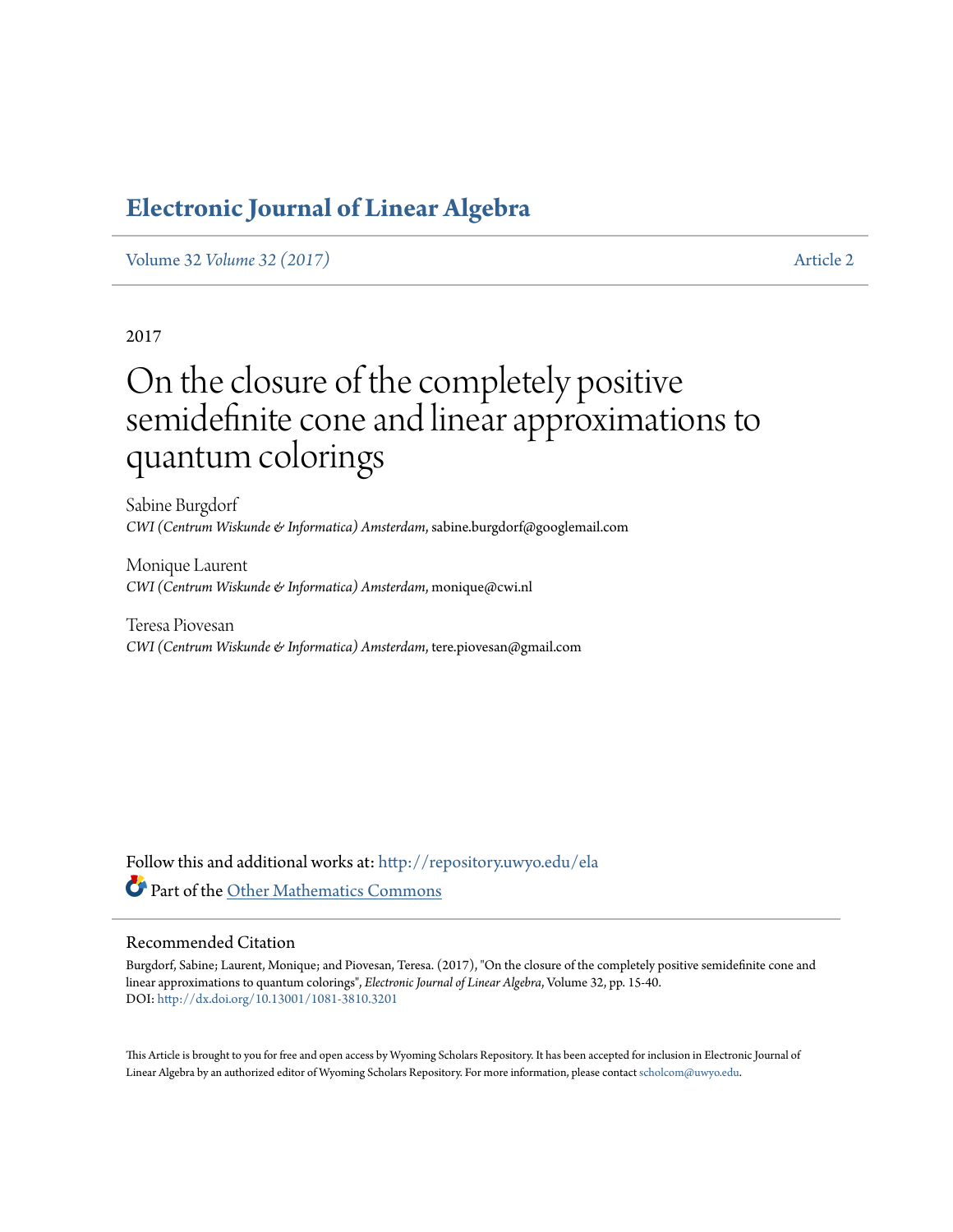### ON THE CLOSURE OF THE COMPLETELY POSITIVE SEMIDEFINITE CONE AND LINEAR APPROXIMATIONS TO QUANTUM COLORINGS<sup>∗</sup>

SABINE BURGDORF† , MONIQUE LAURENT‡ , AND TERESA PIOVESAN§

**Abstract.** The structural properties of the completely positive semidefinite cone  $\mathcal{CS}_{+}^n$ , consisting of all the  $n \times n$  symmetric matrices that admit a Gram representation by positive semidefinite matrices of any size, are investigated. This cone has been introduced to model quantum graph parameters as conic optimization problems. Recently it has also been used to characterize the set Q of bipartite quantum correlations, as projection of an affine section of it. Two main results are shown in this paper concerning the structure of the completely positive semidefinite cone, namely, about its interior and about its closure. On the one hand, a hierarchy of polyhedral cones covering the interior of  $\mathcal{CS}_+^n$  is constructed, which is used for computing some variants of the quantum chromatic number by way of a linear program. On the other hand, an explicit description of the closure of the completely positive semidefinite cone is given, by showing that it consists of all matrices admitting a Gram representation in the tracial ultraproduct of matrix algebras.

Key words. Quantum graph parameters, Trace nonnegative polynomials, Copositive cone, Chromatic number, Quantum Entanglement, Nonlocal games, Von Neumann algebra.

AMS subject classifications. 15B48, 81P40, 90C22, 90C27.

### 1. Introduction.

General background. Entanglement, one of the most peculiar features of quantum mechanics, allows different parties to be correlated in a non-classical way. Properties of entanglement can be studied through the set of bipartite quantum correlations, commonly denoted as  $Q$ , consisting of the conditional probabilities that two physically separated parties can generate by performing measurements on a shared entangled state. More formally, a conditional bipartite probability distribution  $(P(a, b|x, y))_{a \in A, b \in B, x \in X, y \in Y}$  is called *quantum* if  $P(a,b|x,y) = \psi^{\dagger}(E_x^a \otimes F_y^b) \psi$  for some unit vector  $\psi$  in  $\mathcal{H}_A \otimes \mathcal{H}_B$ , where  $\mathcal{H}_A, \mathcal{H}_B$  are finite dimensional Hilbert spaces, and some sets of positive semidefinite matrices (aka positive operator valued measure, POVM for short)  $\{E_x^a\}_{a\in A}$  and  $\{F_y^b\}_{b\in B}$  satisfying  $\sum_{a\in A} E_x^a = I$  and  $\sum_{b\in B} F_y^b = I$  for all  $x \in X, y \in Y$ . Notice that we can equivalently assume that the unit vector  $\psi$  is real valued and that  $E_x^a, F_y^b$  are real valued positive symmetric operators. We will assume this throughout the paper. We only consider the case of two parties (aka the bipartite setting) and the sets  $X, Y$  (respectively,  $A, B$ ) model the possible inputs (respectively, outputs) of the two parties, assumed throughout to be finite. While the set of classical correlations (those obtained using only local and shared randomness) forms a polytope so that membership can be decided using linear programming, the set  $Q$  of quantum correlations is convex but with infinitely many extreme points and its structure is much harder to characterize. An open question in quantum information theory is whether allowing an infinite amount of entanglement, i.e., allowing the composite Hilbert space  $\mathcal{H}_A \otimes \mathcal{H}_B$ 

<sup>∗</sup>Received by the editors on December 15, 2015. Accepted for publication on December 18, 2016. Handling Editor: Shmuel Friedland.

<sup>†</sup> (sabine.burgdorf@googlemail.com).

<sup>‡</sup>Centrum Wiskunde & Informatica (CWI), Amsterdam, The Netherlands, and Tilburg University, Tilburg, The Netherlands (monique@cwi.nl).

 $\S$ Centrum Wiskunde & Informatica (CWI), Amsterdam, The Netherlands (piovesan@cwi.nl).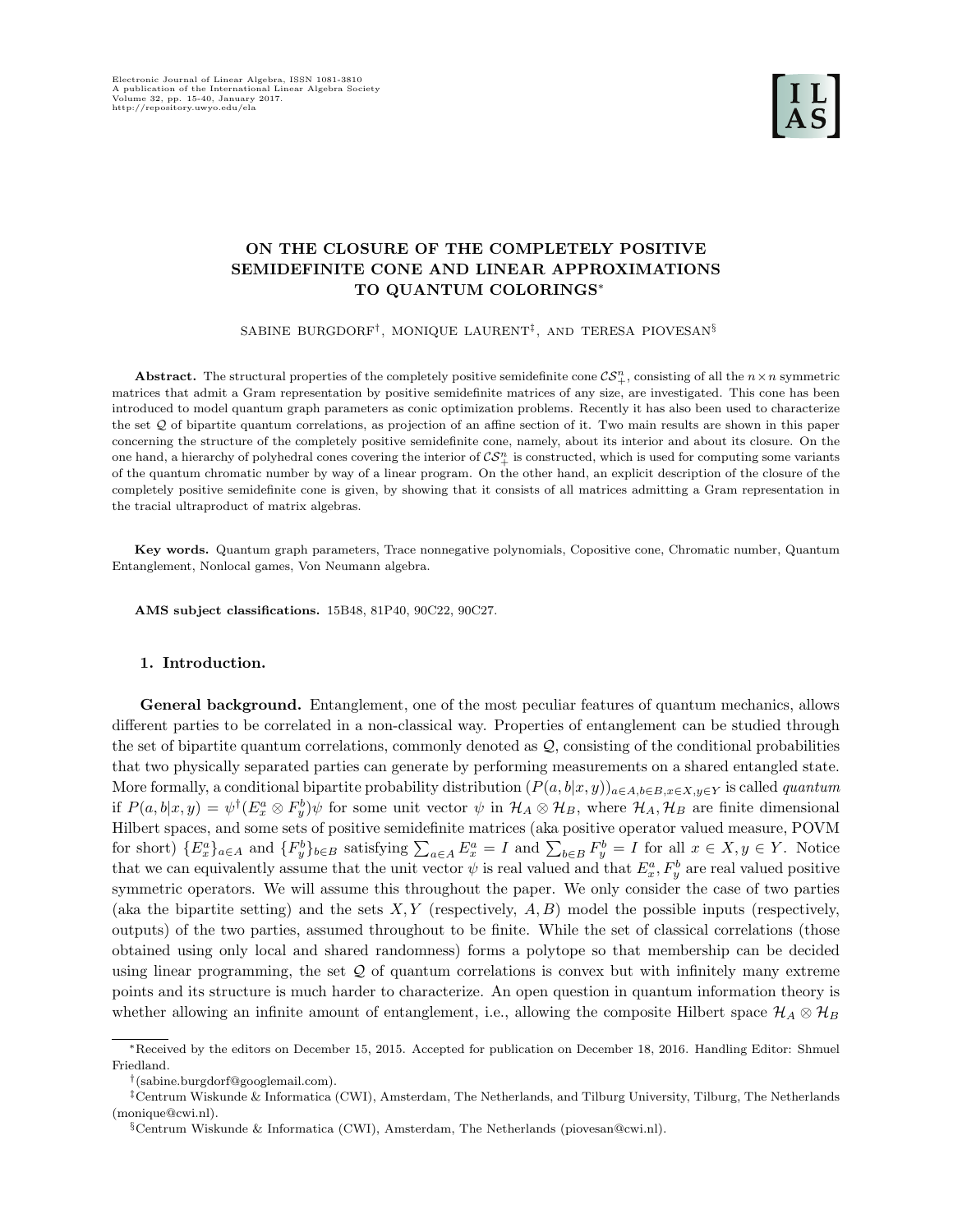in the above definition to be infinite dimensional, gives rise to a probability distribution  $P$  which is not quantum [\[33\]](#page-26-0). In other words, it is not known whether the set of quantum correlations Q is closed.

A setting which is frequently used to study the power of quantum correlations is the one of nonlocal games. In a nonlocal game a referee gives to each of the two cooperating players a question which, without communication throughout the game, they have to answer. According to some known predicate, which depends on the two questions and on the two answers, the referee determines whether the players have won or lost the game. In a quantum strategy the players can use quantum correlations to answer. The quantum coloring game is a particular nonlocal game that has received a substantial amount of attention lately (see  $[1, 10, 16, 22, 26, 27, 28]$  $[1, 10, 16, 22, 26, 27, 28]$  $[1, 10, 16, 22, 26, 27, 28]$  $[1, 10, 16, 22, 26, 27, 28]$  $[1, 10, 16, 22, 26, 27, 28]$  $[1, 10, 16, 22, 26, 27, 28]$  $[1, 10, 16, 22, 26, 27, 28]$ . Here, each of the two players receives a vertex of a fixed graph G. They win if they output the same color upon receiving the same vertex or if they output different colors on pairs of adjacent vertices. The quantum chromatic number  $\chi_q(G)$  is the minimum number of colors that the players must use as output set in order to win the coloring game – with a quantum strategy – on all input pairs. It is not hard to see that if the players are restricted to classical strategies then the minimum number of colors they need to win the game on all input pairs is exactly the classical chromatic number  $\chi(G)$ .

Like its classical analog the quantum chromatic number is an NP-hard graph parameter [\[16\]](#page-25-2). Moreover, it is also lower bounded by the Lovász theta number [\[28\]](#page-26-2), a parameter that can be efficiently computed with semidefinite programming. With the intention of better understanding  $\chi_q(G)$  and other related quantum graph parameters, two of the authors have introduced in [\[22\]](#page-25-3) the *completely positive semidefinite cone*  $\mathcal{CS}_{+}^{n}$ .

Throughout  $S^n$  is the set of real symmetric  $n \times n$  matrices, and  $S^n_+$  is the subset of (real) positive semidefinite matrices;  $\langle M, M' \rangle = \text{Tr}(MM')$  is the trace inner product and  $\text{Tr}(M) = \sum_{i=1}^{n} M_{ii}$  for  $M, M' \in$  $S^n$ . Then,  $\mathcal{CS}_+^n$  consists of all matrices  $A \in \mathcal{S}^n$  that admit a Gram representation by positive semidefinite matrices, i.e., such that  $A = (\langle X_i, X_j \rangle)_{i,j=1}^n$  for some matrices  $X_1, \ldots, X_n \in S_+^d$  and  $d \geq 1$ . (When we do not want to specify the size of the matrices in  $\mathcal{CS}_{+}^n$  we omit the superscript and write  $\mathcal{CS}_{+}$ .) The structure of the matrix cone  $CS_+$  is still largely unknown. In particular, it is not known whether the cone  $CS_+$  is a closed set.

Using an equivalent formulation of the quantum chromatic number proven in [\[10\]](#page-25-1), it is shown in [\[22\]](#page-25-3) that the parameter  $\chi_q(G)$  can be rewritten as a feasibility program over the completely positive semidefinite cone:

<span id="page-2-1"></span>
$$
\chi_q(G) = \min t \in \mathbb{N} \text{ s.t. } \exists A \in \mathcal{CS}_+^{nt}, A \in \mathcal{A}^t \text{ and } L_{G,t}(A) = 0.
$$
 (1.1)

Here, n is fixed and equal to the number of vertices of the graph  $G$  while t is the variable that triggers the size of the matrix variable A in the above program. Indeed, A is indexed by  $V(G) \times [t]$ . With  $\mathcal{A}^t$  we represent the affine space in  $\mathcal{S}^{nt}$  defined by the equations

<span id="page-2-2"></span>
$$
\sum_{i,j \in [t]} A_{ui,vj} = 1 \text{ for } u, v \in V(G), \tag{1.2}
$$

and with  $L_{G,t}: \mathcal{S}^{nt} \to \mathbb{R}$  we denote the linear map defined by

<span id="page-2-0"></span>
$$
L_{G,t}(A) = \sum_{u \in V(G), i \neq j \in [t]} A_{ui,uj} + \sum_{uv \in E(G), i \in [t]} A_{ui,vi}.
$$
\n(1.3)

Notice that any matrix in  $\mathcal{CS}_+$  is positive semidefinite. Moreover, it has nonnegative entries because the inner product of two positive semidefinite matrices is nonnegative. Hence, the condition  $L_{G,t}(A) = 0$  is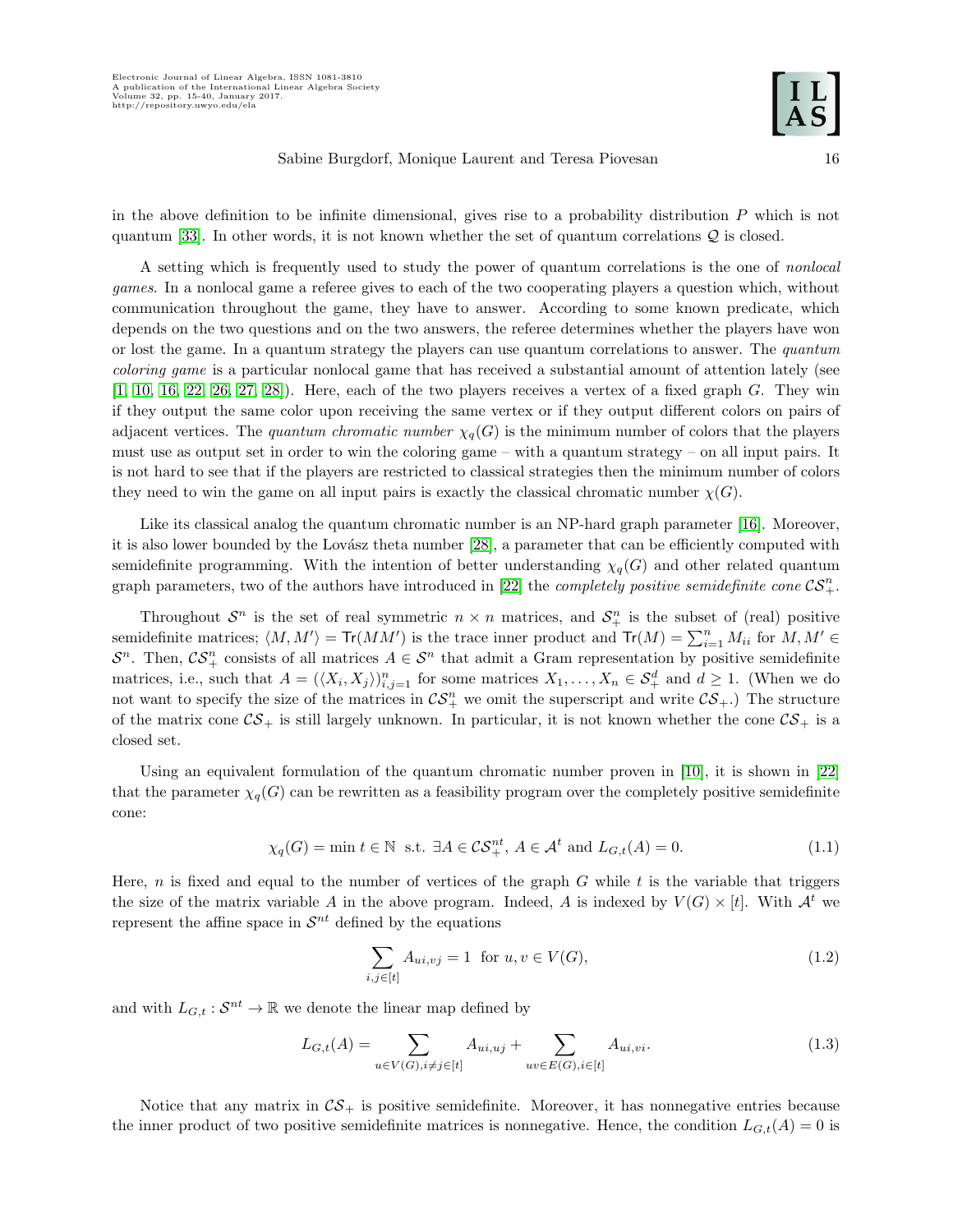equivalent to requiring that all terms in the sum in [\(1.3\)](#page-2-0) are equal to zero. The constraint  $A \in \mathcal{A}^t$  models that the players are using a conditional probability distribution for their strategy, while  $L_{G,t}(A) = 0$  imposes that they have a winning strategy for the coloring game.

By replacing in [\(1.1\)](#page-2-1) the cone  $\mathcal{CS}_+$  by its closure  $cl(\mathcal{CS}_+)$ , we get another graph parameter, denoted as  $\widetilde{\chi}_q(G)$ . Namely,

<span id="page-3-4"></span>
$$
\widetilde{\chi}_q(G) = \min t \in \mathbb{N} \text{ s.t. } \exists A \in \text{cl}(\mathcal{CS}_+^{nt}), A \in \mathcal{A}^t \text{ and } L_{G,t}(A) = 0.
$$
\n(1.4)

Clearly,  $\tilde{\chi}_q(G) \leq \chi_q(G)$ , with equality if  $\mathcal{CS}_+$  is closed. This parameter, which was introduced in [\[22\]](#page-25-3), will be studied in this paper.

Mančinska and Roberson [\[23\]](#page-25-5), and independently Sikora and Varvitsiotis [\[30\]](#page-26-3), recently showed that the set Q of quantum bipartite correlations can also be described in terms of the completely positive semidefinite cone. They show that Q can be obtained as the projection of an affine section of the cone  $\mathcal{CS}_+$ .

<span id="page-3-5"></span>THEOREM 1.1. [\[23,](#page-25-5) [30\]](#page-26-3) A conditional probability distribution  $P = (P(a, b|x, y))$  with input sets X, Y and output sets A, B is quantum (i.e.,  $P \in \mathcal{Q}$ ) if and only if there exists a matrix  $R \in \mathcal{CS}_+$  indexed by  $(X \times A) \cup (Y \times B)$  satisfying the conditions:

$$
\sum_{a,a'\in A} R_{xa,x'a'} = 1 \quad \text{for all } x, x' \in X,\tag{1.5}
$$

$$
\sum_{b,b' \in B} R_{yb,y'b'} = 1 \quad \text{for all } y, y' \in Y,
$$
\n
$$
(1.6)
$$

$$
\sum_{a \in A, b \in B} R_{xa, yb} = 1 \quad \text{for all } x \in X, y \in Y,\tag{1.7}
$$

$$
R_{xa,yb} = P(a,b|x,y) \text{ for all } a \in A, b \in B, x \in X, y \in Y. \tag{1.8}
$$

In other words,

<span id="page-3-3"></span><span id="page-3-2"></span><span id="page-3-1"></span><span id="page-3-0"></span>
$$
\mathcal{Q} = \pi(\mathcal{CS}_{+}^N \cap \mathcal{B}^t),
$$

where  $N = |(X \times A) \cup (Y \times B)|$ ,  $\mathcal{B}^t$  is the affine space defined by the constraints [\(1.5\)](#page-3-0), [\(1.6\)](#page-3-1) and [\(1.7\)](#page-3-2), and  $\pi$  is the projection onto the subspace indexed by  $(X \times A) \times (Y \times B)$  (defined by [\(1.8\)](#page-3-3)).

Notice that any feasible matrix R to the above program has the form  $\begin{bmatrix} R_1 & P \\ P^T & R \end{bmatrix}$  $\begin{bmatrix} R_1 & P \\ P^T & R_2 \end{bmatrix}$ , where  $R_1$  is indexed by  $X \times A$ ,  $R_2$  is indexed by  $Y \times B$  and each entry of P is such that  $P_{xa, yb} = P(a, b|x, y)$ .

As shown in [\[23,](#page-25-5) [30\]](#page-26-3), if the completely positive semidefinite cone is closed then the set  $Q$  of quantum bipartite correlations is also closed. Indeed, the constraints [\(1.5\)](#page-3-0)-[\(1.7\)](#page-3-2) imply that the set  $CS_+ \cap \mathcal{B}^t$  is bounded. Hence, if  $CS_+$  is closed then  $CS_+ \cap \mathcal{B}^t$  is compact, and thus, its projection  $\mathcal{Q} = \pi(\mathcal{CS}_+ \cap \mathcal{B}^t)$  is also compact.

Our contributions. The results of this paper are twofold. As a first main contribution, in Section [2,](#page-6-0) we construct a hierarchy of polyhedral cones which asymptotically cover the interior of the completely positive semidefinite cone  $\mathcal{CS}_+$ . Then in Section [3,](#page-11-0) we show how this hierarchy can be used to study the quantum chromatic number. In particular, we build a hierarchy of linear programs, among which one of them permits to compute the variant  $\tilde{\chi}_q(G)$  in [\(1.4\)](#page-3-4) of the parameter  $\chi_q(G)$ , and we apply a similar reasoning to the variant  $\tilde{\chi}_{qa}(G)$  of the parameter  $\chi_{qa}(G)$  considered in [\[26\]](#page-25-4). In Section [4,](#page-14-0) we show how to apply this idea to compute other quantum graph parameters and to more general optimization problems over (the closure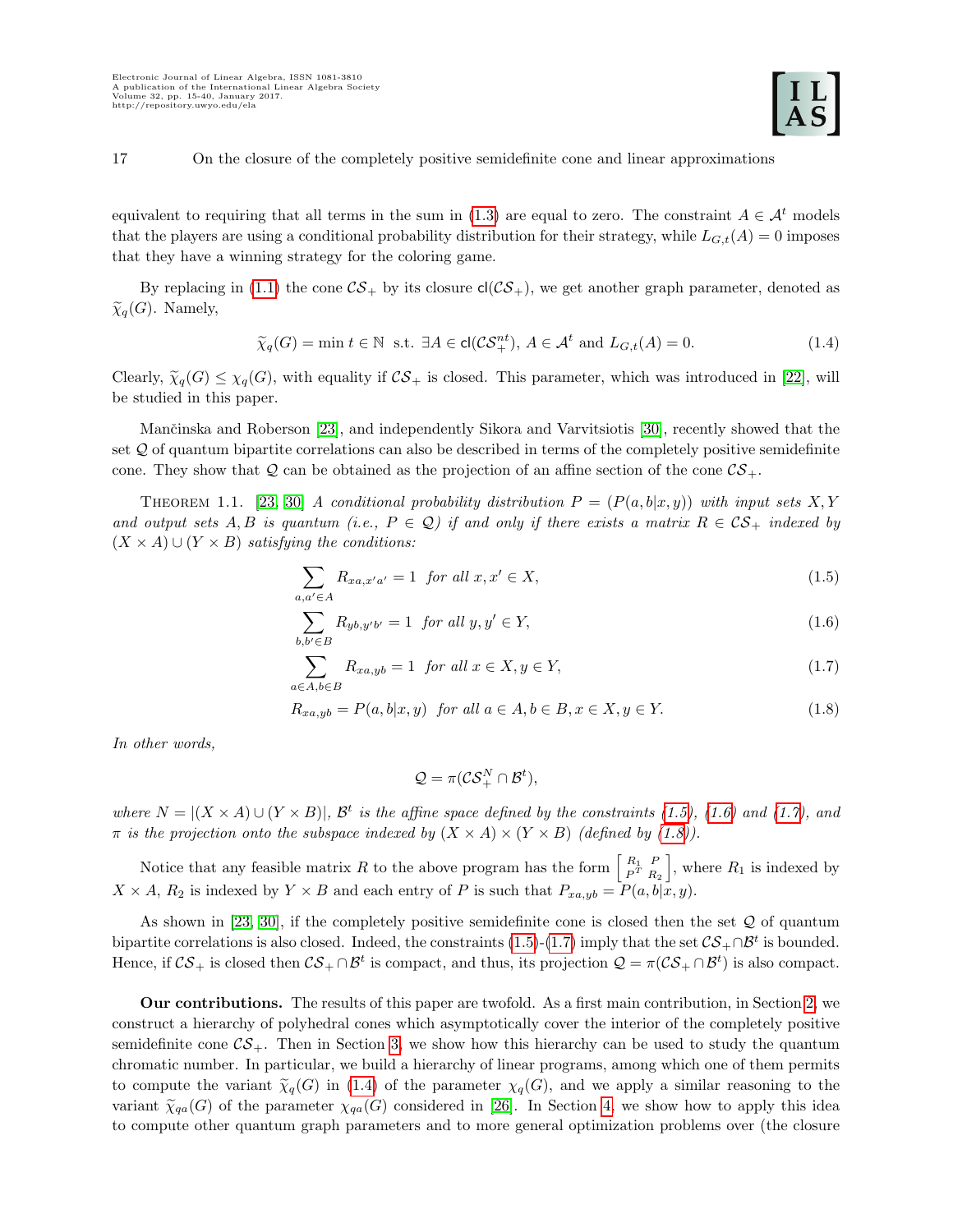of) the cone  $\mathcal{CS}_+$ . Furthermore, we extend this construction to build a polyhedral hierarchy that inner approximates the set  $Q$  of quantum correlations and covers its relative interior.

As a second main contribution, in Section [5,](#page-19-0) we provide an explicit description of the closure of the cone  $\mathcal{CS}_+$  in terms of tracial ultraproducts of matrix algebras. Moreover, we exhibit a larger cone, containing  $\mathcal{CS}_+$ , which can be interpreted as an infinite dimensional analog of  $\mathcal{CS}_+$ . This cone consists of the matrices which admit a Gram representation by (a specific class of) positive semidefinite operators on a possibly infinite dimensional Hilbert space instead of Gram representations by finite dimensional positive semidefinite matrices. We can show that this larger cone is indeed a closed cone and that it is equal to  $c(CS_+)$  if Connes' embedding conjecture holds true. Since the description of these cones involve quite some notation and concepts from operator theory, we skip a preliminary description of the used methods and refer directly to Section [5](#page-19-0) which can be read independently of the other part. In summary, our results give structural information about the completely positive semidefinite cone  $\mathcal{CS}_+$  which comes in two flavors, depending whether we consider its interior or its boundary.

We now give some more details about our first contribution. In a nutshell, the idea for building the hierarchy of polyhedral cones is to discretize the set of positive semidefinite matrices by rational ones with bounded denominators. Namely, given an integer  $r \geq 1$ , we define the cone  $\mathcal{C}_r^n$  as the conic hull of all matrices A that admit a Gram representation by  $r \times r$  positive semidefinite matrices  $X_1, \ldots, X_n$  whose entries are rational with denominator at most r and satisfy  $\sum_{i=1}^{n} Tr(X_i) = 1$ . We show that the cones  $\mathcal{C}_r^n$  and their dual cones  $\mathcal{D}_r^n = \mathcal{C}_r^{n*}$  satisfy the following properties:

$$
int(\mathcal{CS}_{+}^{n}) \subseteq \bigcup_{r \geq 1} \mathcal{C}_{r}^{n} \subseteq \mathcal{CS}_{+}^{n} \text{ and } \mathcal{CS}_{+}^{n*} = \bigcap_{r \geq 1} \mathcal{D}_{r}^{n}.
$$

Moreover, for any fixed r, linear optimization over the cone  $\mathcal{C}_r^n$  can be performed in polynomial time in terms of n. This discretization idea was also used in the classical (scalar) setting, where a hierarchy of polyhedral cones is constructed to approximate the completely positive cone (consisting of all matrices that admit a Gram representation by nonnegative vectors) and its dual, the copositive cone (see [\[34\]](#page-26-4)). Our construction is in fact inspired by this classical counterpart. Discretization is also widely used in optimization to build good approximations for polynomial optimization problems over the standard simplex or for evaluating tensor norms (see e.g. [\[3,](#page-25-6) [20,](#page-25-7) [7\]](#page-25-8) and references therein).

One of the difficulties in using the cone  $\mathcal{CS}_+$  for studying the quantum parameter  $\chi_q(G)$  or general quantum correlations in Q stems from the fact that the additional affine conditions posed on the matrix  $A \in \mathcal{CS}_+$  imply that it must lie on the boundary of the cone  $\mathcal{CS}_+$ . This is the case, for instance, for the conditions that A must belong to the affine space  $\mathcal{A}^t$  in [\(1.2\)](#page-2-2), or the condition  $L_{G,t}(A) = 0$  in [\(1.3\)](#page-2-0), or the conditions [\(1.5\)](#page-3-0), [\(1.6\)](#page-3-1) and [\(1.7\)](#page-3-2). Since we do not know whether the cone  $\mathcal{CS}_+$  is closed, we may get different parameters depending on whether we use the cone  $\mathcal{CS}_+$  or its closure.

In order to be able to exploit the fact that the cones  $\mathcal{C}_r^n$  asymptotically cover the full interior of  $\mathcal{CS}_+^n$ , we will relax the affine constraints (using a small perturbation) to ensure the existence of a feasible solution in the interior of the cone  $\mathcal{CS}_+$ . In this way, we will be able to get a hierarchy of parameters that can be computed through linear programming and give the exact value of  $\tilde{\chi}_q(G)$ . We remark that this result is existential. We can prove the existence of a linear program permitting to compute the quantum parameter, but we do not know at which stage this happens. This result should be seen in the light of a recent result of the same flavor proved in [\[26\]](#page-25-4). The authors of [26] consider yet another variant  $\chi_{qc}(G)$  of the quantum parameter  $\chi_q(G)$ , satisfying  $\chi_{qc}(G) \leq \chi_q(G)$ , and they show that  $\chi_{qc}(G)$  can be computed with a positive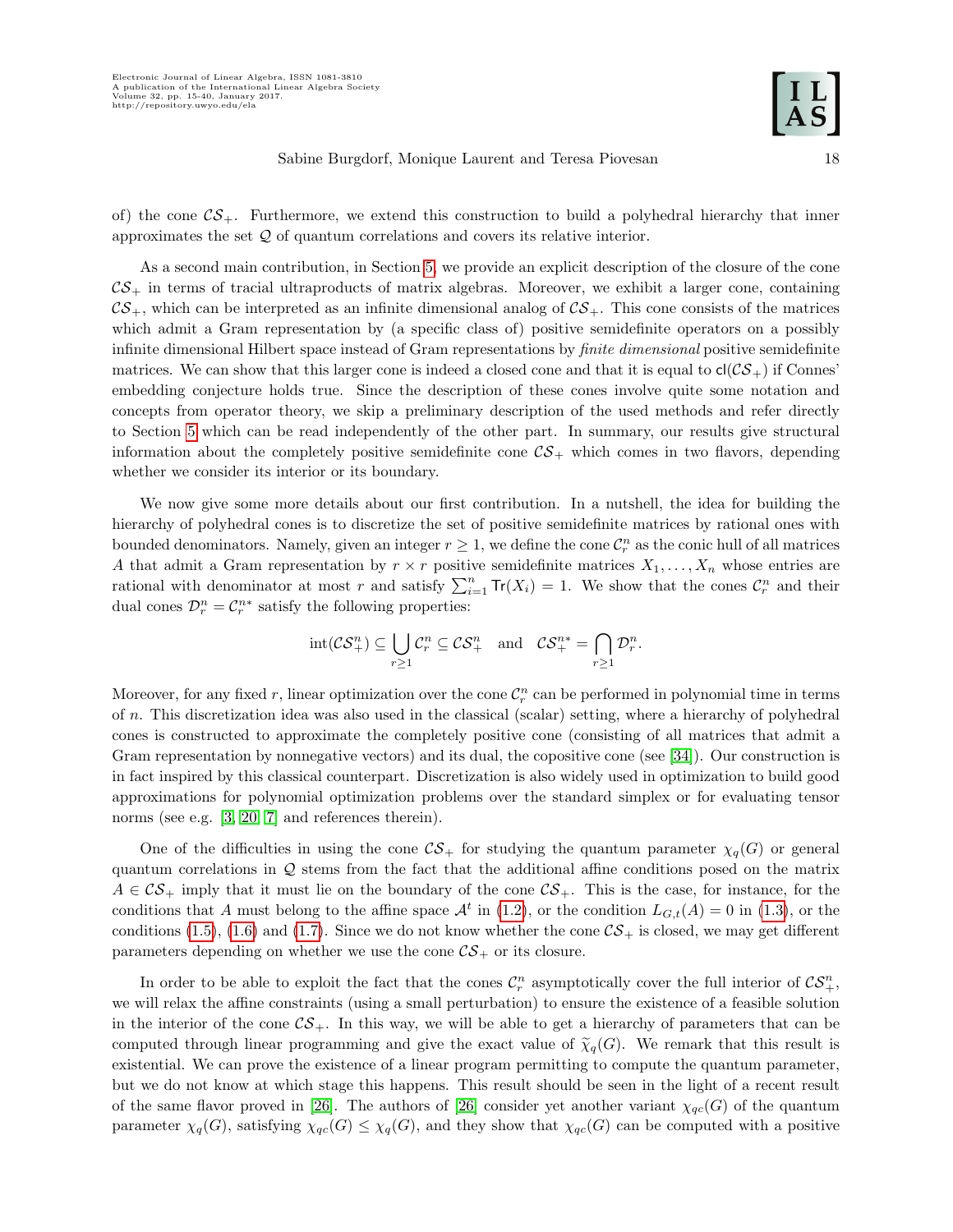semidefinite program (also not explicitly known). The definition of  $\chi_{qc}(G)$  is given in [\(1.10\)](#page-6-1) below.

Link to other variants of the quantum chromatic number. In the papers [\[27,](#page-26-1) [26\]](#page-25-4), Paulsen and coauthors have introduced many variants of the quantum chromatic number motivated by the study of quantum correlations. We recall two of them, the parameters  $\chi_{qa}(G)$  and  $\chi_{qc}(G)$ , in order to pinpoint the link to our parameter  $\widetilde{\chi}_q(G)$  and to our approach.

Recall that the quantum chromatic number  $\chi_q(G)$  is the minimum number of colors that the players must use to always win the corresponding coloring game with a quantum strategy. In other words, this is the minimum integer t for which there exists a conditional probability distribution  $P = (P(i, j|u, v)) \in \mathcal{Q}$ with input sets  $X = Y = V(G)$  and output sets  $A = B = [t]$ , such that  $P(i, j|u, u) = 0$  for all  $i \neq j \in [t]$  and  $u \in V(G)$ , and  $P(i, i|u, v) = 0$  for all  $i \in [t]$  and  $uv \in E(G)$ . For convenience, in the following paragraphs we will omit the dependence of  $P$  on  $t$ , which should be considered as implicit. Forcing the probability of these combinations of inputs and output to be zero imposes that the players have a winning strategy. We combine those constraints into a single one by defining the linear map  $\mathcal{L}_{G,t} : \mathbb{R}^{(nt)^2} \to \mathbb{R}$  by

$$
\mathcal{L}_{G,t}(P) = \sum_{i \neq j \in [t], u \in V(G)} P(i,j|u,u) + \sum_{i \in [t], uv \in E(G)} P(i,i|u,v).
$$

Then the players have a winning strategy if and only if the probability distribution P satisfies  $\mathcal{L}_{G,t}(P) = 0$ . The following is the original definition of  $\chi_q(G)$  in [\[10\]](#page-25-1):

$$
\chi_q(G) = \min t \in \mathbb{N}
$$
 s.t.  $\exists P \in \mathcal{Q}$  with  $\mathcal{L}_{G,t}(P) = 0$ .

In [\[10\]](#page-25-1) it is shown that the optimal quantum strategy in the coloring game is symmetric: the two players perform the same action upon receiving the same input. This special additional structure of the coloring game is the reason why  $\chi_q(G)$  can be equivalently reformulated as in [\(1.1\)](#page-2-1).

The parameter  $\chi_{qa}(G)$  defined in [\[27\]](#page-26-1) asks the probability distribution P to be in the closure of Q:

$$
\chi_{qa}(G) = \min t \in \mathbb{N} \text{ s.t. } \exists P \in \text{cl}(\mathcal{Q}) \text{ with } \mathcal{L}_{G,t}(P) = 0.
$$

Hence, the following relationship holds:  $\chi_{qa}(G) \leq \chi_q(G)$ .

The authors of [\[27\]](#page-26-1) (see also [\[26\]](#page-25-4)) also consider probability distributions arising from the relativistic point of view. Roughly, instead of assuming that the measurement operators act on different Hilbert spaces so that joint measurements have a tensor product structure, in the relativistic model the measurement operators act on a common Hilbert space and the operators of the two parties commute mutually. In this case, joint measurement operators have a product structure. More formally, a correlation  $P = (P(a, b|x, y))_{a,b,x,y}$  is obtained from relativistic quantum field theory if it is of the form  $P(a, b|x, y) = \psi^T E_x^a F_y^b \psi$ , where  $\psi$  is a unit vector in a (possibly infinite dimensional) Hilbert space  $\mathcal{H}$ ,  $E_x^a$  and  $F_y^b$  are POVM's on  $\mathcal{H}$ , and  $E_x^a F_y^b = F_y^b E_x^a$ for all  $a \in A, b \in B, x \in X, y \in Y$ . We denote by  $\mathcal{Q}_c$  the set of quantum bipartite correlations arising from the relativistic point of view. The set  $\mathcal{Q}_c$  is closed (see e.g. [\[14,](#page-25-9) Proposition 3.4]) and the following inclusions hold:

<span id="page-5-0"></span>
$$
\mathcal{Q} \subseteq \text{cl}(\mathcal{Q}) \subseteq \mathcal{Q}_c. \tag{1.9}
$$

Deciding whether equality  $\mathcal{Q}_c = cl(\mathcal{Q})$  holds is known to be equivalent to Connes' embedding conjecture (see [\[25,](#page-25-10) [14,](#page-25-9) [17\]](#page-25-11)) and deciding whether  $\mathcal{Q}_c = \mathcal{Q}$  is known as Tsirelson's problem. Very recently Slofstra [\[31\]](#page-26-5) answered the latter question in the negative by showing that  $Q$  is strictly contained in  $Q_c$ .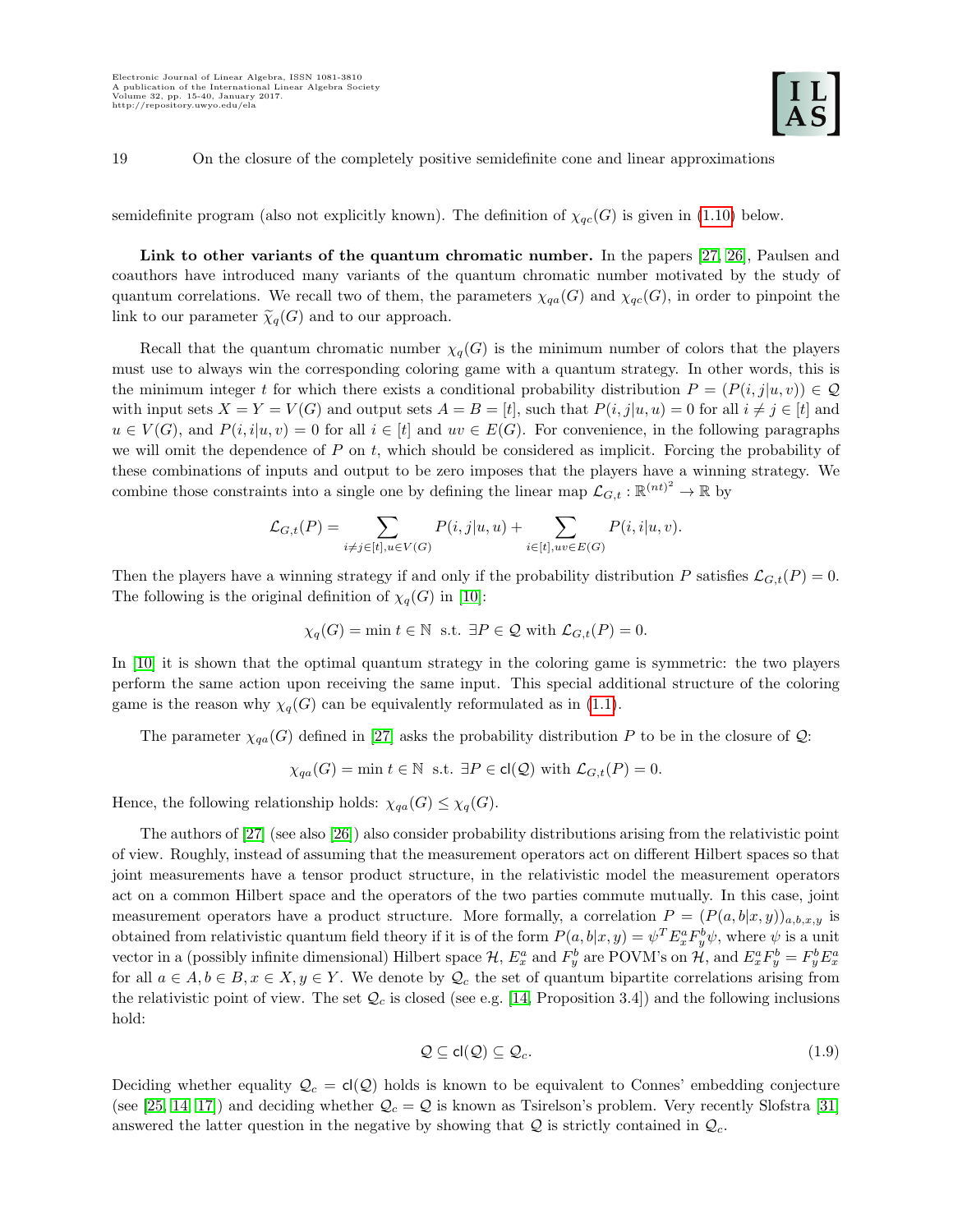In [\[27\]](#page-26-1), the parameter  $\chi_{qc}(G)$  is defined as

<span id="page-6-1"></span>
$$
\chi_{qc}(G) = \min t \in \mathbb{N} \text{ s.t. } \exists P \in \mathcal{Q}_c \text{ with } \mathcal{L}_{G,t}(P) = 0. \tag{1.10}
$$

In [\[26\]](#page-25-4) it is shown that  $\chi_{qc}(G)$  can be computed by a positive semidefinite program (after rounding). This result is existential in the sense that the semidefinite program is not explicitly known. For this the authors of [\[26\]](#page-25-4) use the semidefinite programming hierarchy developed by Navascués, Pironio and Acín [\[24\]](#page-25-12) for noncommutative polynomial optimization. This technique can be applied since the definition of  $\chi_{qc}(G)$  is in terms of products of operators. Note that this technique cannot be applied to the parameters  $\chi_{qa}(G)$  and  $\chi_{q}(G)$ whose definitions involve tensor products of operators. It is not known whether the parameters  $\chi_{qa}(G)$  and  $\chi_q(G)$  can be written as semidefinite programs. As pointed out in [\[26\]](#page-25-4), in view of the inclusions in [\(1.9\)](#page-5-0), the following relationships hold between the parameters:

$$
\chi_{qc}(G) \le \chi_{qa}(G) \le \chi_q(G).
$$

Using Theorem [1.1,](#page-3-5) we can reformulate the parameters  $\chi_q(G)$  and  $\chi_{qa}(G)$  as feasibility problems over affine sections of the cones  $\mathcal{CS}_+$  and  $cl(\mathcal{CS}_+)$ , respectively. Namely, we have

$$
\chi_q(G) = \min t \text{ s.t. } \exists P \in \pi(\mathcal{CS}_+^{2nt} \cap \mathcal{B}^t) \text{ with } \mathcal{L}_{G,t}(P) = 0, \text{ and}
$$
  

$$
\chi_{qa}(G) = \min t \text{ s.t. } \exists P \in cl(\pi(\mathcal{CS}_+^{2nt} \cap \mathcal{B}^t)) \text{ with } \mathcal{L}_{G,t}(P) = 0.
$$

Recall that we introduced the variant  $\tilde{\chi}_q(G)$  by replacing the cone  $\mathcal{CS}_+$  by its closure in the definition [\(1.1\)](#page-2-1) of  $\chi_q(G)$ . Analogously, we introduce the variant  $\tilde{\chi}_{qa}(G)$  by replacing  $\mathcal{CS}_+$  by its closure in the above definition of  $\chi_{qa}(G)$ . Namely,

<span id="page-6-2"></span>
$$
\widetilde{\chi}_{qa}(G) = \min t \text{ s.t. } \exists P \in \pi(\text{cl}(\mathcal{CS}_+^{2nt}) \cap \mathcal{B}^t) \text{ with } \mathcal{L}_{G,t}(P) = 0.
$$
\n(1.11)

Note that the set  $\mathsf{cl}(\mathcal{CS}_+) \cap \mathcal{B}^t$  is bounded and thus compact, so that its projection  $\pi(\mathsf{cl}(\mathcal{CS}_+) \cap \mathcal{B}^t)$  is compact too. (This is the reason why in the above definition [\(1.11\)](#page-6-2) we have written  $P \in \pi(\text{cl}(\mathcal{CS}_+^{2nt}) \cap \mathcal{B}^t)$  instead of  $P \in \text{cl}(\pi(\text{cl}(\mathcal{CS}_+^{2nt}) \cap \mathcal{B}^t))$ .) The inclusion  $\mathcal{CS}_+ \cap \mathcal{B}^t \subseteq \text{cl}(\mathcal{CS}_+) \cap \mathcal{B}^t$  implies:

$$
\mathsf{cl}(\pi(\mathcal{CS}_+\cap \mathcal{B}^t))\subseteq \pi(\mathsf{cl}(\mathcal{CS}_+)\cap \mathcal{B}^t),
$$

and thus, the following relationship:  $\tilde{\chi}_{qa}(G) \leq \chi_{qa}(G)$ . In Section [3,](#page-11-0) we will show that  $\tilde{\chi}_{qa}$  can be computed with a linear program.

Moreover, note that if a matrix A is feasible for the program [\(1.4\)](#page-3-4) defining  $\tilde{\chi}_q(G)$ , then the matrix  $R = \begin{bmatrix} A & A \\ A & A \end{bmatrix}$  is feasible for the program [\(1.11\)](#page-6-2) defining  $\tilde{\chi}_{qa}(G)$ . Hence,  $\tilde{\chi}_{qa}(G) \leq \tilde{\chi}_{q}(G)$  holds.

The relationship between the different parameters  $\chi_q(G), \chi_{qc}(G), \chi_{qa}(G)$  and  $\tilde{\chi}_{qa}(G), \tilde{\chi}_q(G)$  can be summarized as follows:

$$
\chi_{qc}(G) \leq \chi_{qa}(G) \leq \chi_q(G)
$$
  
\n
$$
\gamma \qquad \qquad \gamma
$$
  
\n
$$
\tilde{\chi}_{qa}(G) \leq \tilde{\chi}_q(G).
$$

<span id="page-6-0"></span>2. Polyhedral approximations of  $\mathcal{CS}_+$  and its dual cone  $\mathcal{CS}_+^*$ . In this section, we construct hierarchies of polyhedral cones converging asymptotically to the completely positive semidefinite cone and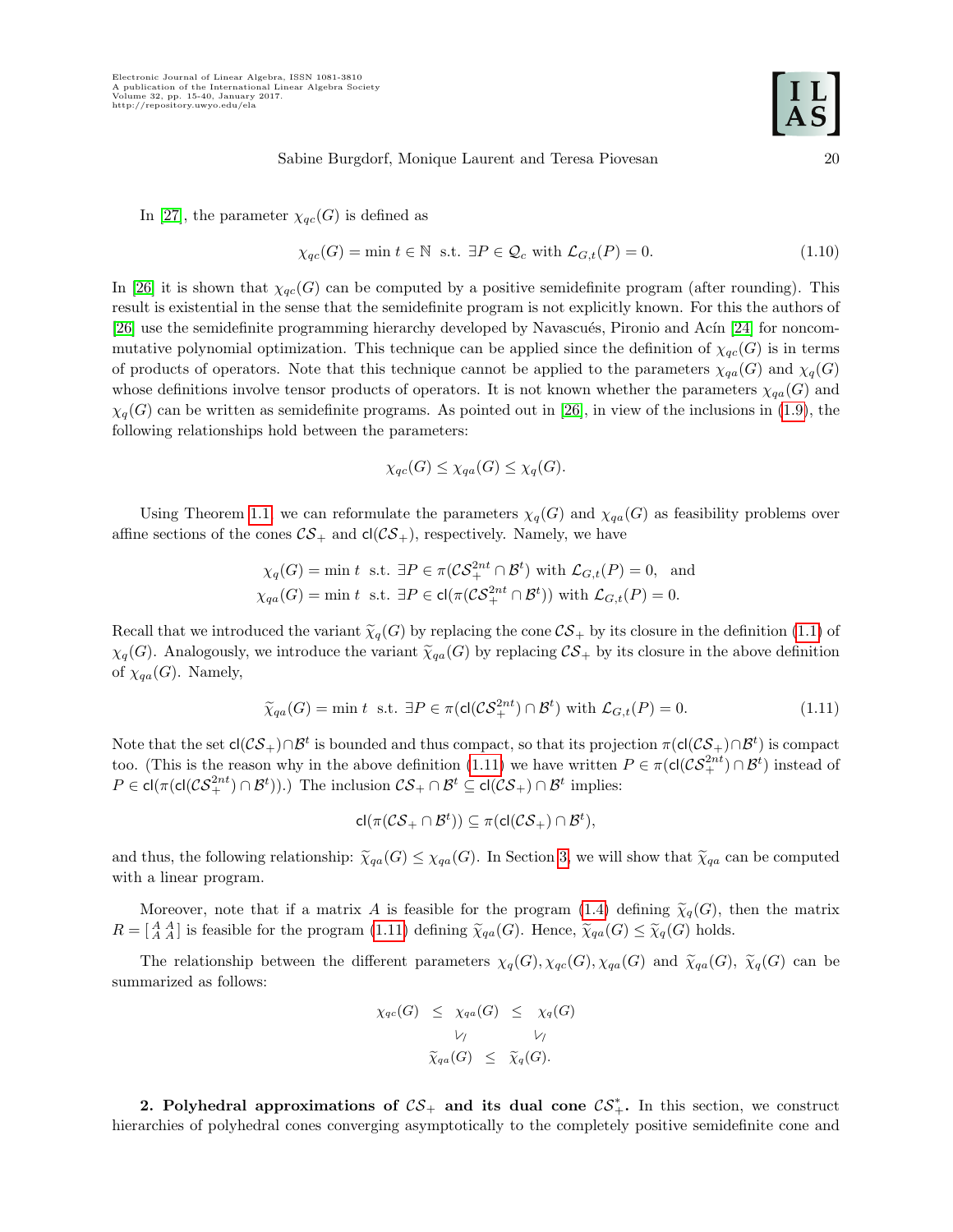its dual. We start in Section [2.1](#page-7-0) by recalling the definition of the cone  $\mathcal{CS}_+$  and of its dual cone  $\mathcal{CS}_+^*$ as well as some useful properties and we introduce the new hierarchy in Section [2.3.](#page-8-0) The construction of our polyhedral hierarchy for  $\mathcal{CS}_+$  is directly inspired from the classical case where analogous hierarchies of polyhedral cones exist for approximating the completely positive cone  $\mathcal{CP}^n$  and the copositive cone  $\mathcal{COP}^n$ ; in Section [2.2,](#page-8-1) we recall this construction.

<span id="page-7-0"></span>2.1. The completely positive semidefinite cone and its dual. The completely positive semidefinite cone  $\mathcal{CS}_+$  was introduced in [\[22\]](#page-25-3) to study graph parameters arising from quantum nonlocal games and quantum information theory. It has also been considered implicitly in [\[15\]](#page-25-13).

Recall that a matrix  $A \in \mathcal{S}^n$  is positive semidefinite if and only if it admits a Gram representation by vectors, i.e., if  $A = (\langle x_i, x_j \rangle)_{i,j=1}^n$  for some  $x_1, \ldots, x_n \in \mathbb{R}^d$  and  $d \ge 1$ . We write  $A \succeq 0$  (resp.,  $A \succ 0$ ) when A is positive semidefinite (resp., positive definite) and  $\mathcal{S}^n_+$  is the set of positive semidefinite  $n \times n$  matrices.

DEFINITION 2.1. The completely positive semidefinite cone  $\mathcal{CS}_{+}^{n}$  is the set of symmetric matrices A which admit a Gram representation by positive semidefinite matrices, i.e.,  $A = (\langle X_i, X_j \rangle)_{i,j}$  for some  $X_1, \ldots, X_n \in \mathcal{S}_+^d$  and  $d \in \mathbb{N}$ .

The completely positive cone  $\mathcal{CP}^n$  is the set of symmetric matrices that admit a Gram representation by nonnegative vectors:  $A \in \mathcal{CP}^n$  if  $A = (\langle x_i, x_j \rangle)_{i,j}$  for some  $x_1, \ldots, x_n \in \mathbb{R}^d_+$  and  $d \in \mathbb{N}$ . The cone  $\mathcal{CP}^n$ can be considered as the classical analog of  $\mathcal{CS}_{+}^{n}$ . Clearly, every completely positive semidefinite matrix is positive semidefinite and has nonnegative entries, and every completely positive matrix is completely positive semidefinite. That is, we have the following relationships between these cones:

$$
\mathcal{CP}^n \subseteq \mathcal{CS}^n_+ \subseteq \mathcal{S}^n_+ \cap \mathbb{R}^{n \times n}_+.
$$

In [\[22\]](#page-25-3) it is shown that all these inclusions are strict for  $n \geq 5$  (see also [\[15\]](#page-25-13)). For  $n \leq 4$  it is well-known that  $\mathcal{CP}^n = \mathcal{S}^n_+ \cap \mathbb{R}^{n \times n}_+$ . For this and other properties of  $\mathcal{CP}$  we refer to the book [\[5\]](#page-25-14). Both  $\mathcal{CP}^n$  and  $\mathcal{S}^n_+$  are closed cones, while we do not know whether  $\mathcal{CS}_+^n$  is closed.

Moving on to the dual side, as noted in [\[22\]](#page-25-3), the dual cone of  $\mathcal{CS}_{+}^{n}$  has a simple characterization in terms of trace nonnegative polynomials. Given a matrix  $M \in \mathcal{S}^n$ , define the polynomial  $p_M = \sum_{i,j=1}^n M_{ij} x_i x_j$  in n noncommuting variables. Then M belongs to the dual cone  $\mathcal{CS}_+^{n*}$  precisely when  $\text{Tr}(p_M(X_1,\ldots,X_n)) \geq 0$ for all *n*-tuples  $\underline{X} = (X_1, \ldots, X_n) \in \bigcup_{d \geq 1} (\mathcal{S}_+^d)^n$ . If we require nonnegativity only for all  $\underline{X} \in \mathbb{R}_+^n$  (i.e., the case  $d = 1$ , which amounts to requiring that the polynomial  $p<sub>M</sub>$  takes nonnegative values when evaluated at any point in  $\mathbb{R}^n_+$ , then the matrix M is said to be copositive. The cone of copositive matrices is denoted by  $\mathcal{C}OP^n$ . The cones  $\mathcal{CP}^n$  and  $\mathcal{C}OP^n$  are dual to each other:  $\mathcal{C}OP^n = \mathcal{CP}^{n*}$  and, by duality, we have the inclusions:

<span id="page-7-1"></span>
$$
\mathcal{S}^n_+ + (\mathcal{S}^n \cap \mathbb{R}^{n \times n}_+) \subseteq \mathcal{CS}^{n*}_+ \subseteq \mathcal{COP}^n.
$$

As will be explained in detail in Section [3,](#page-11-0) in order to be able to use our polyhedral hierarchy, we will need to have matrices that are in the interior of  $\mathcal{CS}_+$ . Recall that a matrix  $A \in \mathcal{CS}_+$  lies in the interior of  $\mathcal{CS}_+$  if and only if  $\langle A, M \rangle > 0$  for all nonzero matrices  $M \in \mathcal{CS}_+^*$ . Hence, A lies on the boundary of  $\mathcal{CS}_+$  if and only if there exists a nonzero matrix  $M \in \mathcal{CS}_{+}^{*}$  such that  $\langle A, M \rangle = 0$ . For further reference, we observe that matrices in  $CS_+$  with a zero entry, or lying in the affine spaces  $\mathcal{A}^t$  or  $\mathcal{B}^t$ , lie on the boundary of  $CS_+$ .

LEMMA 2.2. Consider a matrix  $A \in \mathcal{CS}_+$  (of appropriate size). Then A lies on the boundary of  $\mathcal{CS}_+$  in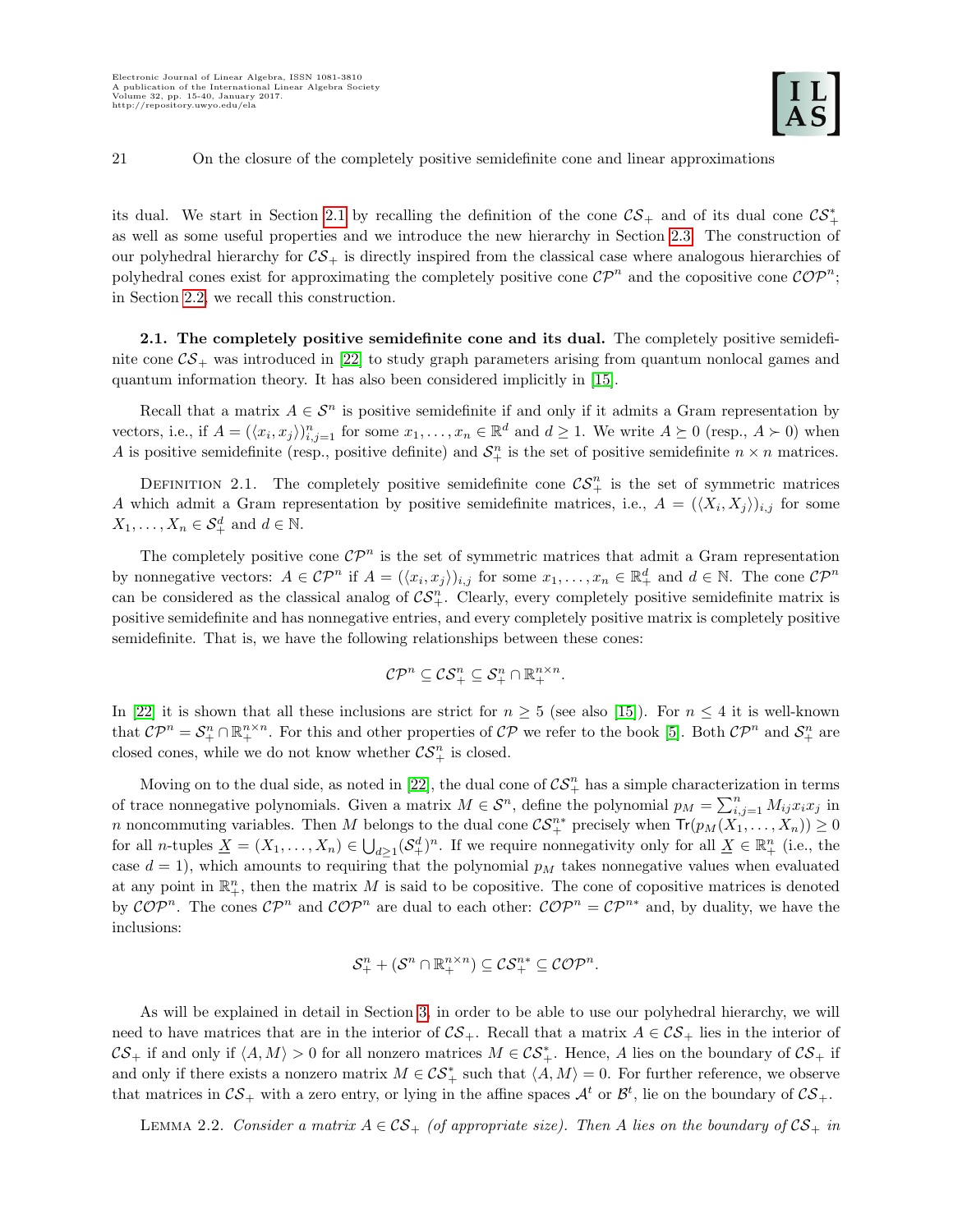any of the following cases: (i) A has a zero entry; (ii) A belongs to the affine space  $\mathcal{A}^t$  defined by [\(1.2\)](#page-2-2), or (iii) A belongs to the affine space  $\mathcal{B}^t$  defined by the conditions [\(1.5\)](#page-3-0), [\(1.6\)](#page-3-1) and [\(1.7\)](#page-3-2).

*Proof.* (i) Say  $A \in \mathcal{CS}_+^n$  has a zero entry:  $A_{ij} = 0$ . Then  $\langle A, E_{ij} \rangle = 0$ , where  $E_{ij}$  is the elementary matrix (with all entries zero except entry 1 at positions  $(i, j)$  and  $(j, i)$ ). As  $E_{ij}$  is nonnegative it belongs to  $\mathcal{CS}_{+}^{n*}$ , and thus, A lies on the boundary of  $\mathcal{CS}_{+}^{n}$ .

(ii) Assume now that  $A \in \mathcal{CS}_+^{nt}$  lies in  $\mathcal{A}^t$ . Pick two distinct nodes  $u, v \in V(G)$  and consider the matrix  $M = J \otimes F$ , where J is the  $t \times t$  all-ones matrix and F is the  $n \times n$  matrix with  $F_{uu} = F_{vv} = 1$ ,  $F_{uv} = F_{vu} = -1$  and zero elsewhere. Then,  $M \succeq 0$  since  $J, F \succeq 0$ , and thus,  $M \in \mathcal{CS}_+^{nt*}$ . Moreover,  $\langle A, M \rangle = 0$  showing that A lies on the boundary of  $\mathcal{CS}^{nt}_+$ .

Case *(iii)* follows with a similar argument.  $\square$ 

<span id="page-8-1"></span>2.2. Polyhedral approximations of  $\mathcal{CP}^n$  and  $\mathcal{COP}^n$ . As mentioned above, the copositive cone  $\mathcal{COP}^n$  consists of all matrices  $M \in \mathcal{S}^n$  for which the polynomial  $p_M = \sum_{i,j=1}^n M_{ij} x_i x_j$  is nonnegative over  $\mathbb{R}^n_+$ . Alternatively, a matrix  $M \in \mathcal{S}^n$  is copositive if and only if the polynomial  $p_M$  is nonnegative over the standard simplex

$$
\Delta_n = \left\{ x \in \mathbb{R}^n_+ : \sum_{i=1}^n x_i = 1 \right\}.
$$

The idea for constructing outer approximations of the copositive cone is simple and relies on requiring nonnegativity of the polynomial  $p_M$  over all rational points in the standard simplex with given denominator  $r$  and letting  $r$  grow. This idea is made explicit in [\[34\]](#page-26-4) and goes back to earlier work on how to design tractable approximations for quadratic optimization problems over the standard simplex [\[3,](#page-25-6) [19\]](#page-25-15) and more general polynomial optimization problems [\[20\]](#page-25-7). More precisely, for an integer  $r \geq 1$ , define the sets

$$
\Delta(n,r) = \{x \in \Delta_n : rx \in \mathbb{Z}^n\}, \quad \widetilde{\Delta}(n,r) = \bigcup_{s=1}^r \Delta(n,s)
$$

where we restrict to rational points in  $\Delta_n$  with given denominators. The sets  $\tilde{\Delta}(n,r)$  are nested within the standard simplex:  $\Delta(n,r) \subseteq \Delta(n,r+1) \subseteq \Delta_n$ . Now, following Yildirim [\[34\]](#page-26-4), define the cone:

$$
\mathcal{O}_r^n = \{ M \in \mathcal{S}^n : x^{\mathsf{T}} M x \ge 0, \ \forall x \in \widetilde{\Delta}(n,r) \},
$$

and its dual cone  $\mathcal{O}_r^{n*}$ , which is the conic hull of all matrices of the form  $vv^{\mathsf{T}}$  for some  $v \in \tilde{\Delta}(n,r)$ . By construction, the cones  $\mathcal{O}_r^n$  form a hierarchy of outer approximations for  $\mathcal{COP}^n$  and their dual cones form a hierarchy of inner approximations for  $\mathcal{CP}^n$ :

$$
\mathcal{COP}^n \subseteq \mathcal{O}_{r+1}^n \subseteq \mathcal{O}_r^n \quad \text{and} \quad \mathcal{O}_r^{n*} \subseteq \mathcal{O}_{r+1}^{n*} \subseteq \mathcal{CP}^n.
$$

Yildirim [\[34\]](#page-26-4) showed the following convergence results.

THEOREM 2.3. [\[34\]](#page-26-4) We have:  $\mathcal{COP}^n = \bigcap_{r>1} \mathcal{O}_r^n$ . Moreover, we have the inclusions  $int(\mathcal{CP}^n) \subseteq$  $\bigcup_{r\geq 1}\mathcal{O}_r^{n*}\subseteq \mathcal{CP}^n$  and  $\mathcal{CP}^n$  is equal to the closure of the set  $\bigcup_{r\geq 1}\mathcal{O}_r^{n*}$ .

<span id="page-8-0"></span>**2.3.** The new cones  $\mathcal{C}_r^n$  and  $\mathcal{D}_r^n$ . We now introduce the cones  $\mathcal{C}_r^n$ , which will form a hierarchy of inner approximations for the cone  $\mathcal{CS}_{+}^n$ , and the cones  $\mathcal{D}_r^n$ , which will form a hierarchy of outer approximations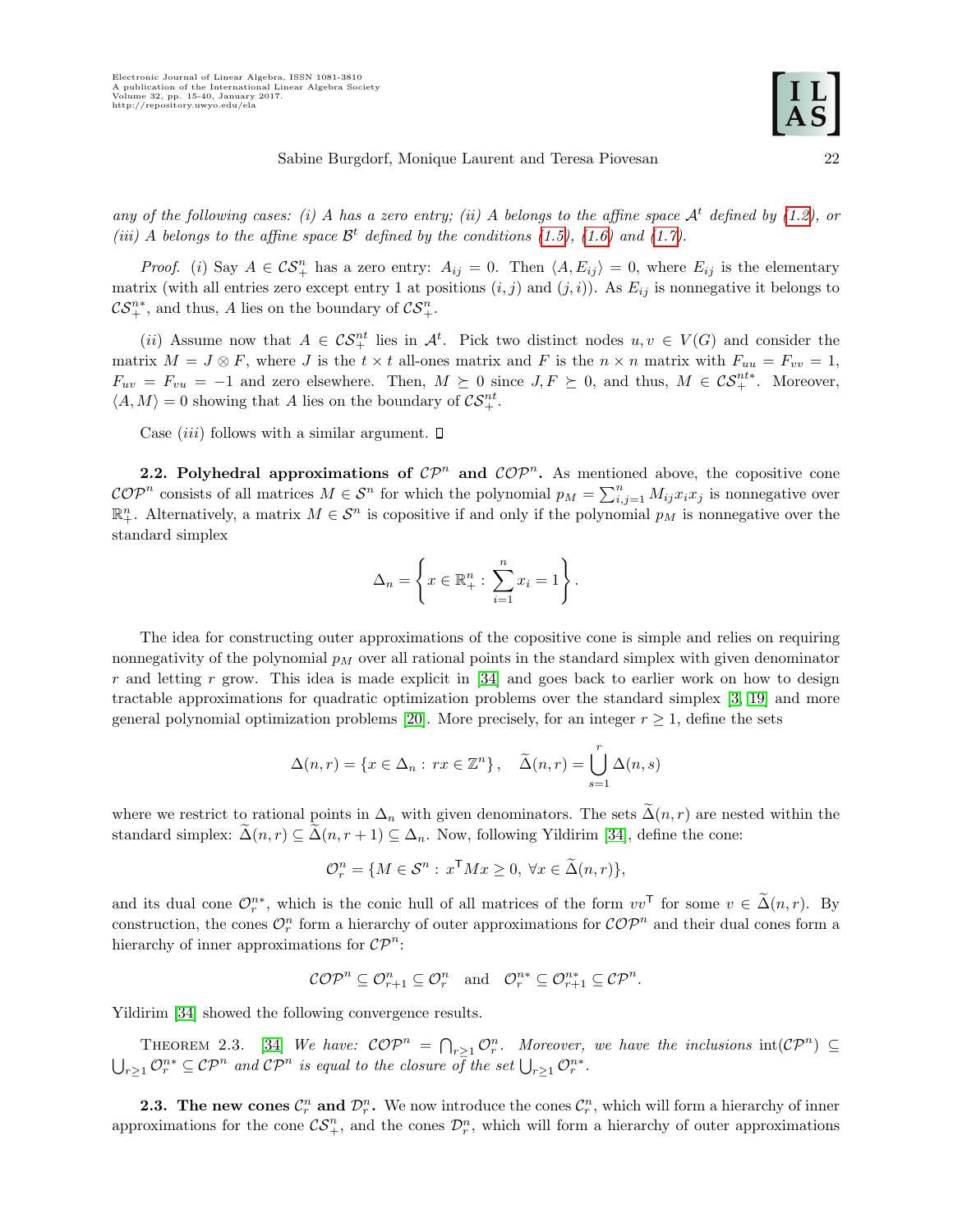for the dual cone  $\mathcal{CS}_{+}^{n*}$ . These cones are in fact dual to each other, so it suffices to define the cones  $\mathcal{D}_{r}^{n}$ . The idea is simple and analogous to the idea used in the classical (scalar) case: instead of requiring trace nonnegativity of the polynomial  $p_M$  over the full set  $\bigcup_{d\geq 1} (\mathcal{S}_+^d)^n$ , we only ask trace nonnegativity over specific finite subsets. We start with defining the set

<span id="page-9-1"></span><span id="page-9-0"></span>
$$
\Delta_n = \left\{ \underline{X} = (X_1, \dots, X_n) \in \bigcup_{d \ge 1} (\mathcal{S}_+^d)^n : \sum_{i=1}^n \text{Tr}(X_i) = 1 \right\},\tag{2.1}
$$

which can be seen as a dimension-free matrix analog of the standard simplex  $\Delta_n$  in  $\mathbb{R}^n$ . As we now observe, a matrix M belongs to  $\mathcal{CS}_+^{n*}$  if and only if its associated polynomial  $p_M$  is trace nonnegative on all n-tuples of *rational* matrices in  $\Delta_n$ .

LEMMA 2.4. For  $M \in \mathcal{S}^n$  the following assertions are equivalent:

- (i)  $M \in \mathcal{CS}_+^{n*}, i.e., \operatorname{Tr}(p_M(\underline{X})) \geq 0$  for all  $\underline{X} \in \bigcup_{d \geq 1} (\mathcal{S}_+^d)^n$ .
- (ii)  $\text{Tr}(p_M(\underline{X})) \geq 0$  for all  $\underline{X} \in \Delta_n$ .
- (iii)  $\text{Tr}(p_M(\underline{X})) \geq 0$  for all  $\underline{X} = (X_1, \ldots, X_n) \in \Delta_n$  with  $X_1 \succ 0, \ldots, X_n \succ 0$ .
- (iv)  $\text{Tr}(p_M(\underline{X})) \geq 0$  for all  $\underline{X} = (X_1, \ldots, X_n) \in \Delta_n$  with  $X_1 \succ 0, \ldots, X_n \succ 0$  and with rational entries.
- (v)  $\text{Tr}(p_M(\underline{X})) \geq 0$  for all  $\underline{X} \in \Delta_n$  with rational entries.

*Proof.* The implications  $(i) \implies (ii) \implies (iii) \implies (iv)$ ,  $(i) \implies (v)$  and  $(v) \implies (iv)$  are clear. We will show that  $(iv) \implies (iii) \implies (i) \implies (i)$ .

The implication  $(ii) \implies (i)$  follows by scaling: Let  $\underline{X} \in (\mathcal{S}_+^d)^n$  with the assumption  $\lambda = \sum_{i=1}^n \text{Tr}(X_i) >$ 0 (else X is identically zero and  $Tr(p_M(\underline{X})) = 0$ ). Then we have  $X/\lambda \in \Delta_n$  and thus  $Tr(p_M(\underline{X}/\lambda)) \geq 0$ , which implies  $Tr(p_M(\underline{X})) \geq 0$ .

The remaining implications follow using continuity arguments. Namely, for the implication  $(iv) \implies$ (iii), use the fact that the set of rational positive definite matrices is dense within the set of positive definite matrices. For  $(iii) \implies (ii)$ , use the fact that the set of positive definite matrices is dense within the set of positive semidefinite matrices.

This motivates introducing the following subset  $\Delta(n,r)$  of the set  $\Delta_n$  obtained by considering only  $n$ -tuples of rational positive semidefinite matrices with denominator at most  $r$ . This set can be seen as a matrix analog of the rational grid point subsets of the standard simplex  $\Delta_n$  and it permits to define the new cones  $\mathcal{D}_r^n$ .

DEFINITION 2.5. Given an integer  $r \in \mathbb{N}$ , define the set

 $\Delta(n,r) = \{X \in \Delta_n : \text{ each } X_i \text{ has rational entries with denominator } \leq r\}$ 

and define the cone

$$
\mathcal{D}^n_r = \left\{ M \in \mathcal{S}^n : \, \text{Tr}(p_M(\underline{X})) \geq 0, \, \forall \underline{X} \in \Delta(n,r) \right\}.
$$

Next we show that the cone  $\mathcal{D}_r^n$  is a polyhedral cone. Indeed, as we observe in the next lemma, although the set  $\Delta(n,r)$  is not finite, we may without loss of generality replace in the definition of  $\mathcal{D}_r^n$  the set  $\Delta(n,r)$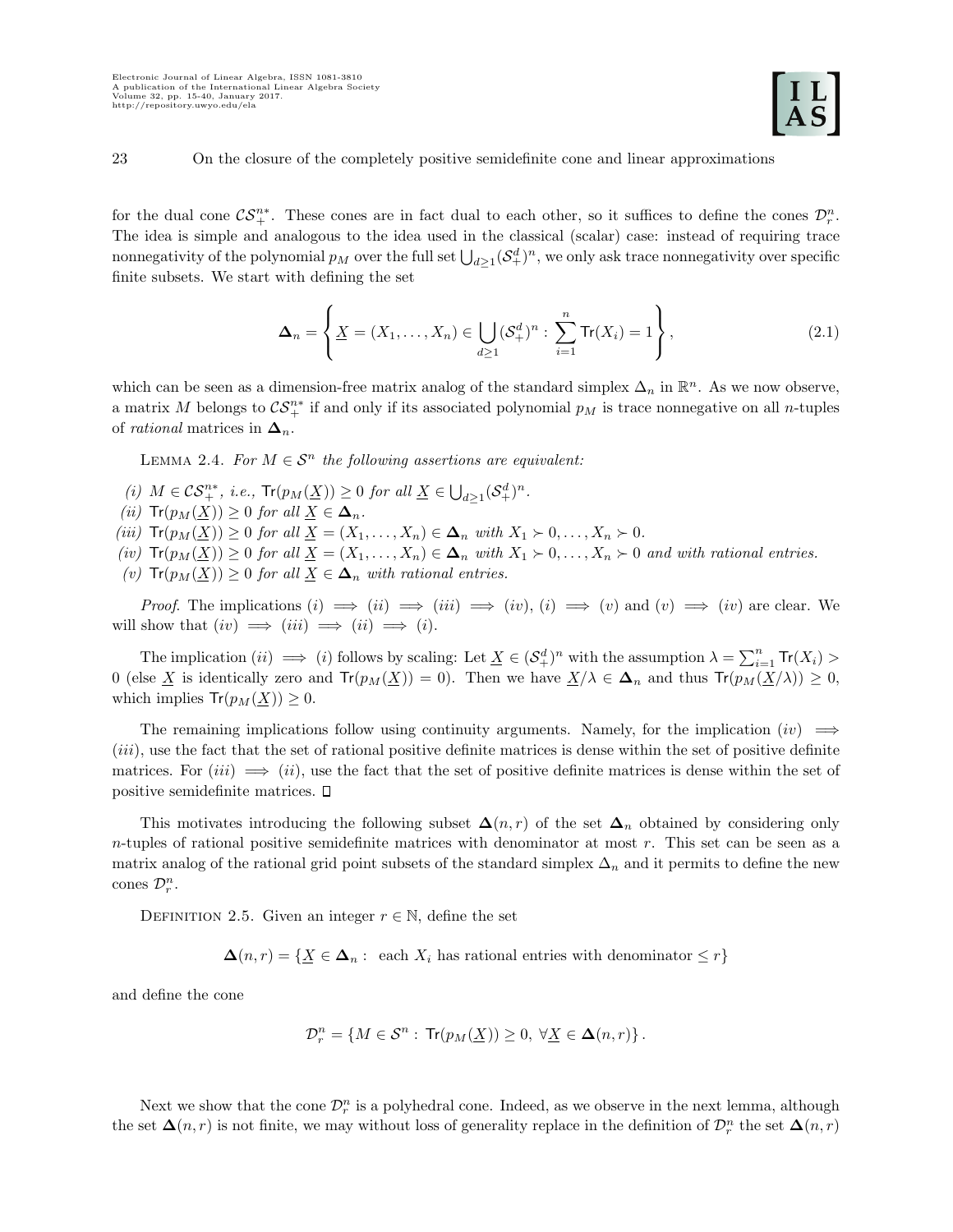<span id="page-10-0"></span>by its subset  $\Delta(n,r)$ , obtained by restricting to  $r \times r$  matrices  $X_1, \ldots, X_n$ .

Lemma 2.6. Define the set

$$
\underline{\Delta}(n,r) = \left\{ \underline{X} \in (\mathcal{S}_+^r)^n \cap \Delta_n : \text{ each } X_i \text{ has rational entries with denominator } \leq r \right\}
$$

Then the following equality holds:

$$
\mathcal{D}^n_r = \left\{ M \in \mathcal{S}^n : \, \text{Tr}(p_M(\underline{X})) \geq 0, \; \forall \underline{X} \in \underline{\Delta}(n,r) \right\}.
$$

*Proof.* The inclusion "⊇" is clear since  $\mathbf{\Delta}(n,r) \subseteq \mathbf{\Delta}(n,r)$ .

To show the reverse inclusion, take a matrix M such that  $Tr(p_M(\underline{X})) \geq 0$  for all  $\underline{X} \in \underline{\Delta}(n, r)$ . Consider a n-tuple  $\underline{X} = (X_1, \ldots, X_n) \in \Delta(n, r)$ , we now prove that  $Tr(p_M(\underline{X})) \geq 0$ . By assumption, the matrices  $X_1,\ldots,X_n$  are rational with denominator at most  $r, \sum_{i=1}^n \text{Tr}(X_i) = 1$  and  $X_1,\ldots,X_n \in \mathcal{S}_+^d$  with  $d > r$ (else there is nothing to prove). For each  $i \in [n]$ , set  $I_i = \{k \in [d] : X_i(k, k) \neq 0\}$  and notice that  $\text{Tr}(X_i) \geq |I_i|/r$  (since each diagonal entry  $X_i(k,k)$  indexed by  $k \in I_i$  is at least  $1/r$ ). Hence, we have  $1 = \sum_{i=1}^n \text{Tr}(X_i) \geq \sum_{i=1}^n |I_i|/r$ , implying  $\sum_{i=1}^n |I_i| \leq r$ . Then we can find a set I containing  $\bigcup_{i \in [n]} I_i$  with cardinality  $|I| = r$ . As each matrix  $X_i$  has only zero entries outside of its principal submatrix  $X_i[I]$  indexed by I, then  $Tr(p_M(X_1, \ldots, X_n)) = Tr(p_M(X_1[I], \ldots, X_n[I])) \geq 0$ , where the last inequality follows from the fact that  $(X_1[I], \ldots, X_n[I])$  belongs to the set  $\Delta(n,r)$ .  $\Box$ 

The cardinality of the set  $\Delta(n,r)$  is clearly finite. Moreover, in the following lemma we provide a simple upper bound on the cardinality of  $\Delta(n, r)$ . The proof is straightforward and thus omitted.

LEMMA 2.7. For any fixed r, the cardinality of the set  $\Delta(n,r)$  is polynomial in terms of n. More precisely, let  $\gamma_r$  denote the number of  $r \times r$  positive semidefinite matrices whose entries are rational with denominator at most r and whose trace is at most one. Then,  $|\underline{\Delta}(n,r)| \leq (\gamma_r)^r$  if  $n \leq r$ , and  $|\underline{\Delta}(n,r)| \leq$  $\binom{n}{r}(\gamma_r)^r$  if  $n > r$ .

Notice that  $Tr(p_M(\underline{X})) = \sum_{i,j} M_{ij} \langle X_i, X_j \rangle$  for any  $\underline{X} = (X_1, \ldots, X_n)$ . Hence, the cone  $\mathcal{D}_r^n$  can be equivalently defined as the set of matrices  $M \in \mathcal{S}^n$  satisfying the (finitely many) linear inequalities:  $\sum_{i,j=1}^n M_{ij} \langle X_i, X_j \rangle \ge 0$  for all  $(X_1, \ldots, X_n) \in \underline{\Delta}(n, r)$ . This implies the following corollary.

COROLLARY 2.8. The cone  $\mathcal{D}_r^n$  is a polyhedral cone.

As  $\Delta(n,r) \subseteq \Delta(n,r+1)$ , the sets  $\mathcal{D}_r^n$  form a hierarchy of outer approximations for  $\mathcal{CS}_+^{n*}$ :

$$
\mathcal{CS}_+^{n*} \subseteq \mathcal{D}_{r+1}^n \subseteq \mathcal{D}_r^n \subseteq \cdots \subseteq \mathcal{D}_1^n.
$$

Hence,  $\mathcal{CS}_{+}^{n*} \subseteq \bigcap_{r\geq 1} \mathcal{D}_r^n$ . In fact, as a direct application of the equivalence of (i) and (v) in Lemma [2.4,](#page-9-0) equality holds. The proof of the following theorem is thus omitted.

THEOREM 2.9.  $\mathcal{CS}_+^{n*} = \bigcap_{r\geq 1} \mathcal{D}_r^n$ .

We will also use the following property of the cones  $\mathcal{D}_r^n$ .

<span id="page-10-1"></span>LEMMA 2.10. Consider a sequence of matrices  $(M_r)_{r\geq 1}$  in  $\mathcal{S}^n$  converging to a matrix  $M \in \mathcal{S}^n$ . If  $M_r \in \mathcal{D}_r^n$  for all  $r \in \mathbb{N}$ , then  $M \in \mathcal{CS}_+^{n*}$ .

*Proof.* In view of Lemma [2.4,](#page-9-0) it suffices to show that  $Tr(p_M(\underline{X})) \geq 0$  whenever  $\underline{X} \in \Delta_n$  is rational valued. Fix a rational valued  $\underline{X} \in \Delta_n$  and say that  $\underline{X} \in (\mathcal{S}_+^d)^n$  and all its entries have denominator at most

.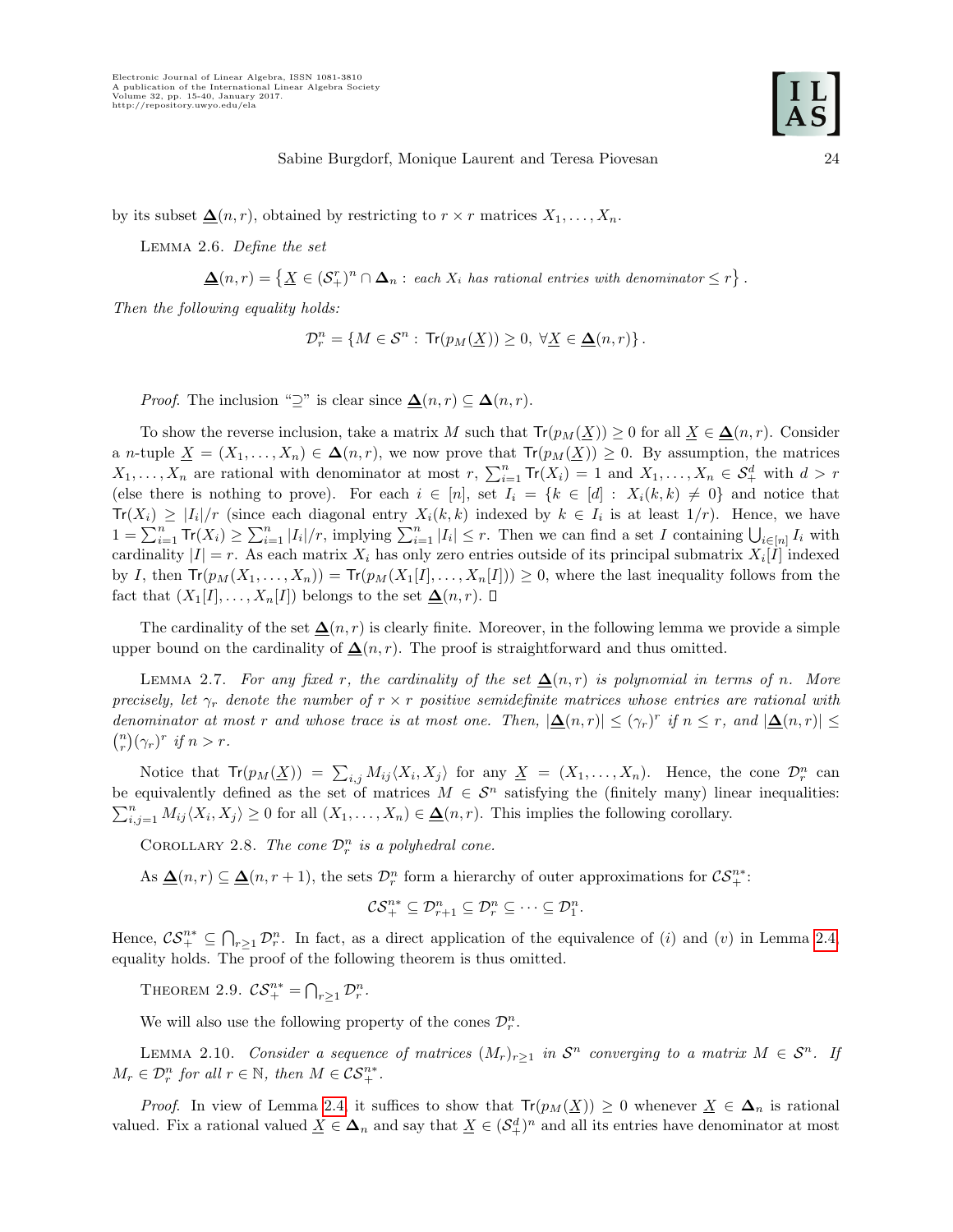t. Then  $\underline{X} \in \underline{\Delta}(n,r)$  for all  $r \geq r_0 = \max\{d,t\}$ . Hence,  $Tr(p_{M_r}(\underline{X})) \geq 0$  for all  $M_r$  with  $r \geq r_0$ . When r tends to infinity,  $Tr(p_{M_r}(\underline{X}))$  tends to  $Tr(p_M(\underline{X}))$ , and thus, we obtain that  $Tr(p_M(\underline{X})) \geq 0$ .

We now turn to the description of the dual cone  $\mathcal{C}_r^n = \mathcal{D}_r^{n*}$ . As a direct application of Lemma [2.6,](#page-10-0) we can conclude that  $\mathcal{C}_r^n$  is the set of conic combinations of matrices which have a Gram representation by matrices in  $\Delta(n,r)$ ; i.e.,

 $\mathcal{C}_r^n = \text{cone} \left\{ A \in \mathcal{S}^n : A = (\langle X_i, X_j \rangle)_{i,j=1}^n \text{ for some } (X_1, \dots, X_n) \in \underline{\Delta}(n, r) \right\}.$ 

By construction, the cones  $\mathcal{C}_r^n$  are polyhedral and they form a hierarchy of inner approximations of  $\mathcal{CS}_+^n$ :  $\mathcal{C}_1^n \subseteq \cdots \subseteq \mathcal{C}_r^n \subseteq \mathcal{C}_{r+1}^n \subseteq \mathcal{CS}_+^n$ . Moreover, as it is proven in the following lemma, strict inclusion holds.

LEMMA 2.11. For any  $n \geq 2$  and  $r \geq 1$ , we have strict inclusions:  $C_r^n \subsetneq C_{r+1}^n \subsetneq \mathcal{CS}_+^n$ .

Proof. The only fact which needs a proof is that each inclusion is strict. It suffices to show this for  $n=2$  since one can extend a matrix A in  $\mathcal{C}_r^2$  to a matrix in  $\mathcal{C}_r^n$  by adding all zero coordinates, and similar for  $CS_+$ . For this we consider a rank 1 matrix  $A = vv^T$ , where  $v = (1 \ a)^T$  and a is a nonnegative scalar. Then  $A \in \mathcal{CS}_+^2$ . If we choose a to be an irrational number, A cannot belong to any cone  $\mathcal{C}_r^2$ , and if we choose  $a = 1/(r+1)$ , A belongs to  $C_{r+1}^2$  but not to  $C_r^2$ .

We now show that the union of the cones  $\mathcal{C}_r^n$  covers the interior of the cone  $\mathcal{CS}_+^n$ .

<span id="page-11-2"></span>THEOREM 2.12. We have the inclusions:

$$
{\rm int}(\mathcal{CS}^n_+)\subseteq\bigcup_{r\geq 1}\mathcal{C}^n_r\subseteq\mathcal{CS}^n_+.
$$

Proof. We only need to show the first inclusion. For a contradiction consider a matrix A in the interior of the cone  $\mathcal{CS}_{+}^n$  and assume that A does not belong to  $\bigcup_{r\geq 1}\mathcal{C}_r^n$ . Then, for each  $r\geq 1$ , there exists a hyperplane strictly separating A from the (closed convex) cone  $\mathcal{C}_r^n$ . That is, there exists a matrix  $M_r \in \mathcal{D}_r^n$ such that  $\langle M_r, A \rangle < 0$  and  $||M_r|| = 1$ . Since all matrices  $M_r$  lie in a compact set, the sequence  $(M_r)_r$  admits a converging subsequence  $(M_{r_i})_{i\geq 1}$  which converges to a matrix  $M \in \mathcal{S}^n$ . By Lemma [2.10,](#page-10-1) we know that the matrix M then belongs to the cone  $\mathcal{CS}_{+}^{n*}$ , and thus,  $\langle A, M \rangle \geq 0$ . On the other hand, as  $\langle A, M_{r_i} \rangle < 0$  for all i, by taking the limit as i tends to infinity, we get that  $\langle A, M \rangle \leq 0$ . Hence, we obtain  $\langle A, M \rangle = 0$ , which contradicts the assumption that A lies in the interior of  $\mathcal{CS}_{+}^{n}$ .

It is easy to give an explicit description of the cones  $\mathcal{C}_r^n$  for small r. For example,  $\mathcal{C}_1^n$  is the set of  $n \times n$  diagonal nonnegative matrices and  $C_2^n$  is the convex hull of the matrices  $E_{ii}$  and  $E_{ii} + E_{ij} + E_{jj}$  (for  $i, j \in [n]$ , where  $E_{ij}$  denote the elementary matrices in  $\mathcal{S}^n$ .

<span id="page-11-0"></span>3. LP lower bounds to the quantum chromatic number. In this section, we use the polyhedral hierarchy  $\mathcal{C}_r^n$   $(r \ge 1)$  to show that the parameter  $\tilde{\chi}_q(G)$  in [\(1.4\)](#page-3-4) can be written as a linear program. We recall the definition of  $\widetilde{\chi}_q(G)$ :

<span id="page-11-1"></span>
$$
\widetilde{\chi}_q(G) = \min t \in \mathbb{N} \text{ s.t. } \exists A \in \text{cl}(\mathcal{CS}_+^{nt}), A \in \mathcal{A}^t \text{ and } L_{G,t}(A) = 0,
$$
\n(3.1)

where the affine space  $\mathcal{A}^t$  is defined in [\(1.2\)](#page-2-2) and the map  $L_{G,t}$  in [\(1.3\)](#page-2-0). A first natural approach for building a linear relaxation of  $\tilde{\chi}_q(G)$  is to replace the cone  $cl(\mathcal{CS}_+^{nt})$  in the definition of  $\tilde{\chi}_q(G)$  by the subcone  $\mathcal{C}_r^{nt}$ leading to the parameter

$$
\ell_r(G) = \min t \in \mathbb{N} \text{ s.t. } \exists A \in \mathcal{C}_r^{nt}, A \in \mathcal{A}^t \text{ and } L_{G,t}(A) = 0.
$$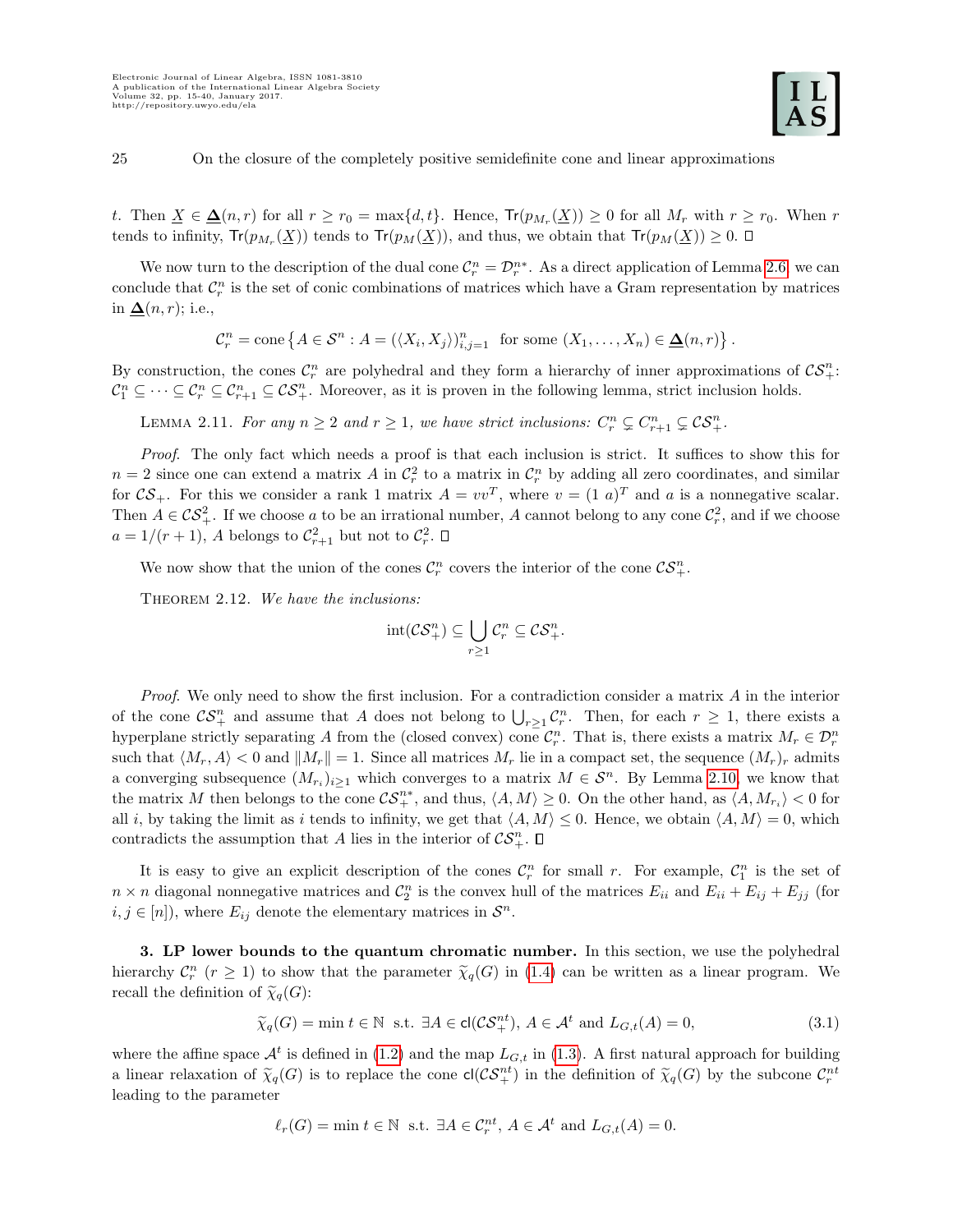As  $\mathcal{C}_r^{nt} \subseteq \mathcal{C}^{nt}$ , we have  $\widetilde{\chi}_q(G) \leq \chi_q(G) \leq \ell_r(G)$ . Moreover, the sequence  $(\ell_r(G))_{r \in \mathbb{N}}$  of natural numbers<br>is monotonically negligate provision of the local limit (it can because the inner all limits in is monotonically nonincreasing and thus has a limit (it even becomes stationary). However, it is not clear whether the limit is equal to  $\chi_q(G)$ . If one could claim that for  $t = \chi_q(G)$  there is a feasible matrix A for the program [\(3.1\)](#page-11-1) which lies in the interior of  $\mathcal{CS}_+^{nt}$  then, by Theorem [2.12,](#page-11-2) A would belong to some cone  $\mathcal{C}_r^{nt}$ which would imply the equality  $\chi_q(G) = \ell_r(G)$ . But this idea cannot work because, as observed in Lemma [2.2,](#page-7-1) any matrix feasible for [\(3.1\)](#page-11-1) lies on the boundary of  $\mathcal{CS}_{+}^{nt}$ . To go around this difficulty, our strategy is to relax the affine constraints in [\(3.1\)](#page-11-1) so as to allow feasible solutions in the interior of  $\mathcal{CS}_{+}^{nt}$ .

More precisely, given an integer  $k \geq 1$ , we consider the affine space  $\mathcal{A}_k^t$  defined by the equations:  $|\sum_{i,j} A_{ui,vj} - 1| \leq 1/k$  for all  $u, v \in V(G)$ . We define the parameter:

<span id="page-12-1"></span>
$$
\lambda_k(G) = \min t \text{ s.t. } \exists A \in \text{cl}(\mathcal{CS}_+^{nt}), A \in \mathcal{A}_k^t \text{ and } L_{G,t}(A) \le \frac{1}{k}.
$$
 (3.2)

In a first step we show that  $\lambda_k(G) = \tilde{\chi}_q(G)$  for k large enough.

<span id="page-12-0"></span>LEMMA 3.1. For any graph G, there exists an integer  $k_0 \in \mathbb{N}$  such that  $\widetilde{\chi}_q(G) = \lambda_k(G)$  holds for all  $k \geq k_0$ .

*Proof.* Notice that  $\lambda_k(G) \leq \tilde{\chi}_q(G)$  holds for every  $k \in \mathbb{N}$ . Indeed, any matrix solution for  $\tilde{\chi}_q(G)$  is also a solution for  $\lambda_k(G)$ . Moreover, as the sequence  $(\lambda_k(G))_{k\in\mathbb{N}}$  is a monotone nondecreasing sequence of natural numbers upper bounded by  $\widetilde{\chi}_q(G)$ , there exists a  $k_0$  such that  $\lambda_k(G) = \lambda_{k_0}(G)$  for all  $k \geq k_0$ . Let  $t = \lambda_{k_0}(G)$ . For all  $k \geq k_0$ , there exists a matrix  $A_k \in \text{cl}(\mathcal{CS}_+^{nt})$  with  $A_k \in \mathcal{A}_k^t$  and  $L_{G,t}(A_k) \leq 1/k$ . Consider the sequence  $(A_k)_{k\geq k_0}$ , which is bounded as all  $A_k$  lie in  $\mathcal{A}_{k_0}^t$ . Therefore, the sequence has a converging subsequence to, say, A where  $A \in \text{cl}(\mathcal{CS}_+^{nt})$ ,  $A \in \mathcal{A}^t$  and  $L_{G,t}(A) = 0$ . Hence, A is a feasible solution for  $\widetilde{\chi}_q(G)$  and  $\widetilde{\chi}_q(G) \leq t = \lambda_{k_0}(G) = \lambda_k(G)$  for all  $k \geq k_0$ .

In a second step we show that the new parameter  $\lambda_k(G)$  can be computed by a linear program. For this we replace in the definition of  $\lambda_k(G)$  the cone  $cl(\mathcal{CS}_+^{nt})$  by the polyhedral cone  $\mathcal{C}_r^{nt}$ , leading to the following parameter:

<span id="page-12-2"></span>
$$
\lambda_k^r(G) = \min t \text{ s.t. } \exists A \in \mathcal{C}_r^{nt}, A \in \mathcal{A}_k^t \text{ and } L_{G,t}(A) \le \frac{1}{k}.
$$
 (3.3)

Notice that this parameter  $\lambda_k^r(G)$  can be computed through a linear program since  $\mathcal{C}_r^{nt}$  is polyhedral. We will show that for any graph G there exist integers  $k_0$  and  $r_0$  such that  $\tilde{\chi}_q(G) = \lambda_{k_0}^{r_0}(G)$ . We emphasize that this is an existential result: we do not know for which integers  $k_0$  and  $r_0$  such a convergence happens. One of the ingredients to prove the result is to show the existence of a matrix in the interior of  $\mathcal{CS}_+$  satisfying certain constraints. To this end, we will use the matrix  $Z = I + J \in S^{nt}$  where I and J are, respectively, the identity and the all-ones matrix.

<span id="page-12-3"></span>LEMMA 3.2. The matrix  $Z = I + J \in S^{nt}$  lies in the interior of  $CS_+$ . Moreover, we have that  $\sum_{i,j\in[t]} Z_{ui,uj} = t^2 + t$  for all  $u \in V(G)$ ,  $\sum_{i,j\in[t]} Z_{ui,vj} = t^2$  for all  $u \neq v \in V(G)$  and  $L_{G,t}(Z) =$  $nt^2 - nt + 2mt$ , where m is the number of edges of the graph G.

*Proof.* We only show that  $I + J$  lies in the interior of  $\mathcal{CS}_+^{nt}$ , the other claims are direct verification. Assume that there exists a matrix  $M \in \mathcal{CS}_+^{nt*}$  such that  $\langle M, I + J \rangle = 0$ ; we show that  $M = 0$ . Indeed, as both I and J lie in  $\mathcal{CS}_+^{nt}$  we get that  $\text{Tr}(M) = 0$  and  $\langle J, M \rangle = 0$ . Observe that, since M is copositive with zero diagonal entries, all entries of M must be nonnegative. Combining with  $\langle J, X \rangle = 0$ , we deduce that M is identically zero.  $\square$ 

<span id="page-12-4"></span>THEOREM 3.3. For any graph G, there exist  $k_0$  and  $r_0 \in \mathbb{N}$  such that  $\widetilde{\chi}_q(G) = \lambda_k^r(G)$  for all  $k \geq k_0$  and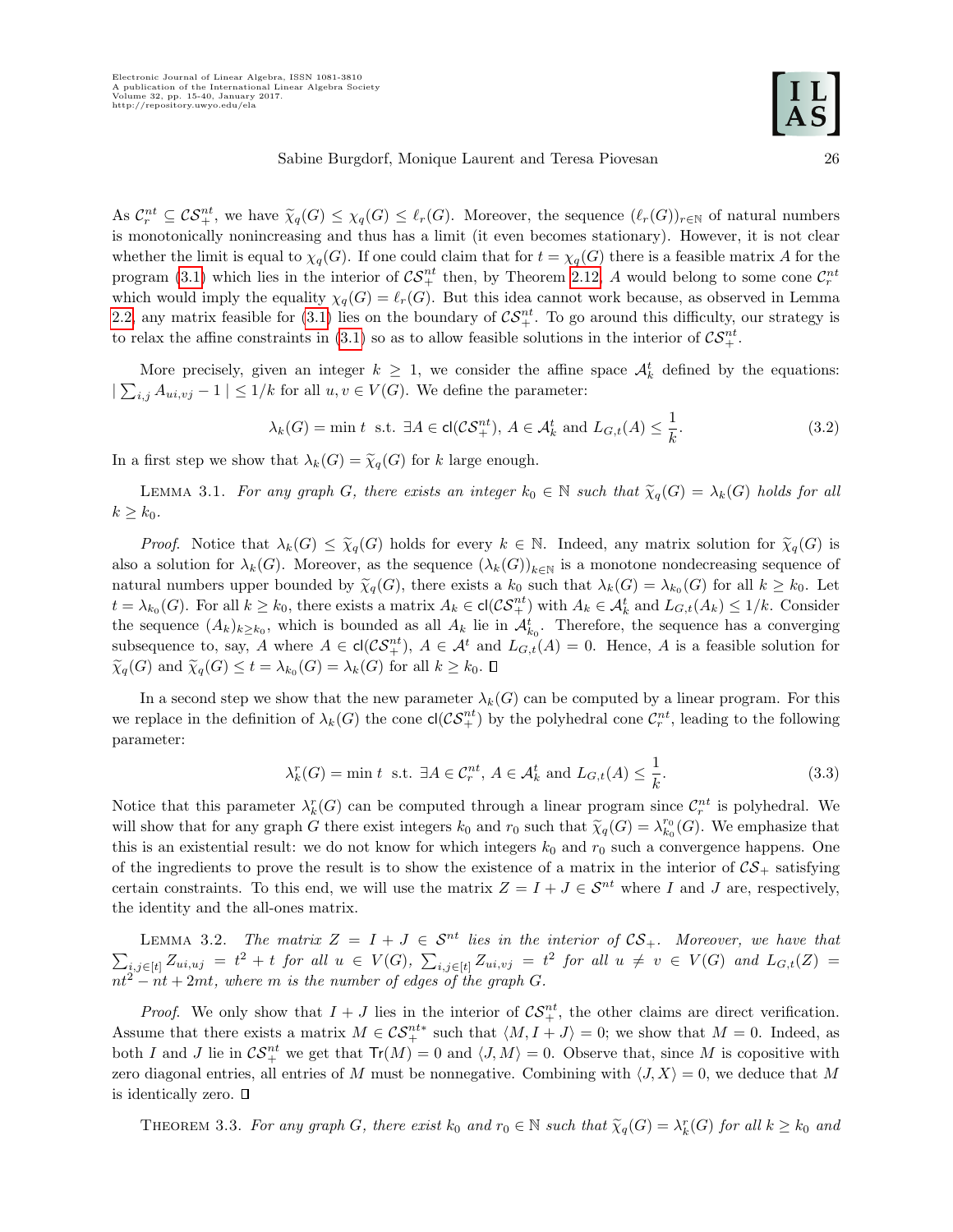## $r \geq r_0$ . Moreover,  $\lambda_{k_0}^{r_0}(G)$ , and thus,  $\widetilde{\chi}_q(G)$  can be computed via a linear program.

*Proof.* From Lemma [3.1](#page-12-0) we know that there exists  $k_0 \in \mathbb{N}$  such that  $\lambda_k(G) = \tilde{\chi}_q(G)$  for all  $k \geq k_0$ . In view of this, we just need to show that for this  $k_0$  there exists an integer  $r_0 \in \mathbb{N}$  for which  $\lambda_{k_0}^{r_0}(G) = \lambda_{k_0}(G)$ . Let  $t = \lambda_{k_0}(G) = \widetilde{\chi}_q(G)$ .

By the definitions [\(3.2\)](#page-12-1) and [\(3.3\)](#page-12-2) and the inclusion relationships between the cones  $\mathcal{C}_r^{nt}$ , we have that the sequence  $(\lambda_{k_0}^r)_{r \in \mathbb{N}}$  of natural numbers is nonincreasing and it is lower bounded by  $\lambda_{k_0}(G)$ . Hence, there exists an  $r_0 \in \mathbb{N}$  such that  $\lambda_{k_0}^r(G) = \lambda_{k_0}^{r_0}(G) \geq \lambda_{k_0}(G)$  for all  $r \geq r_0$ . We are left to prove that  $\lambda_{k_0}^{r_0}(G) \leq \lambda_{k_0}(G) = t$ .

To this end, we show that there exists a matrix  $Y_{k_0} \in \text{int}(\mathcal{CS}_+^{nt})$  with  $Y_{k_0} \in \mathcal{A}_{k_0}^t$  and  $L_{G,t}(Y_{k_0}) \leq 1/k_0$ . This will suffice since then by Theorem [2.12,](#page-11-2)  $Y_{k_0} \in C_{r_0}^{nt}$  for some  $r_0$ . Therefore,  $Y_{k_0}$  satisfies the conditions in program [\(3.3\)](#page-12-2), and thus,  $\lambda_{k_0}^{r_0}(G) \le t = \lambda_{k_0}(G)$ . To show the existence of such a matrix  $Y_{k_0}$ , let  $A \in \text{cl}(\mathcal{CS}_+^{nt})$ be a feasible solution of the program [\(3.1\)](#page-11-1) defining  $\tilde{\chi}_q(G) = t$  and consider the matrix  $Z = I + J$  which belongs to  $\text{int}(\mathcal{CS}_+^{nt})$  by Lemma [3.2.](#page-12-3) Then any convex combination  $Z_{\varepsilon} = (1 - \varepsilon)A + \varepsilon Z$  (for  $0 < \varepsilon < 1$ ) lies in the interior of  $\mathcal{CS}_{+}^{nt}$ . If we can tune  $\varepsilon$  so that the new matrix  $Z_{\varepsilon}$  satisfies the conditions in program [\(3.3\)](#page-12-2), then we can choose  $Y_{k_0} = Z_{\varepsilon}$  and we are done. We claim that selecting  $\varepsilon = \min \left\{ \frac{1}{k_0(t^2+t-1)}, \frac{1}{k_0(nt^2-nt+2mt)} \right\}$ will do the trick. Indeed, for this choice of  $\varepsilon$  we have  $Z_{\varepsilon} \in \text{int}(\mathcal{CS}_{+}^{nt})$  and  $L_{G,t}(Z_{\varepsilon}) = \varepsilon L_{G,t}(Z) \leq 1/k_0$  (use Lemma [3.2\)](#page-12-3). Moreover,  $Z_{\varepsilon} \in \mathcal{A}_{k_0}^t$  since for all  $u, v \in V(G)$  the following holds

$$
\left| \sum_{i,j \in [t]} Y_{k_0}(ui, vj) - 1 \right| = \left| (1 - \varepsilon) + \varepsilon \sum_{i,j \in [t]} Z_{ui, vj} - 1 \right|
$$
  

$$
\leq \left| -\varepsilon + \varepsilon \sum_{i,j \in [t]} Z_{ui, uj} \right| = \left| \varepsilon (t^2 + t - 1) \right| \leq \frac{1}{k_0}.
$$

Summarizing, from Lemma [3.1](#page-12-0) we know that there exists an integer  $k_0 \in \mathbb{N}$  such that  $\lambda_{k_0}(G) = \widetilde{\chi}_q(G)$  and we just properly that  $\lambda_{k_0}(G) = \widetilde{\chi}_q(G)$ . just proved that for this  $k_0$  there exists an integer  $r_0 \in \mathbb{N}$  with the property that  $\lambda_{k_0}^{r_0}(G) = \lambda_{k_0}(G) = \widetilde{\chi}_q(G)$ . П

The same result holds for the parameter  $\tilde{\chi}_{qa}(G)$  introduced in [\(1.11\)](#page-6-2). For clarity we rewrite its definition in the following form:

$$
\widetilde{\chi}_{qa}(G) = \min t \in \mathbb{N} \text{ s.t. } \exists A \in \text{cl}(\mathcal{CS}_+^{2nt}), A \in \mathcal{B}^t \text{ with } \mathcal{L}_{G,t}(\pi(A)) = 0.
$$

Note the analogy with the definition [\(3.1\)](#page-11-1) of  $\tilde{\chi}_q(G)$ . The only difference is that we now work with matrices A of size 2nt (instead of nt) lying in the affine space  $\mathcal{B}^t$  (instead of  $\mathcal{A}^t$ ) and satisfying  $\mathcal{L}_{G,t}(\pi(A)) = 0$  (instead of  $L_{G,t}(A) = 0$ . In analogy to the parameter  $\lambda_k(G)$  we can define the parameter  $\Lambda_k(G)$  by doing these replacements and defining the relaxed affine space  $\mathcal{B}_k^t$  in the same way as  $\mathcal{A}_k^t$  was defined from  $\mathcal{A}^t$ . Then the analog of Lemma [3.1](#page-12-0) holds: there exists an integer  $k_0$  such that  $\tilde{\chi}_{qa}(G) = \Lambda_k(G)$  for all  $k \geq k_0$ . Next, replacing the cone  $\mathsf{cl}(\mathcal{CS}_+^{2nt})$  by  $\mathcal{C}_r^{2nt}$ , we get the parameter  $\Lambda_k^r(G)$  (the analog of  $\lambda_r^k(G)$ ):

$$
\Lambda_k^r(G) = \min t \in \mathbb{N} \text{ s.t. } A \in \mathcal{C}_r^{2nt}, A \in \mathcal{B}_k^t \text{ with } \mathcal{L}_{G,t}(\pi(A)) \le \frac{1}{k}.
$$

The analog of Theorem [3.3](#page-12-4) holds, whose proof is along the same lines and thus omitted.

THEOREM 3.4. For any graph G, there exist  $k_0$  and  $r_0 \in \mathbb{N}$  such that  $\widetilde{\chi}_{qa}(G) = \Lambda_k^r(G)$  for all  $k \geq k_0$ and  $r \geq r_0$ . Hence, the parameter  $\widetilde{\chi}_{qa}(G)$  can be computed by a linear program.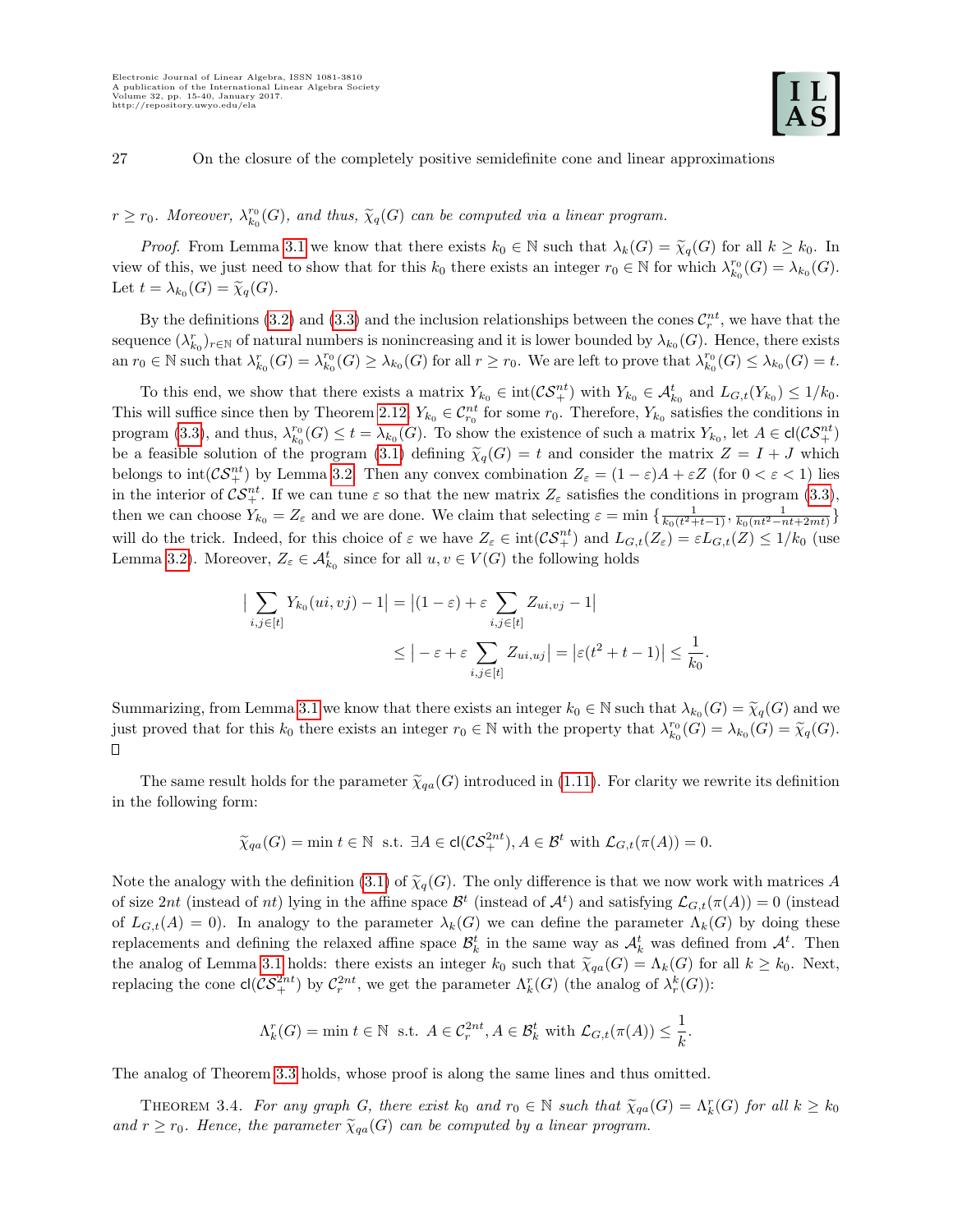<span id="page-14-0"></span>4. Further applications of the polyhedral approximations. In the previous section, we showed how to use the polyhedral hierarchy  $\mathcal{C}_r^n$  to study the quantum chromatic number. This is, however, only one illustrative application. In this section, we explain how a similar approach can be used to study other quantum graph parameters, general optimization problems over the cone  $\mathcal{CS}_+$  and the set  $\mathcal Q$  of quantum bipartite correlations.

4.1. Quantum graph parameters. The quantum chromatic number  $\chi_q(G)$  is only one example of a quantum graph parameter that can be written as a conic program over an affine section of the cone  $\mathcal{CS}_+$ . As shown in [\[22\]](#page-25-3), the same holds for the parameter  $\chi^*(G)$ , a variant of the chromatic number that arises in the entangled-assisted communication setting [\[8\]](#page-25-16), and for  $\alpha_q(G)$  [\[28\]](#page-26-2) and  $\alpha^*(G)$  [\[12\]](#page-25-17), two analogous quantum variants of the classical stability number  $\alpha(G)$ . For example, the parameter  $\alpha_q(G)$  can be expressed via the following program

<span id="page-14-1"></span>
$$
\alpha_q(G) = \max t \in \mathbb{N} \text{ s.t. } \exists A \in \mathcal{CS}_+^{nt}, A \in \mathcal{A}'^t \text{ and } L'_{G,t}(A) = 0,
$$
\n(4.1)

where  $\mathcal{A}^{t}$  is the affine space in  $\mathcal{S}^{nt}$  defined by the equations

$$
\sum_{u,v \in V(G)} A_{ui,vi} = 1 \text{ for } i \in [t],
$$

and  $L'_{G,t}: \mathcal{S}^{nt} \to \mathbb{R}$  denotes the linear map defined by

$$
L'_{G,t}(A) = \sum_{u \neq v \in V(G), i \in [t]} A_{ui,vi} + \sum_{u \simeq v \in V(G), i \neq j \in [t]} A_{ui,vj},
$$

where  $u \simeq v$  means that  $u, v$  are either adjacent or equal.

By relaxing these programs to optimization over the closure of  $CS_+$ , the relaxed parameters can be expressed by means of a linear program, resulting in LP bounds for the original quantum graph parameters. In the case of the quantum stability number  $\alpha_q(G)$  one derives a linear program to compute the parameter

$$
\widetilde{\alpha}_q(G) = \max t \in \mathbb{N} \text{ s.t. } \exists A \in \text{cl}(\mathcal{CS}_+^{nt}), A \in \mathcal{A}'^t \text{ and } L'_{G,t}(A) = 0,
$$

which is an upper bound on  $\alpha_q(G)$ , and  $\widetilde{\alpha}_q(G) = \alpha_q(G)$  holds if the cone  $\mathcal{CS}_+$  is closed.

This method can also be applied to a more general setting. Sikora and Varvitsiotis [\[30\]](#page-26-3) showed that a nonlocal game admits a quantum strategy that wins the game with probability one if and only if a certain conic program over an affine section of the cone  $\mathcal{CS}_+$  is feasible. The constraints of this program only impose that some entries of the matrix are equal to zero. Thus, the conic program has a form similar to, for example, [\(4.1\)](#page-14-1) and we can apply the procedure explained above.

4.2. Optimization over the cone  $\mathcal{CS}_+$ . Our discretization LP-based approach can also be applied to the following class of optimization problems over the (closure of the) cone  $\mathcal{CS}_{+}^{n}$ :

$$
\mathsf{opt} = \min \ \langle C, A \rangle \ \text{ s.t. } A \in \mathsf{cl}(\mathcal{CS}_+^n), \ A \in \mathcal{A} \ \text{and } \mathcal{L}(A) = 0,
$$

where  $C \in \mathcal{S}^n$ ,  $\mathcal{L}$  a linear functional on  $\mathcal{S}^n$ , and  $\mathcal{A} \subseteq \mathcal{S}^n$  is an affine subspace of  $\mathcal{S}^n$  with the property that  $A \cap \mathcal{CS}_{+}^{n}$  is bounded. Then a double hierarchy can be defined in an analogous manner, yielding a sequence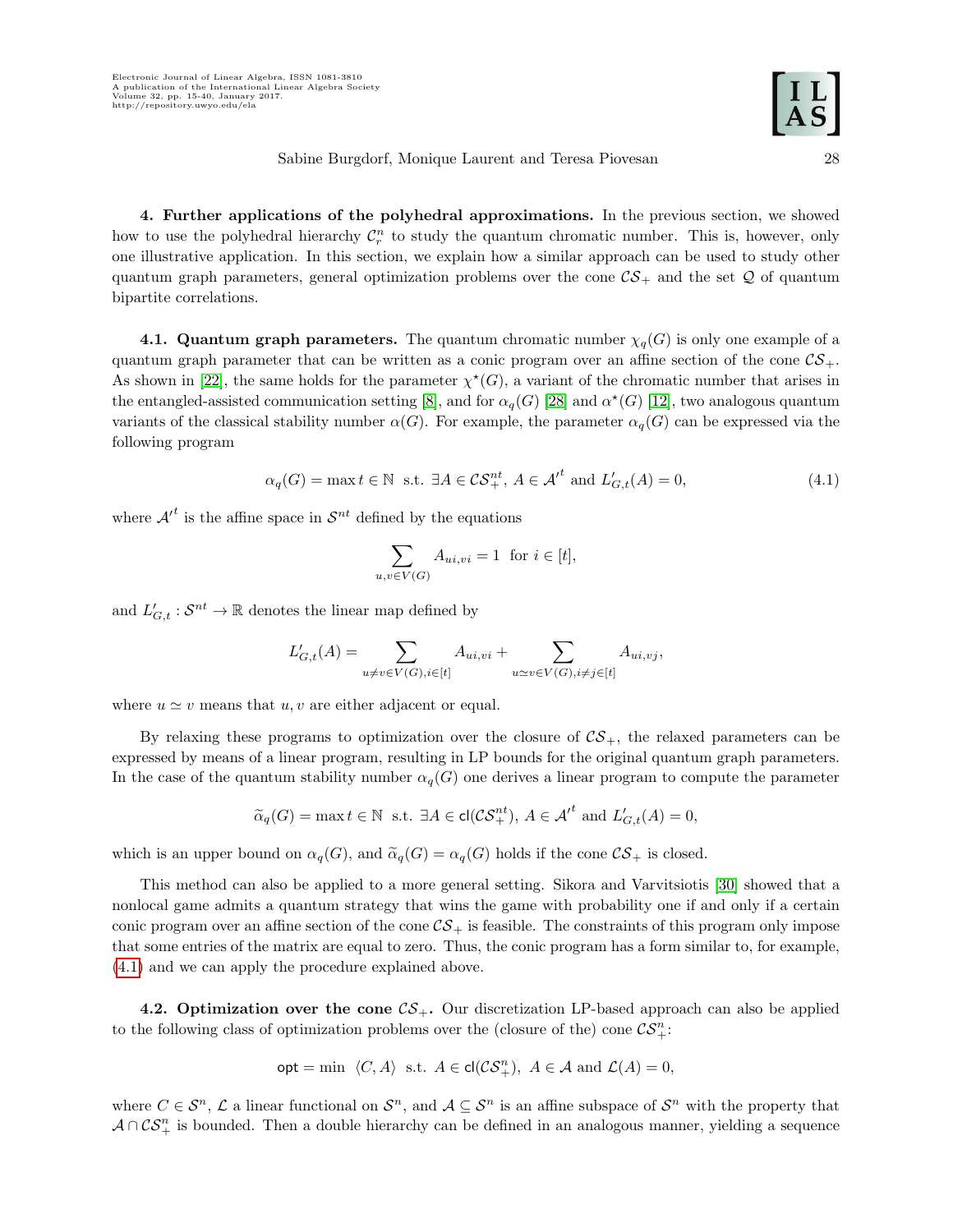of two-parameters LP-based bounds, which converges asymptotically to the optimum value of the above optimization program. More concretely, for any integer  $k \geq 1$  define the parameter

$$
\lambda_k = \min \langle C, A \rangle \text{ s.t. } A \in \text{cl}(\mathcal{CS}_+^n), A \in \mathcal{A}_k \text{ and } |\mathcal{L}(A)| \leq \frac{1}{k},
$$

where, assuming that A is defined by the affine equations  $\langle B_i, A \rangle = b_j$  (for  $j \in [m]$ ), the set  $\mathcal{A}_k$  is the perturbed affine space defined by the constraints  $|\langle B_j, A \rangle - b_j| \leq 1/k$  (for  $j \in [m]$ ). Using similar arguments as for Lemma [3.1,](#page-12-0) one can show that the sequence  $(\lambda_k)_{k\in\mathbb{N}}$  is monotone non-decreasing and converges to opt as  $k \to \infty$ , but, in contrast to Lemma [3.1,](#page-12-0) we cannot guarantee finite convergence in general (finite convergence in Lemma [3.1](#page-12-0) followed from the fact that the parameter  $\lambda_k(G)$  is integer valued, which is generally the case). Next, for any integer  $r \geq 1$  define the parameter

$$
\lambda_k^r = \min \langle C, A \rangle \text{ s.t. } A \in \mathcal{C}_r, A \in \mathcal{A}_k \text{ and } |\mathcal{L}(A)| \leq \frac{1}{k}.
$$

Using similar arguments as for the proof of Theorem [3.3,](#page-12-4) one can show that the sequence  $(\lambda_k^r)_{r \in \mathbb{N}}$  is monotone non-increasing and converges to  $\lambda_k$ . Hence, in contrast to the finite convergence result of Theorem [3.3,](#page-12-4) we obtain only asymptotic convergence  $\lambda_k^r \to \text{opt}$  as  $k, r$  tend to infinity.

4.3. Polyhedral approximations for the set of quantum correlations. We use the polyhedral approach to define a hierarchy of polytopes which form an inner approximation to the set of quantum bipartite correlations Q and cover its relative interior.

As we previously mentioned, the set  $Q$  consists of the conditional probability distributions

$$
P = (P(a,b|x,y))_{a \in A, b \in B, x \in X, y \in Y}
$$

of the form  $P(a, b|x, y) = \langle \psi, (E_x^a \otimes F_y^b) \psi \rangle$ , where  $\psi \in \mathcal{H}_A \otimes \mathcal{H}_B$  is a unit vector,  $\mathcal{H}_A$ ,  $\mathcal{H}_B$  are finite dimensional Hilbert spaces,  $E_x^a$  and  $F_y^b$  are positive operators forming a POVM with outcomes a and b for measurements x and y, respectively. More precisely, for each  $x \in X$ , there is a set of positive semidefinite matrices  $\{E_x^a\}_{a \in A}$ acting on  $\mathcal{H}_A$  such that  $\sum_{a \in A} E_a^a = I$ . Analogously, for every  $y \in Y$ , there is a POVM  $\{F_y^b\}_{b \in B}$  acting on  $\mathcal{H}_B$ . Moreover, without loss of generality we can assume that all positive semidefinite matrices  $E_x^a, F_y^b$  are real valued and with the same dimension d, and that the vector  $\psi$  is in  $\mathbb{R}^{d^2}$ , for some  $d \in \mathbb{N}$ .

We introduce some notation. For  $x \in X$ , we let  $\underline{E}_x$  denote the tuple  $(E_x^a)_{a \in A}$  and then the tuple  $\underline{E} = (\underline{E}_x)_{x \in X}$  contains all matrices  $E_x^a$  for  $a \in A, x \in X$ . Analogously, for  $y \in Y$ ,  $\underline{F}_y$  denotes the tuple  $(F_y^b)_{b \in B}$  and  $\underline{F} = (\underline{F}_y)_{y \in Y}$  contains all matrices  $F_y^b$  for  $b \in B, y \in Y$ . We let  $\Gamma'$  denote the set of all triples  $(\underline{E}, \underline{F}, \psi)$ , where  $\underline{E} = (\underline{E}_x)_{x \in X}$ ,  $\underline{F} = (\underline{F}_y)_{y \in Y}$  and each  $\underline{E}_x$ ,  $\underline{F}_y$  is a POVM, and where  $\psi$  is a unit vector. By definition the elements of  $\mathcal Q$  are characterized by triples in the set Γ'. We define the sets

$$
\Gamma_d = \{ (\underline{E}, \underline{F}, \psi) : \underline{E} = (\underline{E}_x)_{x \in X} \text{ where each } \underline{E}_x = (E_x^a)_{a \in A} \in (\mathcal{S}_+^d)^{|A|} \text{ is a POVM,}
$$

$$
\underline{F} = (\underline{F}_y)_{y \in Y} \text{ where each } \underline{F}_y = (F_y^b)_{b \in B} \in (\mathcal{S}_+^d)^{|B|} \text{ is a POVM}
$$

$$
\text{and } \psi \in \mathbb{R}^{d^2}, \psi \neq 0, \|\psi\|^2 \le 1 \}
$$

and

$$
\Gamma = \bigcup_{d \ge 1} \Gamma_d.
$$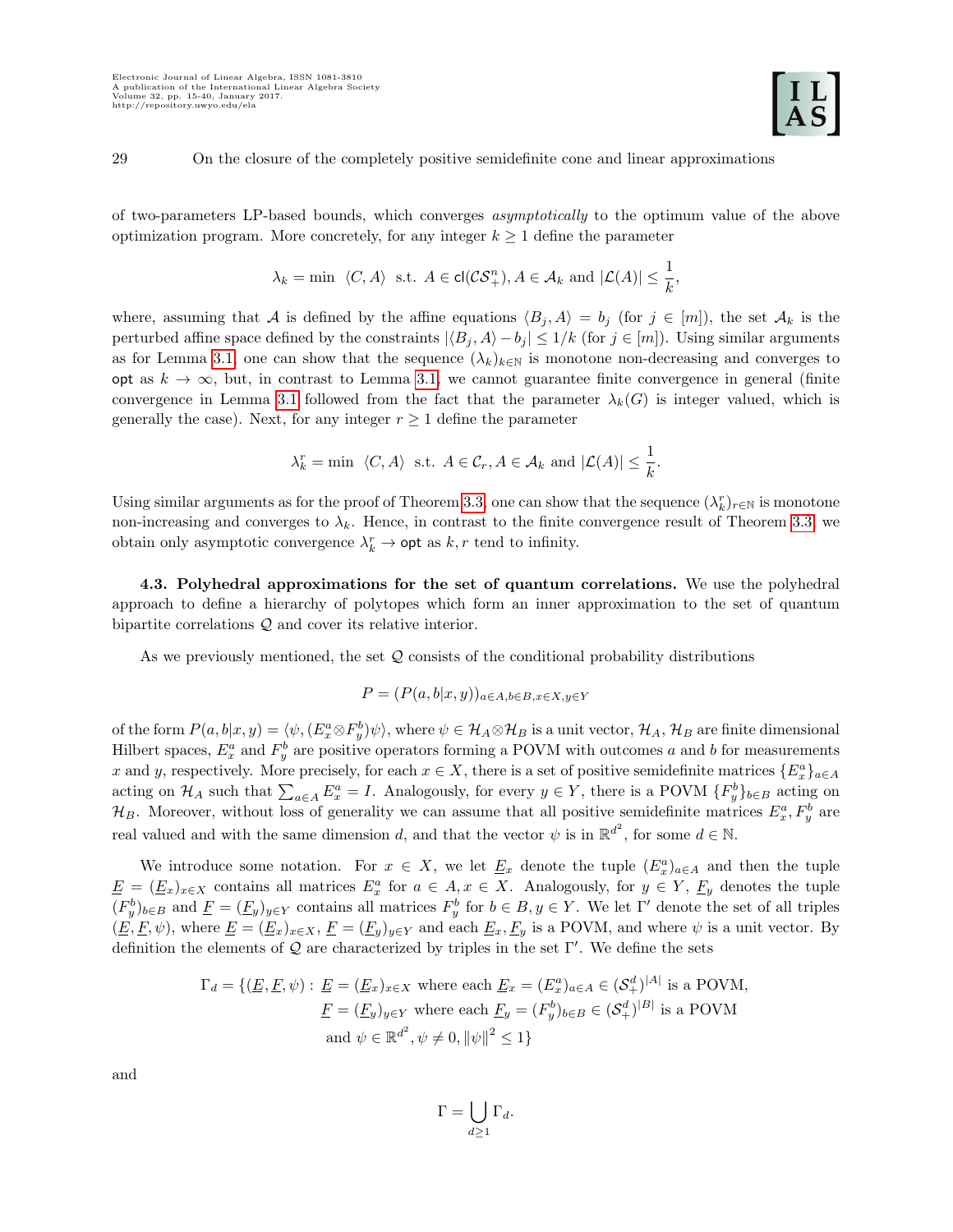The elements of  $Q$  can, then, be equivalently described as

$$
\mathcal{Q} = \left\{ P = \left( \frac{1}{\|\psi\|^2} \langle \psi, (E_a^x \otimes F_b^y) \psi \rangle \right)_{a,b,x,y} \text{ for some } (\underline{E}, \underline{F}, \psi) \in \Gamma \right\}.
$$

We introduce a discretization of the set  $\Gamma$  which we then use to define the polyhedral inner approximations of Q.

DEFINITION 4.1. Given an integer  $r \in \mathbb{N}$ , define the sets

 $\Gamma(r) = \{(\underline{E}, \underline{F}, \psi) \in \Gamma_d : d \leq r \text{ and each element has rational entries with }$ denominator at most  $r$ }

and

$$
Q(r) = \text{Conv}\left\{P = \left(\frac{1}{\|\psi\|^2} \langle \psi, (E_a^x \otimes F_b^y)\psi \rangle\right)_{a,b,x,y} \text{ for some } (\underline{E}, \underline{F}, \psi) \in \Gamma(r)\right\}.
$$

By construction, the set  $\Gamma(r)$  is finite, and thus, the set  $\mathcal{Q}(r)$  is a polytope. Clearly,  $\mathcal{Q}(r) \subseteq \mathcal{Q}(r+1) \subseteq \mathcal{Q}$ holds for every  $r \in \mathbb{N}$ , and therefore, the polytopes  $\mathcal{Q}(r)$  form a hierarchy of inner approximations for  $\mathcal{Q}$ . Moreover, as we see below, the union of the sets  $\mathcal{Q}(r)$  covers the relative interior of  $\mathcal{Q}$ .

<span id="page-16-0"></span>THEOREM 4.2. The relative interior of the set Q is contained in the union  $\bigcup_{r\geq 1} \mathcal{Q}(r)$ .

While in Section [2](#page-6-0) we considered the set  $\Delta_n$  as a dimension-free matrix analog of the standard simplex  $\Delta_n$ , consisting of the *n*-tuples of positive semidefinite matrices such that  $\text{Tr}(\sum_{i=1}^n X_i) = 1$  (see [\(2.1\)](#page-9-1)), here we will use a different normalization. Indeed, we will study the set of *n*-tuples  $\underline{X} = (X_1, \ldots, X_n)$  forming a POVM, i.e., a collection of positive semidefinite matrices such that  $\sum_{i=1}^{n} X_i = I$ . Notice that this is another possible way to define the dimension-free matrix analog of the standard simplex  $\Delta_n$ .

The rest of the section will be devoted to the proof of Theorem [4.2.](#page-16-0) For this, we will first prove that for any triple  $(E, F, \psi) \in \Gamma$  we can find a triple  $(E, F, \psi) \in \Gamma(r)$  (for some  $r \in \mathbb{N}$ ) which is arbitrarly close to it and then we will prove some useful geometric properties of the set Q.

In what follows, the norm of a matrix X will be the operator norm  $||X||$ , while for a n-tuple of matrices  $\underline{X} = (X_1, ..., X_n)$  we define  $\|\underline{X}\| = \sqrt{\sum_{i=1}^n \|X_i\|^2}$ .

LEMMA 4.3. Given a n-tuple  $\underline{X} = (X_1, \ldots, X_n) \in (\mathcal{S}_+^d)^n$  such that  $\sum_{i=1}^n X_i = I$  and a constant  $\varepsilon > 0$ , there exists a n-tuple  $\underline{Y} = (Y_1, \ldots, Y_n) \in (\mathcal{S}_+^d)^n$  of rational valued matrices with  $\sum_{i=1}^n Y_i = I$  and such that  $\|\underline{X} - \underline{Y}\| < \varepsilon.$ 

*Proof.* Let  $\underline{X} = (X_1, \ldots, X_n)$  be a POVM, i.e.,  $\sum_{i=1}^n X_i = I$  and  $X_i \succeq 0$  for all  $i \in [n]$ , and fix  $\varepsilon > 0$ . We will prove the statement in two steps: we first build a *n*-tuple  $Z$  of positive definite matrices such that  $\sum_{i=1}^n Z_i = I$  and  $\|\underline{X} - \underline{Z}\| < \varepsilon/2$  and then a *n*-tuple of rational valued positive semidefinite matrices  $\underline{Y}$  such that  $\sum_{i=1}^{n} Y_i = I$  and  $||Z - Y|| < \varepsilon/2$ . Combining these two results, we get the statement of the lemma.

Let  $0 < \lambda < 1$  be a constant and, for all  $i \in [n]$ , define  $Z_i = (1 - \lambda)X_i + \lambda/nI$ . Then  $\sum_{i=1}^n Z_i = I$ , each  $Z_i$  is a positive definite matrix, and  $||X_i - Z_i|| = \lambda ||X_i + I/n||$ . Hence, we can choose  $\lambda$  to be small enough such that the *n*-tuples  $\underline{X}$  and  $\underline{Z}$  are arbitrarly close.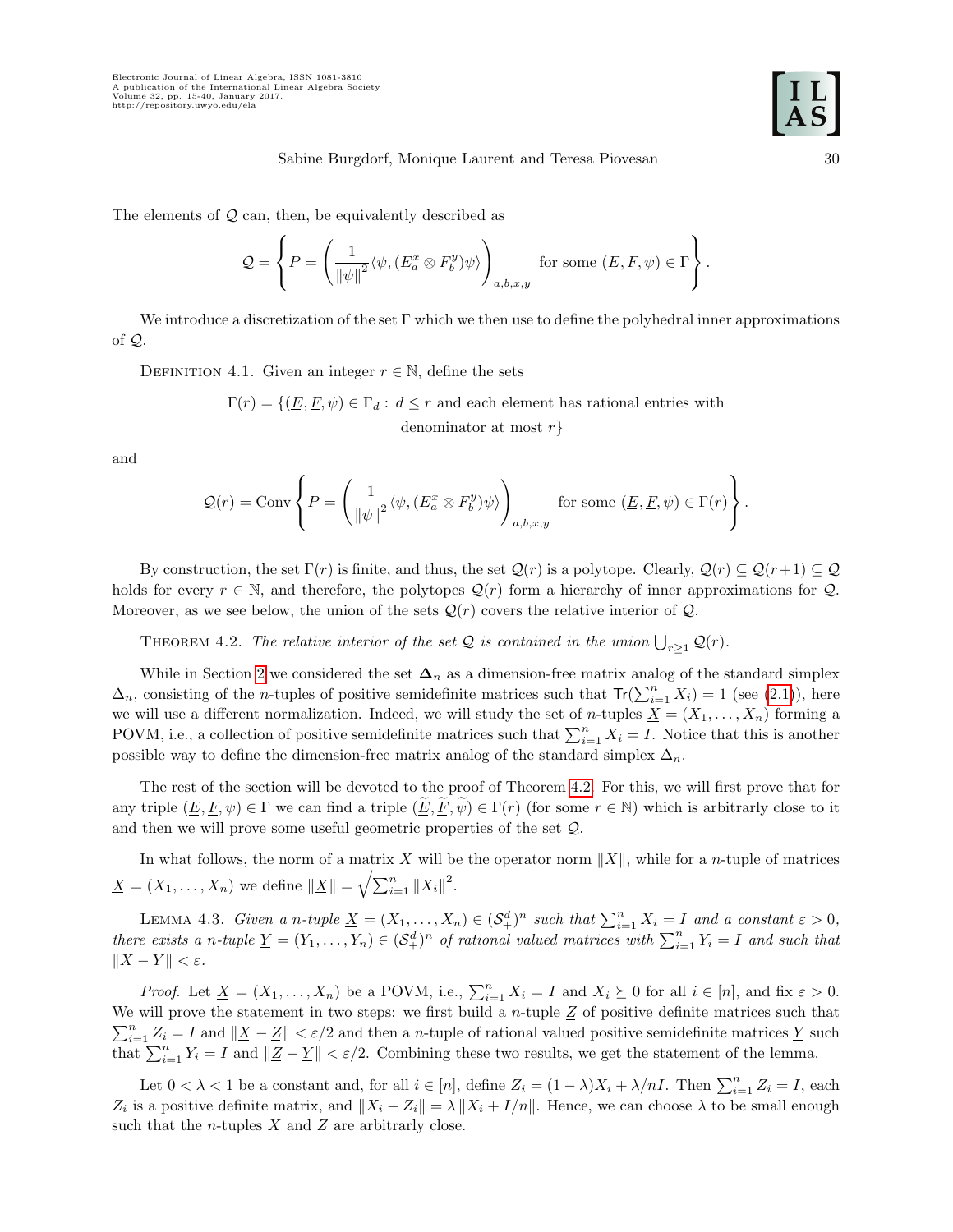As the set of rational positive semidefinite matrices is dense within the set of positive definite matrices, for each  $i \in [n-1]$  and  $0 < \gamma < 1$ , we can pick a rational valued positive semidefinite matrix  $Y_i$  such that  $||Z_i - Y_i|| < \gamma$ . We show that, for  $\gamma$  small enough, the matrix  $Y_n = I - \sum_{i=1}^{n-1} Y_i$  is also positive semidefinite. Since  $Z_n = I - \sum_{i=1}^{n-1} Z_i > 0$ , we have  $\|\sum_{i=1}^{n-1} Z_i\| < 1$ . Therefore,  $\|\sum_{i=1}^{n-1} Y_i\| - \|\sum_{i=1}^{n-1} Z_i\| \leq \|\sum_{i=1}^{n-1} (Y_i |Z_i\rangle\|$ , which implies that  $\|\sum_{i=1}^{n-1} Y_i\| \leq \gamma(n-1) + \|\sum_{i=1}^{n-1} Z_i\|$ . For any  $0 < \gamma < (1 - \|\sum_{i=1}^{n-1} Z_i\|)/\gamma(n-1)$ we then have that  $\|\sum_{i=1}^{n-1} Y_i\| < 1$ , equivalently that  $Y_n > 0$ . Hence, we have constructed a rational valued POVM *n*-tuple  $\underline{Y}$  which is arbitrarily close to  $\underline{Z}$ .  $\square$ 

The above lemma says that we can approximate any POVM by a rational valued one of the same dimension. Moreover, as the set of rational numbers is dense in the set of real numbers, any nonzero vector can be approximated by a rational valued one. By noticing that any element of the set  $\Gamma$  is composed of a collection of POVM's and a nonzero vector, we get the following corollary.

<span id="page-17-0"></span>COROLLARY 4.4. Given a triple  $(\underline{E}, \underline{F}, \psi) \in \Gamma_d$  (for some  $d \in \mathbb{N}$ ) and a constant  $\varepsilon > 0$ , there exist an integer  $r \in \mathbb{N}$  and a triple  $(\underline{E}, \underline{F}, \psi) \in \Gamma(r)$  satisfying the inequality  $\|(\underline{E}, \underline{F}, \psi) - (\underline{\widetilde{E}}, \underline{\widetilde{F}}, \widetilde{\psi})\| < \varepsilon$ .

We now prove some useful geometrical properties of the set  $Q$ . As is well-known, the set  $Q$  is a convex bounded subset of the space  $\mathbb{R}^{A \times X \times B \times Y}$ , which for convenience is denoted below as V and can be seen as the set of all  $(X \times A) \times (Y \times B)$  matrices. For  $x \in X, y \in Y$ , let  $H_{x,y}$  denote the hyperplane:

$$
H_{x,y} = \left\{ P \in \mathcal{V} : \sum_{a \in A, b \in B} P(a,b|x,y) = 1 \right\} = \{ P \in \mathcal{V} : \langle J_{xy}, P \rangle = 1 \},
$$

where  $J_{xy} \in \mathcal{V}$  is the matrix whose entries are equal to 1 at the positions within the block  $(\{x\}\times A)\times(\{y\}\times B)$ and zero otherwise. Since any  $P \in \mathcal{Q}$  is a conditional probability distribution, we have that the inclusion  $\mathcal{Q} \subseteq \bigcap_{x \in X, y \in Y} H_{x,y}$  holds and that any  $P \in \mathcal{Q}$  is entrywise nonnegative. The combination of these two simple observations gives that the set  $Q$  is bounded. We show that the hyperplanes  $H_{x,y}$  are (essentially) the only ones containing Q.

<span id="page-17-1"></span>LEMMA 4.5. Assume that the hyperplane  $\{P \in \mathcal{V} : \langle M, P \rangle = \alpha\}$  contains the set Q. Then there exist scalars  $\lambda_{x,y}$  such that  $M = \sum_{x \in X, y \in Y} \lambda_{x,y} J_{xy}$  and  $\sum_{x \in X, y \in Y} \lambda_{x,y} = \alpha$ .

*Proof.* We start by observing that if for any  $a \in A$ ,  $b \in B$  the entries  $M_{xa, yb}$  are all equal to a common value depending only on  $(x, y)$ , denoted by  $\lambda_{x,y}$ , then  $\alpha = \sum_{x \in X, y \in Y} \lambda_{x,y}$  and this gives the wanted statement.

Fix  $\hat{x} \in X$ ,  $\hat{y} \in Y$  and let  $a', a'' \in A$ ,  $b', b'' \in B$ ; we show that  $M_{\hat{x}a', \hat{y}b'} = M_{\hat{x}a'', \hat{y}b''}$ . For this we first consider a deterministic conditional probability distribution P (i.e.,  $P \in V$  and has exactly one entry equal to 1 in each of its  $(x, y)$ -blocks and all other entries equal to zero) such that  $P(a', b' | \hat{x}, \hat{y}) = 1$ . We also consider a second deterministic conditional probability distribution P' satisfying  $P'(a'', b'' | \hat{x}, \hat{y}) = 1$  and  $P'(a, b|x, y) = P(a, b|x, y)$  for all  $x \in X, y \in Y$  with  $(x, y) \neq (\hat{x}, \hat{y})$  and all  $a \in A, b \in B$ . Clearly, P and P' lie in Q. Hence, we have  $\langle M, P \rangle = \langle M, P' \rangle$ , which implies  $M_{\hat{x}a', \hat{y}b'} = M_{\hat{x}a'', \hat{y}b''}$  and thus concludes the proof.  $\square$ 

As Q is not full-dimensional, any linear inequality  $\langle M, P \rangle \leq \alpha$  that is valid for Q admits several possible forms obtained by adding a linear combination of the equations  $\langle J_{xy}, P \rangle = 1$  to it. We say that the inequality  $\langle M, P \rangle \leq \alpha$  is non-trivial if  $\langle M, P \rangle < \alpha$  for some  $P \in \mathcal{Q}$ , i.e., if  $\mathcal Q$  is not contained in the hyperplane  $\langle M, P \rangle = \alpha$ . In the following lemma, we observe that any non-trivial valid linear inequality for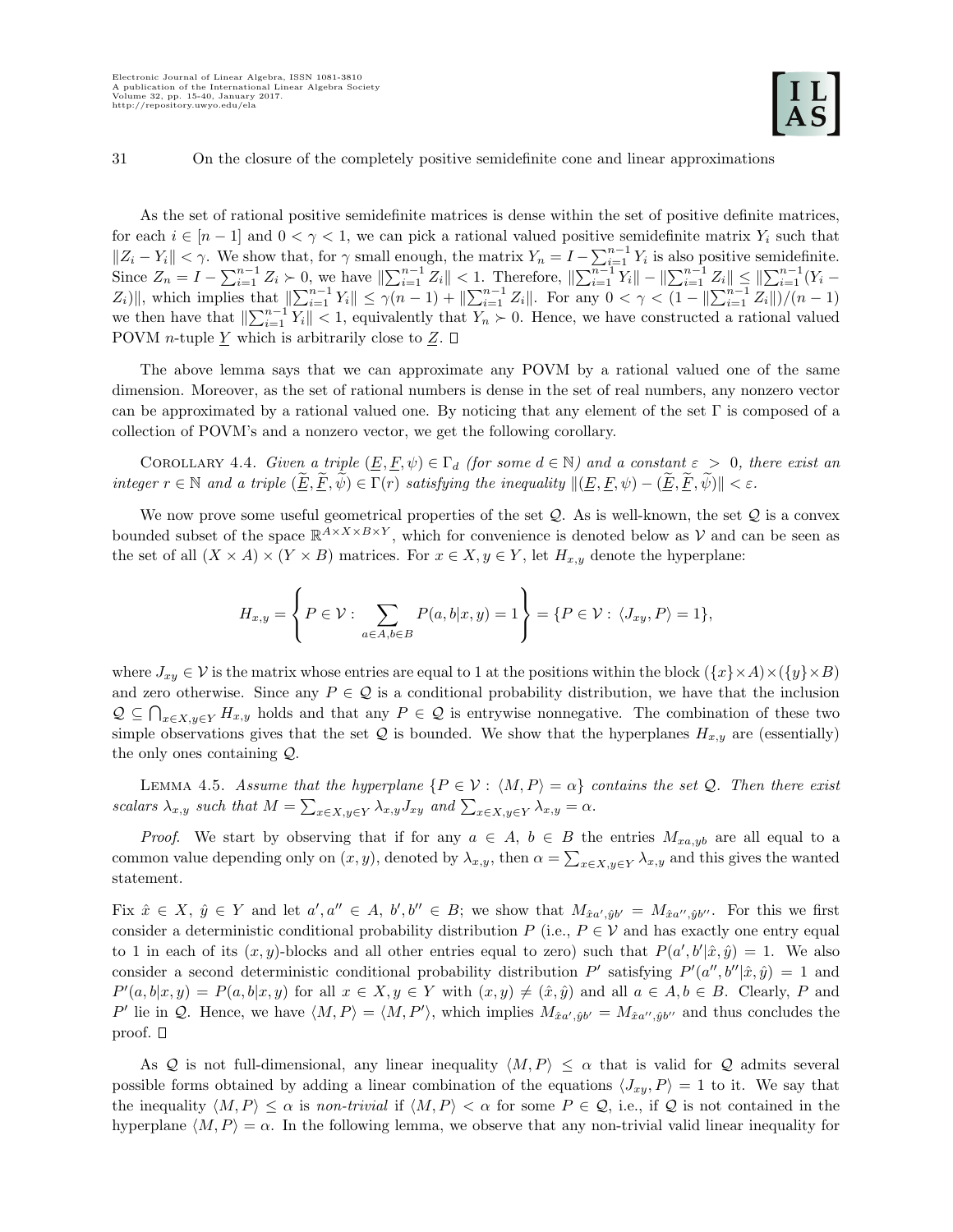<span id="page-18-1"></span>Q can be assumed to have a unique representation of a special form.

LEMMA 4.6. Any linear inequality which is valid for  $Q$  and non-trivial has, without loss of generality, the form:

<span id="page-18-0"></span>
$$
\langle M, P \rangle \le 1, \quad where \quad M \ge 0 \quad and \quad \min_{a \in A, b \in B} M_{xa, yb} = 0 \quad \forall x \in X, y \in Y. \tag{4.2}
$$

Moreover, the same holds for any valid non-trivial inequality for  $\mathcal{Q}(r)$  with  $r \in \mathbb{N}$ .

*Proof.* Let  $\langle M, P \rangle \leq \alpha$  be a non-trivial valid inequality for Q. Up to adding suitable scalar multiples of the matrices  $J_{xy}$  and modifying accordingly the right hand side  $\alpha$ , we can assume M to be nonnegative and that  $\alpha > 0$ . Scaling by  $\alpha$  we thus can assume that  $\alpha = 1$ . Finally, let  $\mu_{x,y}$  denote the smallest of the entries  $M_{xa, yb}$  for  $x \in X, y \in Y$  and suppose that  $\mu_{x, y} > 0$  for some  $x, y$ . Now, if we replace M by  $M' = (M - \sum_{x,y} \mu_{x,y} J_{xy})/(1 - \sum_{x,y} \mu_{x,y}),$  then we obtain a reformulation of the form  $\langle M', P \rangle \leq 1$  as desired. This can be done since the inequality  $\langle M, P \rangle \leq 1$  being non-trivial implies that  $1 - \sum_{x,y} \mu_{x,y} > 0$ . Indeed, by definition of  $\mu_{x,y}$  we have that  $M - \sum_{x,y} \mu_{x,y} J_{xy} \geq 0$ . So,  $1 = \sum_{x,y} \mu_{x,y}$  implies that for all  $P \in \mathcal{Q}$  we have  $\langle M, P \rangle \geq \sum_{x,y} \mu_{x,y} \langle J_{xy}, P \rangle = 1$ , and thus, that  $\langle M, P \rangle \leq 1$  is a trivial inequality, which is a contradiction of the assumption.

The same reasoning proves that, for any  $r \in \mathbb{N}$ , one may assume that any non-trivial valid linear inequality for  $Q(r)$  has the form [\(4.2\)](#page-18-0).  $\square$ 

The following corollary can be deduced directly from Lemma [4.6.](#page-18-1)

<span id="page-18-3"></span>COROLLARY 4.7. The set  $Q$  can be defined as the solution set of all its valid inequalities, which can be assumed to be of the form [\(4.2\)](#page-18-0). Moreover, an element  $P \in \mathcal{Q}$  lies in the relative interior of  $\mathcal{Q}$  precisely when  $\langle M, P \rangle < 1$  for all the non-trivial valid inequalities for Q.

For the proof of Theorem [4.2](#page-16-0) we will also need the following lemma.

<span id="page-18-2"></span>LEMMA 4.8. Assume  $\langle M_r, P \rangle \leq 1$  is valid for  $\mathcal{Q}(r)$  for all  $r \geq 1$  and assume that the sequence  $(M_r)_{r \in \mathbb{N}}$ converges to M. Then the inequality  $\langle M, P \rangle \leq 1$  is valid for  $Q$ .

*Proof.* For any fixed  $d \in \mathbb{N}$ , consider the function  $f_d : \Gamma_d \to \mathcal{Q}$  that maps  $(\underline{E}, \underline{F}, \psi)$  to  $P = (\langle \psi, (\underline{E_x^a} \otimes \overline{E_y^a}, \underline{F_y^a}, \psi \rangle)$  $\underline{F}_y^b$   $\psi \rangle / ||\psi||^2$   $]_{a,b,x,y}$ . Notice that each  $f_d$  is a continuous function.

Consider a  $P \in \mathcal{Q}$ , then there exist a  $d \in \mathbb{N}$  and a triple  $(E, E, \psi) \in \Gamma_d$  such that  $f_d(E, E, \psi) = P$ . As  $f_d$  is continuos, for any fixed  $\varepsilon > 0$  there exists a  $\eta > 0$  with the property that for all  $(\underline{E}, \underline{F}, \psi) \in \Gamma_d$ such that  $\|(\underline{E}, \underline{F}, \psi) - (\underline{\widetilde{E}}, \underline{\widetilde{F}}, \widetilde{\psi})\| < \eta$  then we have  $\|P - \widetilde{P}\| < \varepsilon$  where  $\widetilde{P} = f_d(\underline{\widetilde{E}}, \underline{\widetilde{F}}, \widetilde{\psi})$ . Moreover, from Corollary [4.4](#page-17-0) we know that there exists a triple  $(E, \overline{F}, \psi)$  with these properties and that is rational valued. Suppose that the denominator of the entries of all the matrices in  $\underline{E}, \underline{F}$  and in the vector  $\psi$  is at most  $\ell$  and let  $r_0 = \max\{\ell, d\}$ . Then,  $P = f_d(\underline{E}, \overline{F}, \psi) \in \mathcal{Q}(r)$ , and thus,  $\langle M_r, P \rangle \leq 1$  holds for all  $r \geq r_0$  by assumption. We have the following chain of inequalities:

$$
\langle M, P \rangle = \langle M, P - \widetilde{P} \rangle + \langle M_r, \widetilde{P} \rangle + \langle -M_r + M, \widetilde{P} \rangle
$$
  

$$
\leq 1 + ||M|| ||P - \widetilde{P}|| + ||\widetilde{P}|| ||M - M_r|| < 1 + \varepsilon ||M|| + ||\widetilde{P}|| ||M - M_r||,
$$

using the Cauchy-Schwarz inequality. As  $M_r$  tends to M, for any r large enough also  $||M - M_r|| \leq \varepsilon$  holds. Hence, for any fixed  $\varepsilon > 0$  there exist a  $r \in \mathbb{N}$  and a  $\widetilde{P} \in \mathcal{Q}(r)$  such that  $\langle M, P \rangle < 1 + \varepsilon (\|M\| + \|\widetilde{P}\|)$ . As  $\mathcal Q$ is bounded,  $||M|| + ||P||$  is upper bounded by an absolute constant. Therefore, by letting  $\varepsilon$  tend to zero, we deduce that the inequality  $\langle M, P \rangle \leq 1$  is valid for  $Q$ .  $\Box$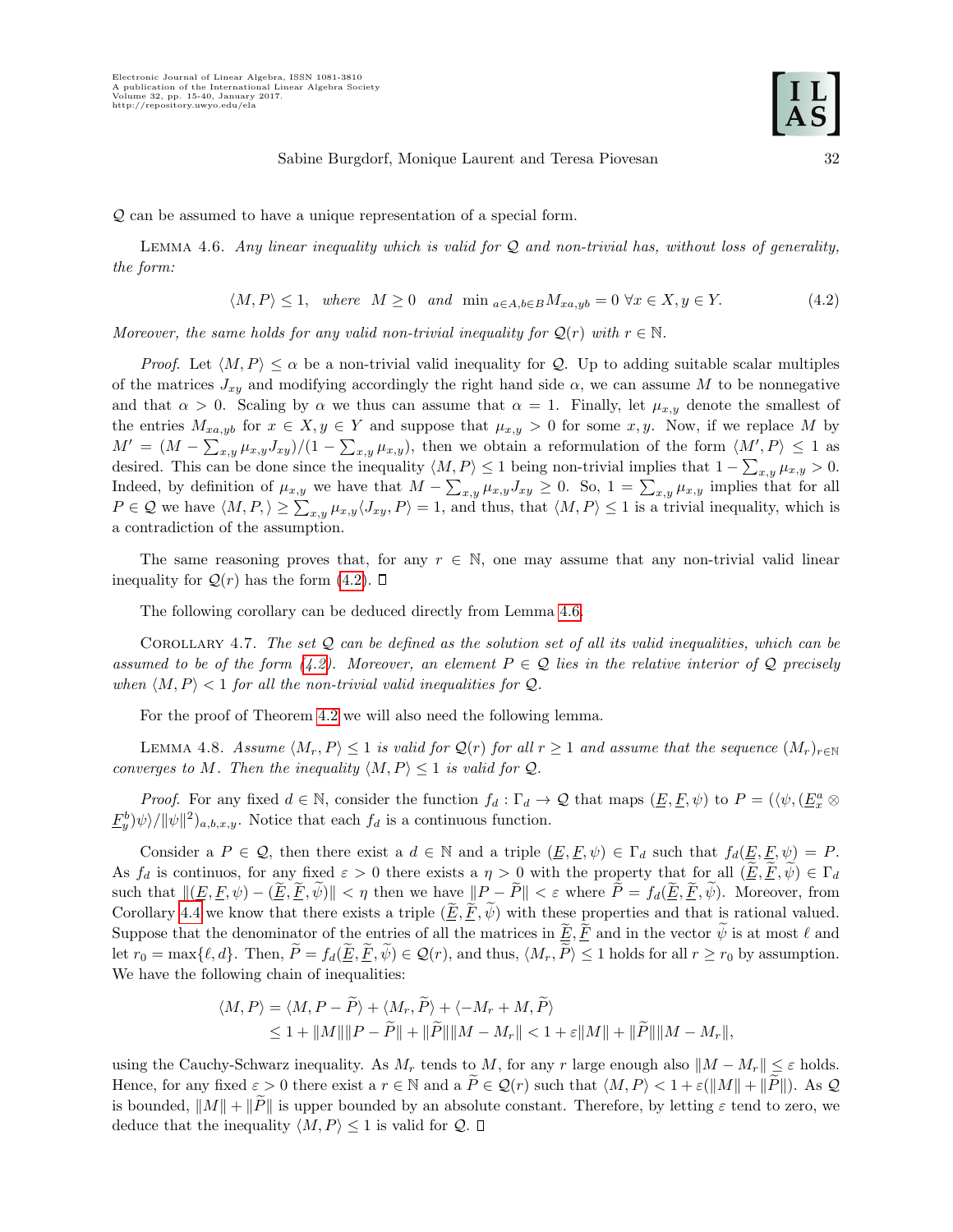We can finally prove the statement of Theorem [4.2.](#page-16-0)

*Proof of Theorem [4.2.](#page-16-0)* Consider an element  $P_0$  lying in the relative interior of Q and, for a contradiction, assume that it does not belong to any of the sets  $\mathcal{Q}(r)$ . Then, for each  $r \geq 1$ , there exists a non-trivial inequality valid for  $\mathcal{Q}(r)$  which separates  $P_0$  from the closed convex set  $\mathcal{Q}(r)$ , i.e., there exist matrices  $M_r$  and  $\alpha_r > 0$  such that  $\langle M_r, P \rangle \leq \alpha_r$  for all  $P \in \mathcal{Q}(r)$  while  $\langle M_r, P_0 \rangle \geq \alpha_r$ . By Lemma [4.6,](#page-18-1) the inequalities can be chosen of the form  $\langle M_r, P \rangle \le 1$  and satisfying [\(4.2\)](#page-18-0). Since all the entries of  $M_r$  lie in [0, 1], the sequence  $(M_r)_{r \in \mathbb{N}}$  admits a converging subsequence  $(M_{r_i})_{i \geq 1}$  that converges to, say, M. Moreover,  $\langle M_{r_i}, P \rangle \leq 1$  for all  $P \in \mathcal{Q}(r_i)$  (i ≥ 1) and, from Lemma [4.8,](#page-18-2) we deduce that the inequality  $\langle M, P \rangle \leq 1$  is valid for  $\mathcal{Q}$ . Hence, we have  $\langle M, P_0 \rangle \leq 1$ . At the same time,  $\langle M_r, P_0 \rangle \geq 1$  holds for all r by construction. Taking the limit as i tends to infinity, we obtain that  $\langle M, P_0 \rangle \geq 1$ . Therefore, the equality  $\langle M, P_0 \rangle = 1$  holds. However, since P<sub>0</sub> lies in the relative interior of Q, by Corollary [4.7](#page-18-3) the inequality  $\langle M, P \rangle \leq 1$  must be trivial for Q and it thus defines a hyperplane that contains the set Q. Using Lemma [4.5](#page-17-1) we know that  $M = \sum_{x,y} \lambda_{x,y} J_{xy}$  for some scalars  $\lambda_{x,y}$ . We now show that for all x, y the scalar  $\lambda_{x,y}$  is equal to zero. This means that  $M = 0$ and gives a contradiction.

Fix some  $x \in X, y \in Y$ . As  $\langle M_r, P \rangle \leq 1$  is a valid non-trivial inequality for  $\mathcal{Q}(r)$ , by Lemma [4.6](#page-18-1) it follows that each  $M_r$  has at least one zero entry within the block indexed by  $({x} \times A) \times ({y} \times B)$ . Hence, there must exist a pair  $(a, b) \in A \times B$  and an infinite subsequence  $(M_{r_j})_{j \geq 1}$  of the sequence  $(M_r)_{r \in \mathbb{N}}$  such that all  $M_{r_i}$  have a zero entry at the same position  $(xa, yb)$ . Taking the limit as j tends to infinity, we obtain that the  $(xa, yb)$ -entry of M must be equal to 0. However, this entry is equal to  $\lambda_{x,y}$ , which implies that  $\lambda_{x,y} = 0$ , as desired.  $\square$ 

<span id="page-19-0"></span>5. The closure of  $CS_+$ . In the introduction, we have mentioned that if the completely positive semidefinite cone is closed, then the set of quantum correlations would be closed as well (see also [\[23,](#page-25-5) [30\]](#page-26-3)). Although we still do not know whether  $\mathcal{CS}_+$  is closed, in this section, we make a small progress by giving a new description of the closure of  $\mathcal{CS}_+$  using the tracial ultraproduct of matrix algebras  $\mathbb{R}^{k \times k}$ . More precisely, the closure  $cl(\mathcal{CS}_+)$  consists of the symmetric matrices having a Gram representation by positive semidefinite operators which belong to the above mentioned tracial ultraproduct. This ultraproduct will be an algebra of bounded operators on an infinite dimensional Hilbert space.

A connection between  $cl(CS_+)$  and the Gram matrices of operators on infinite dimensional Hilbert spaces has already been made by two of the authors in [\[22\]](#page-25-3). Namely, let  $S^{\mathbb{N}}$  denote the vector space of all infinite symmetric matrices  $X = (X_{ij})_{i,j}$ , indexed by  $i, j \in \mathbb{N}$ , with finite norm  $\sum_{i,j\geq 1} X_{ij}^2 < \infty$ , equipped with the inner product  $\langle X, Y \rangle = \sum_{i,j\geq 1} X_{ij} Y_{ij}$ . Using this notation, we let  $\mathcal{CS}_{\infty+}^n$  denote the convex cone of matrices  $A \in \mathcal{S}^n$  having a Gram representation by positive semidefinite matrices in  $\mathcal{S}^{\mathbb{N}}$ . Then it is shown in [\[22\]](#page-25-3) that  $CS_+ \subseteq CS_{\infty+} \subseteq \text{cl}(\mathcal{CS}_{\infty+}) = \text{cl}(\mathcal{CS}_+)$  holds. In particular, the closure of  $CS_+$  a priori contains matrices having a Gram representation by infinite dimensional matrices.

Tracial ultraproducts of matrix algebras, or more generally of finite von Neumann algebras, are an adapted version of classical ultraproducts from model theory. Since the methods used might not be familiar to the reader, we recap the construction of tracial ultraproducts in Section [5.1.](#page-20-0) In Section [5.3,](#page-22-0) we introduce the new cone  $CS_{\mathcal{U}+}$  and show that it is equal to the closure of  $CS_+$ . Finally, we present a possibly larger cone  $\mathcal{CS}_{\nu N+}$ , containing  $\mathcal{CS}_{+}$ , which can be seen as an infinite dimensional analog of the completely positive semidefinite cone. This cone turns out to be closed. Furthermore,  $\mathcal{CS}_{vN+}$  would be equal to  $cl(\mathcal{CS}_+)$  if the embedding problem of Connes has an affirmative answer. More details about the algebras involved in the general case as well as on the embedding problem of Connes are given in Section [5.2.](#page-21-0)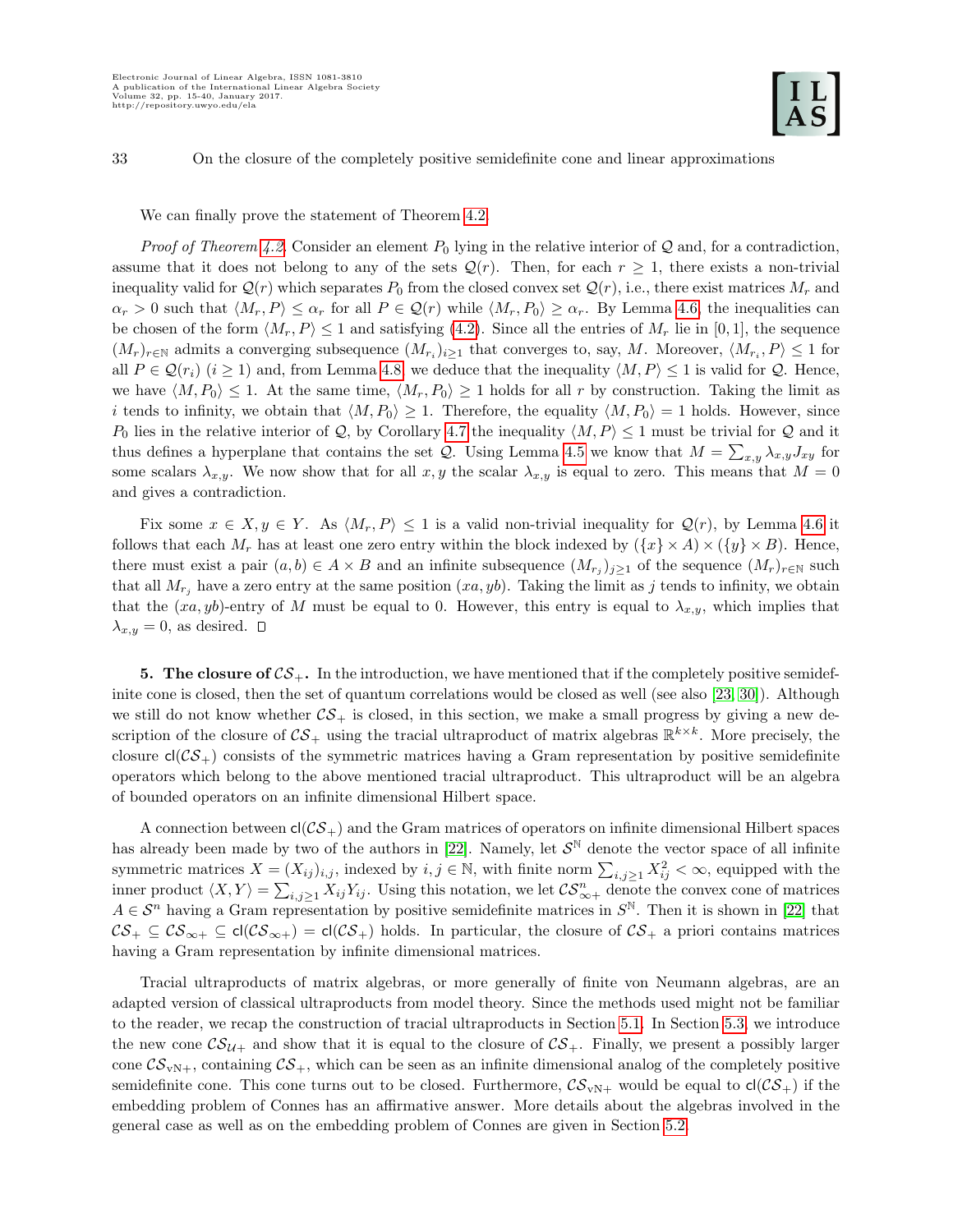<span id="page-20-0"></span>5.1. Tracial ultraproducts. The construction of tracial ultraproducts is a standard technique in von Neumann algebras, see e.g. the appendix of [\[4\]](#page-25-18). Usually one considers complex Hilbert spaces but the construction works similarly over real Hilbert spaces. Alternatively one can use the complex construction and 'realify' the resulting algebra afterwards, see for instance [\[2,](#page-25-19) [21\]](#page-25-20). Ultraproducts are constructions with respect to an ultrafilter. We will only consider ultrafilters on  $\mathbb N$ . Throughout  $\mathcal P(\mathbb N)$  is the collection of all subsets of N.

DEFINITION 5.1. An ultrafilter on the set N is a subset  $\mathcal{U} \subseteq \mathcal{P}(\mathbb{N})$  satisfying the conditions:

- <span id="page-20-1"></span>(a)  $\emptyset \notin \mathcal{U}$ ,
- (b) if  $A \subseteq B \subseteq \mathbb{N}$  and  $A \in \mathcal{U}$  then  $B \in \mathcal{U}$ ,
- <span id="page-20-2"></span>(c) if  $A, B \in \mathcal{U}$  then  $A \cap B \in \mathcal{U}$ ,
- <span id="page-20-3"></span>(d) for every  $A \in \mathcal{P}(\mathbb{N})$  either  $A \in \mathcal{U}$  or  $\mathbb{N} \setminus A \in \mathcal{U}$ .

In particular, any two elements in  $\mathcal U$  need to have non-empty intersection (from [\(a\)](#page-20-1) and [\(c\)](#page-20-2)). This allows only two kinds of ultrafilters: either every element of U contains a common element  $n_0 \in \mathbb{N}$  or U contains the cofinite sets of N. We are only interested in the second kind of ultrafilters, which are called free ultrafilters. For a given free ultrafilter U on N we can define the *ultralimit* lim<sub>U</sub>  $a_k$  of a bounded sequence  $(a_k)_{k\in\mathbb{N}}$  of real numbers as follows:

$$
\lim_{\mathcal{U}} a_k = a \quad \text{if } \{k \in \mathbb{N} : |a_k - a| < \varepsilon\} \in \mathcal{U} \quad \text{for all } \varepsilon > 0.
$$

Let us have a look at ultralimits in a less formal way. If we have a non-free ultrafilter, i.e.,  $\mathcal{U} = \{A \in$  $\mathcal{P}(\mathbb{N}) : k_0 \in A$  for some  $k_0 \in \mathbb{N}$ , then  $\lim_{\mathcal{U}} a_k = a_{k_0}$  for any sequence  $(a_k)_{k \in \mathbb{N}} \subseteq \mathbb{R}$ . The case of a free ultrafilter is more interesting. Then the ultralimit of a bounded sequence  $(a_k)_{k\in\mathbb{N}}$  will be one of its accumulation points. For example, the sequence given by  $a_k = (-1)^k$  for all  $k \in \mathbb{N}$  has two accumulation points and both can be attained as an ultralimit depending on the choice of the ultrafilter  $U$ . In fact, considering the set 2N of even numbers, we get by conditions [\(c\)](#page-20-2) and [\(d\)](#page-20-3) that any ultrafilter contains either 2N or its complement (the odd numbers  $2N + 1$ ) but not both. Hence, there is an ultrafilter U (containing 2N) with  $\lim_{\mathcal{U}} a_k = 1$  and an ultrafilter  $\mathcal{U}'$  (containing  $2N + 1$ ) with  $\lim_{\mathcal{U}'} a_k = -1$ .

<span id="page-20-4"></span>REMARK 5.2. Any bounded sequence of real numbers has an ultralimit and this is unique for fixed  $\mathcal{U}$ . In particular, if  $\lim_{k\to\infty} a_k = a$  then  $\lim_{\mathcal{U}} a_k = a$  for any free ultrafilter  $\mathcal U$  on  $\mathbb N$ .

We can use ultralimits to construct the tracial ultraproduct of a sequence of matrix algebras  $(\mathbb{R}^{d_k \times d_k})_{k \in \mathbb{N}}$ for  $d_k \in \mathbb{N}$ . To simplify notation we let  $\mathcal{M}_k = \mathbb{R}^{k \times k}$  denote the matrix algebra of all  $k \times k$  matrices and we consider the full sequence  $(\mathcal{M}_k)_{k\in\mathbb{N}}$ , but the same construction would work for the sequence  $(\mathcal{M}_{d_k})_{k\in\mathbb{N}}$ . Here we assume that each  $\mathcal{M}_k$  is endowed with the normalized trace  $\text{tr}_k = \frac{1}{k} \text{Tr}$  (if the dimension k is clear we might simply write tr) and the corresponding inner product, so that  $||I||_2 = \text{tr}(I) = 1$  for the identity matrix. For  $T \in \mathcal{M}_k$ ,  $||T||$  denotes its operator norm and  $||T||_2$  its  $L_2$ -norm. They satisfy  $||ST||_2 \leq ||S|| ||T||_2$ for  $S, T \in \mathcal{M}_k$ . Define the  $C^*$ -algebra

$$
\ell^{\infty}(\mathbb{N},(\mathcal{M}_{k})_{k})=\left\{(T_{k})_{k\in\mathbb{N}}\in\prod_{k\in\mathbb{N}}\mathcal{M}_{k}: \sup_{k\in\mathbb{N}}\|T_{k}\|<\infty\right\}.
$$

Every free ultrafilter  $U$  on  $N$  defines a two-sided ideal

$$
\mathcal{I}_{\mathcal{U}} = \left\{ (T_k)_{k \in \mathbb{N}} \in \ell^{\infty}(\mathbb{N}, (\mathcal{M}_k)_k) : \lim_{\mathcal{U}} \|T_k\|_2 = 0 \right\},\,
$$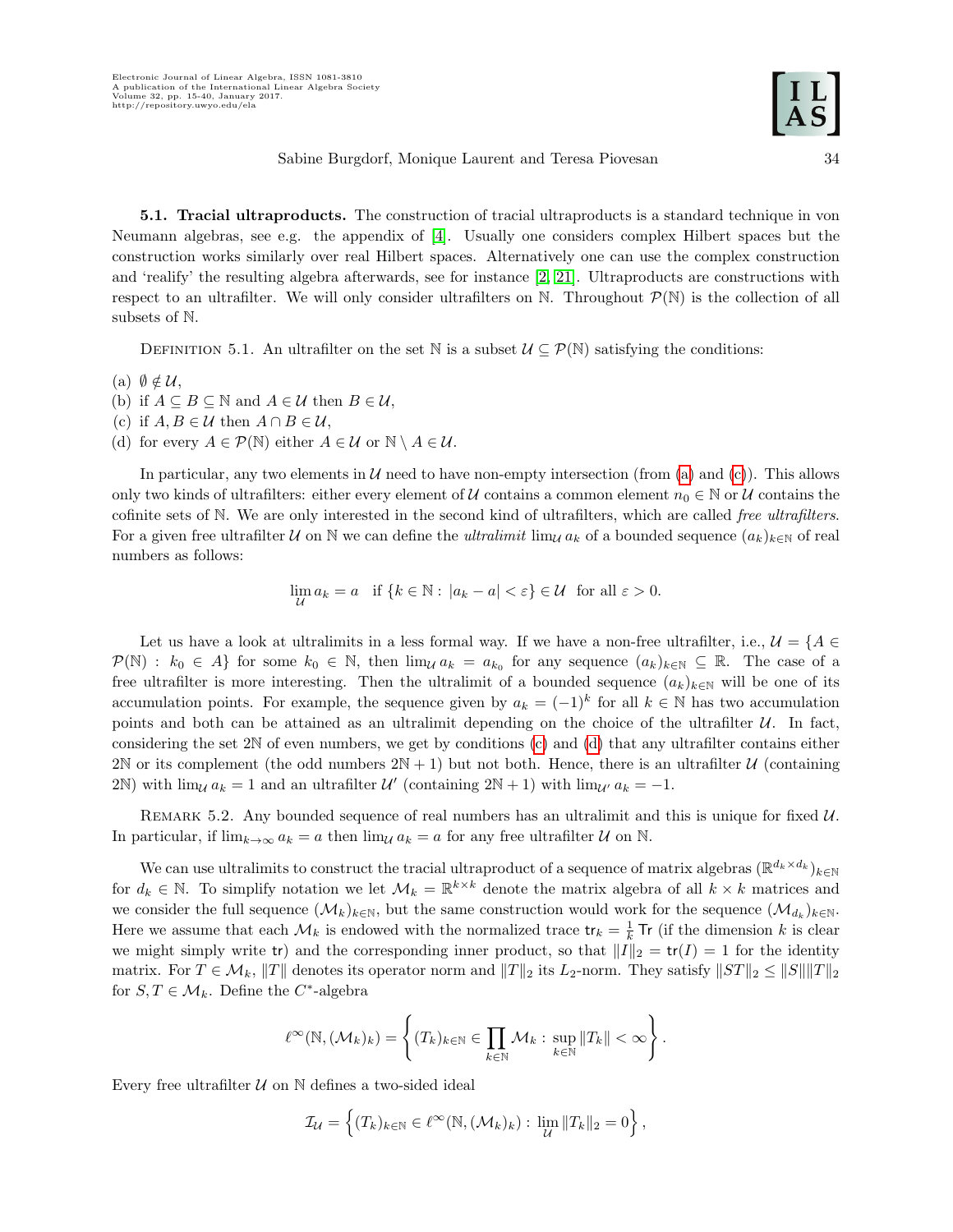which is well-defined since sequences in  $\ell^{\infty}(\mathbb{N},(\mathcal{M}_k)_k)$  are also bounded in the Hilbert-Schmidt norm. The ideal  $\mathcal{I}_U$  is a maximal ideal, and therefore, it is closed with respect to the operator norm. The quotient algebra

$$
\mathcal{M}_{\mathcal{U}}=\ell^{\infty}(\mathbb{N},(\mathcal{M}_{k})_{k})/\mathcal{I}_{\mathcal{U}}
$$

is called the tracial ultraproduct of  $(\mathcal{M}_k)_k$  along U. Using the Cauchy-Schwarz inequality it is easy to show that the map

$$
\tau_{\mathcal{U}}: \mathcal{M}_{\mathcal{U}} \to \mathbb{R}, \quad (T_k)_{k \in \mathbb{N}} + \mathcal{I}_{\mathcal{U}} \mapsto \lim_{\mathcal{U}} \mathsf{tr}_k(T_k)
$$

defines a tracial state (or trace) on  $\mathcal{M}_{\mathcal{U}}$ , i.e.,  $\tau_{\mathcal{U}}$  is a normalized positive linear map satisfying  $\tau_{\mathcal{U}}(T^*T)$  =  $\tau_{\mathcal{U}}(TT^*)$  for any  $T \in \mathcal{M}_{\mathcal{U}}$ . In fact,  $\mathcal{M}_{\mathcal{U}}$  is a finite von Neumann algebra of type II<sub>1</sub> (see below for definitions). In particular,  $\mathcal{M}_U$  is a subalgebra of bounded operators on an infinite dimensional Hilbert space. As von Neumann algebras are in particular C<sup>\*</sup>-algebras, positive semidefinite operators are exactly squares of (symmetric) operators.

<span id="page-21-0"></span>5.2. Von Neumann algebras and Connes' embedding problem. We give a short overview of what is needed for our purpose; for details we refer to the book [\[32\]](#page-26-6).

A von Neumann algebra  $\mathcal N$  is a unital  $*$ -subalgebra of the  $*$ -algebra  $\mathcal B(\mathcal H)$  of bounded operators on a Hilbert space  $H$  that is closed in the weak operator topology. The weak operator topology is the weakest topology on  $\mathcal{B}(\mathcal{H})$  such that the functional  $\mathcal{B}(\mathcal{H}) \to \mathbb{C}$  which maps  $T \mapsto \langle Tx, y \rangle$  is continuous for any  $x, y \in \mathcal{H}$ . In other words, a sequence  $(T_k)_{k \in \mathbb{N}} \in \mathcal{B}(\mathcal{H})$  converges to  $T \in \mathcal{B}(\mathcal{H})$  if for all  $x, y \in \mathcal{H}$  the sequence  $(\langle T_k x, y \rangle)_{k \in \mathbb{N}}$  converges to  $\langle Tx, y \rangle$  as k tends to infinity.

A factor is a von Neumann algebra with trivial center. Every von Neumann algebra on a separable Hilbert space is isomorphic to a direct integral of factors, which is the appropriate analog of matrix block decomposition.

A factor F is finite if it possesses a normal, faithful, tracial state  $\tau : \mathcal{F} \to \mathbb{C}$ . In particular, we can always assume that  $\tau(I) = 1$ . This tracial state  $\tau$  is unique and gives rise to the Hilbert-Schmidt norm on F given by  $||T||_2^2 = \tau(T^*T)$  for  $T \in \mathcal{F}$ . A von Neumann algebra is finite if it decomposes into finite factors. Every finite von Neumann algebra comes with a trace, which might not be unique.

Von Neumann algebras can be classified into two types depending on the behavior of their projections (i.e., the elements  $P \in \mathcal{N}$  satisfying  $P = P^* = P^2$ ). If for a given finite factor  $\mathcal F$  with trace  $\tau$  the range of  $\tau$ over all projections  $P \in \mathcal{F}$  is discrete, then  $\mathcal{F}$  is of type I. A von Neumann algebra is of type I if it consists only of type I factors. Any finite type I von Neumann algebra is isomorphic to a matrix algebra over C. The only other possibility for a finite factor is that  $\tau$  maps projections (surjectively) onto [0, 1]. Those are  $II_1$ factors, and a von Neumann algebra is of type  $II_1$  if it is finite and contains at least one  $II_1$  factor.

Connes' embedding problem asks to which extent  $II_1$  factors are close to matrix algebras. Murray and von Neumann showed that there is a unique  $II_1$  factor  $R$  which contains an ascending sequence of finitedimensional von Neumann subalgebras, i.e., matrix algebras, with dense union. This factor  $\mathcal R$  is called the hyperfinite II<sub>1</sub> factor. There are several constructions of R, e.g., as infinite tensor product  $\overline{\bigotimes}_{n\in\mathbb{N}}M_2(\mathbb{C})$  of the von Neumann algebras  $M_2(\mathbb{C})$ , which is the weak closure of the algebraic tensor product  $\bigotimes_{n\in\mathbb{N}} M_2(\mathbb{C})$ . In fact, any infinite countable sequence of matrix algebras will do.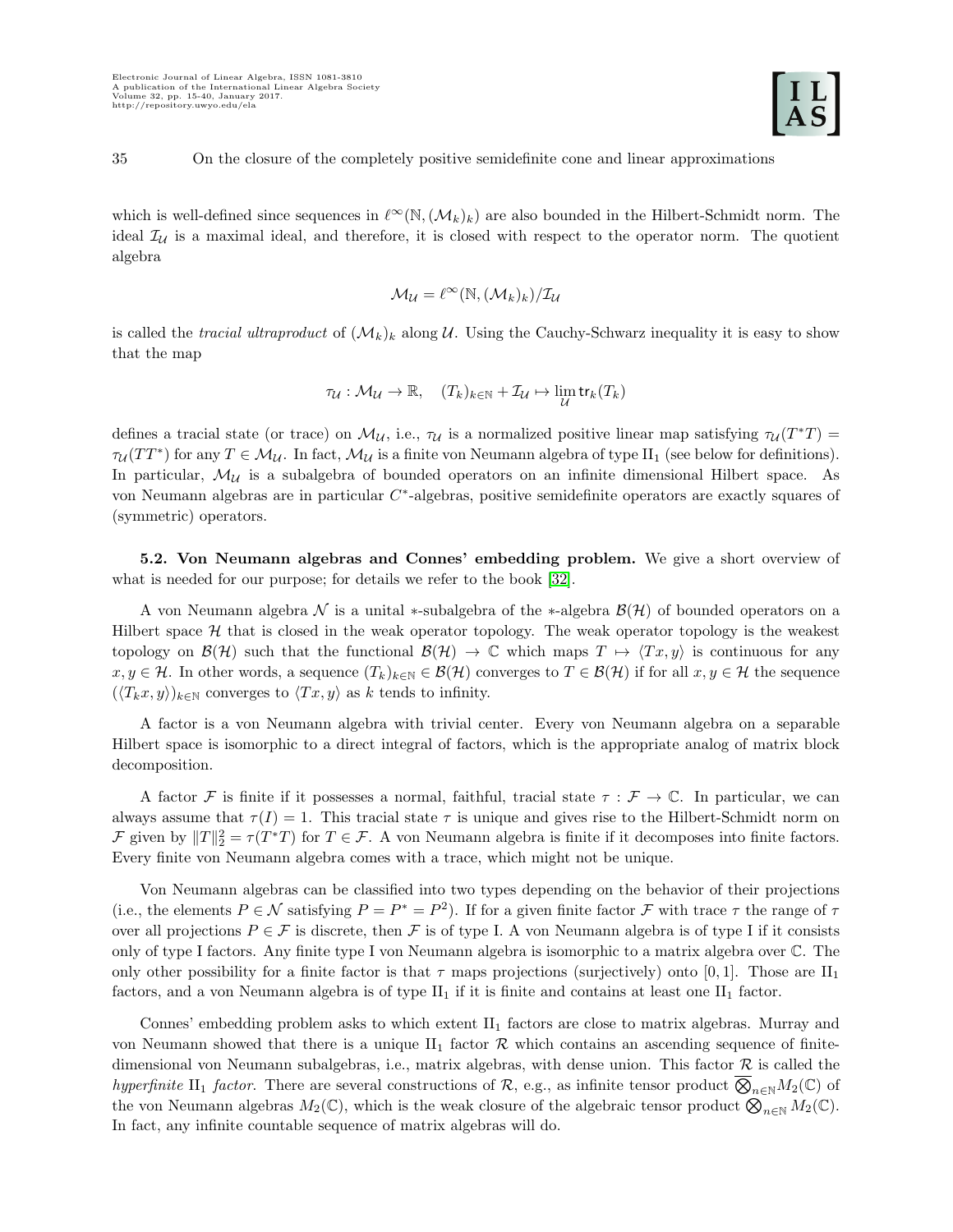Connes conjectured that all separable  $II_1$  factors embed (in a trace-preserving way) into an ultrapower  $\mathcal{R}^U$  of the hyperfinite II<sub>1</sub> factor  $\mathcal{R}$ , where the ultrapower  $\mathcal{R}^U$  is just a short-hand notation for the ultraproduct  $\ell^{\infty}(\mathbb{N},(\mathcal{R})_k)/\mathcal{I}_{\mathcal{U}}$ . Since R contains ascending sequences of matrix algebras with dense union, any matrix algebra  $\mathcal{M}_k$  embeds into  $\mathcal{R}$ . One can extend these embeddings of  $\mathcal{M}_k$  into  $\mathcal{R}$  to an embedding of the tracial ultraproduct  $\mathcal{M}_{\mathcal{U}}$  into  $\mathcal{R}^{\mathcal{U}}$  (using a more general construction of ultralimits). Hence, the finite von Neumann algebra  $M_{\mathcal{U}}$  satisfies Connes' embedding conjecture.

This conjecture is equivalent to a huge variety of other important conjectures in, e.g., operator theory, noncommutative real algebraic geometry and quantum information theory. In particular, as we already mentioned in the introduction, it is equivalent to deciding whether  $cl(Q) = Q_c$  holds.

For an alternative description of  $cl(\mathcal{CS}_+)$  in the case that Connes' embedding conjecture is a true statement, we will use the following result on finite von Neumann algebras which embed into  $\mathcal{R}^{\mathcal{U}}$ . The claim is that tracial moments of an embeddable finite factor can be approximated up to arbitrary precision by matricial tracial moments. This is stated more formally in the next proposition, for a proof see e.g. [\[11\]](#page-25-21).

<span id="page-22-2"></span>PROPOSITION 5.3. [\[11\]](#page-25-21) Let  $(\mathcal{F}, \tau)$  be a  $\text{II}_1$  factor which embeds into  $\mathcal{R}^{\mathcal{U}}$  for some free ultrafilter U. Then F has matricial microstates, i.e., for any  $n \in \mathbb{N}$  and given self-adjoint  $T_1, \ldots, T_n \in \mathcal{F}$  the following holds: for every  $k \in \mathbb{N}$  and  $\varepsilon > 0$  there exists  $d \in \mathbb{N}$  and  $B_1, \ldots, B_n \in \mathcal{S}^d$  such that

$$
|\tau(T_{i_1}\cdots T_{i_t}) - \mathsf{tr}(B_{i_1}\cdots B_{i_t}))| < \varepsilon \text{ for all } i_1,\ldots, i_t \in [n], t \leq k.
$$

<span id="page-22-0"></span>**5.3.** Ultraproduct description of  $cl(\mathcal{CS}_+)$ . We are now ready to define the new cone  $\mathcal{CS}_{\mathcal{U}+}$  which will turn out to be equal to the closure of  $CS_+$ . For this, we fix a free ultrafilter U on N and consider the tracial ultraproduct  $\mathcal{M}_\mathcal{U} = \ell^{\infty}(\mathbb{N}, (\mathcal{M}_k)_k)/\mathcal{I}_\mathcal{U}$  where again  $\mathcal{M}_k$  denotes the full matrix algebra  $\mathbb{R}^{k \times k}$  for any  $k \in \mathbb{N}$ . Using this we define

$$
\mathcal{CS}_{\mathcal{U}+} = \{ A \in \mathcal{S}_+ : A = (\tau_{\mathcal{U}}(X_i X_j))_{i,j} \text{ for some positive semidefinite } X_1, \dots, X_n \in \mathcal{M}_{\mathcal{U}} \}.
$$

We note that the trace  $\tau_{\mathcal{U}}$  is normalized (i.e.,  $\tau_{\mathcal{U}}(I) = 1$ ) whereas we used the (not normalized) trace Tr in the definition of  $\mathcal{CS}_+$ . However, both descriptions agree up to rescaling of the  $X_i$ 's.

To show that the closure of  $CS_+$  is a subset of  $CS_{\mathcal{U}^+}$ , we will consider a sequence of matrices  $A^{(k)} \in \mathcal{CS}_+^n$ converging to some  $A \in \mathcal{S}^n$ , i.e.,  $\lim_{k\to\infty} A_{ij}^{(k)} = A_{ij}$  for all  $i, j \in [n]$ . A priori, for each k, there exist an integer  $d_k$  and matrices  $X_1^{(k)}, \ldots, X_n^{(k)} \in \mathcal{S}_+^{d_k}$  such that  $A^{(k)} = (\text{tr}(X_i^{(k)} X_j^{(k)}))$ . The following technical lemma says that without loss of generality we can assume  $d_k = k$  for all  $k \in \mathbb{N}$ .

<span id="page-22-1"></span>LEMMA 5.4. If the sequences  $(X_k)_k, (Y_k)_k \in \prod_{k \in \mathbb{N}} \mathcal{S}_+^{d_k}$  are such that the sequence  $(\text{tr}_{d_k}(X_k Y_k))_{k \in \mathbb{N}}$ converges to some  $a \in \mathbb{R}$ , then there exist  $(X'_k)_k, (Y'_k)_k \in \prod_{k \in \mathbb{N}} S^k_+$  with  $tr_k(X'_k Y'_k) \to a$  as k tends to infinity.

*Proof.* By possibly reordering the indices, we can assume that the sequence  $(d_k)_{k\in\mathbb{N}}$  is monotonically nondecreasing. First, we modify the sequence  $(X_k)_k$  in such a way that  $d_k \leq k$  holds for all  $k \in \mathbb{N}$ . For this, if there is some  $k \in \mathbb{N}$  with  $d_k > k$  we repeat the preceding element  $X_{k-1}$  exactly  $d_k - k$  times before the element  $X_k$ . For instance, if  $X_1 \in \mathbb{R}_+$  and  $X_2 \in S^3_+$  (i.e.,  $d_1 = 1$  and  $d_2 = 3$ ), we replace the sequence  $(X_1, X_2, X_3, \ldots)$  by  $(X_1, X_1, X_2, X_3, \ldots)$  Then the position of  $X_k$  is shifted by  $d_k - k$  to  $k + d_k - k = d_k$ .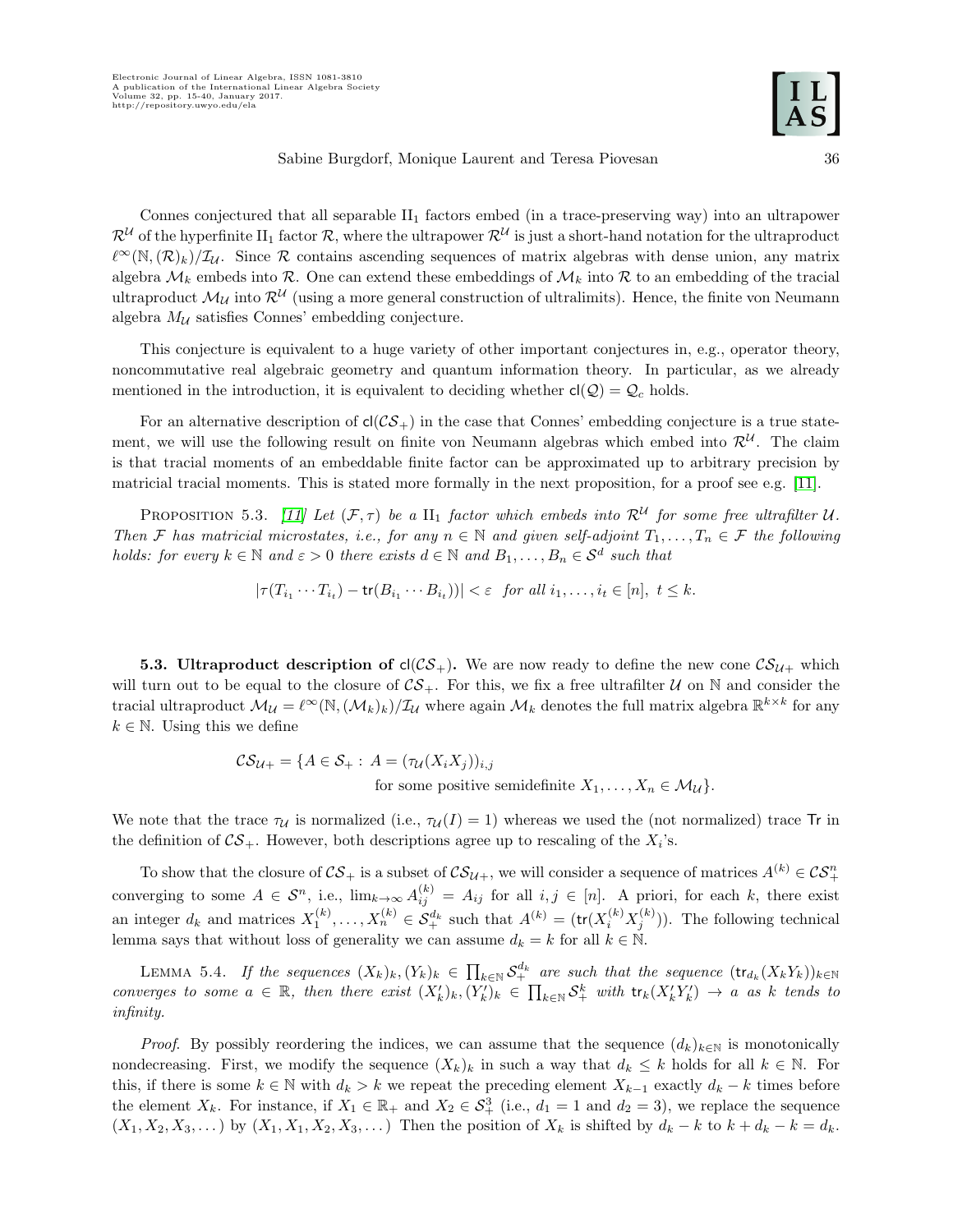If  $k = 1$  we simply add  $d_1 - 1$  zero matrices before  $X_1$ . We do the same with the sequence  $(Y_k)_k$ . Now, the new sequence of inner products is obtained from the original sequence  $(\text{tr}_{d_k}(X_k Y_k))_{k\in\mathbb{N}}$  by replacing each  $\mathsf{tr}_{d_k}(X_kY_k)$  by  $d_k - k + 1$  copies of it if  $d_k > k$ , and thus still converges to the limit a.

Thus, we can assume that  $d_k \leq k$  for all  $k \in \mathbb{N}$ . We set  $X'_k = \sqrt{\frac{k}{d_k}}(X_k \oplus 0_{k-d_k}) \in \mathcal{S}_+^k$  and  $Y'_k =$  $\sqrt{\frac{k}{d_k}}(Y_k \oplus 0_{k-d_k}) \in \mathcal{S}_{+}^k$  for every  $k \in \mathbb{N}$ . Then we have

$$
\mathop{\mathsf{tr}}\nolimits_k(X_k'Y_k') = \frac{1}{k}\mathop{\mathsf{Tr}}\nolimits(X_k'Y_k') = \frac{1}{k}\frac{k}{d_k}\mathop{\mathsf{Tr}}\nolimits(X_kY_k) = \mathop{\mathsf{tr}}\nolimits_{d_k}(X_kY_k)
$$

for every  $k \in \mathbb{N}$ . Hence, the final sequence  $(\text{tr}_k(X_k' Y_k'))_{k \in \mathbb{N}}$  still converges to a.

We proceed by showing that the closure of  $\mathcal{CS}_+$  is a subset of  $\mathcal{CS}_{\mathcal{U}+}$ . The main ingredient will be Remark [5.2](#page-20-4) together with the result of Lemma [5.4.](#page-22-1)

<span id="page-23-0"></span>LEMMA 5.5. For any free ultrafilter U on N, we have  $cl(CS_+) \subseteq C\mathcal{S}_{\mathcal{U}+}$ .

*Proof.* Let  $A \in cl(\mathcal{CS}_+)$  be given. Then there is a sequence of matrices  $A^{(k)} \in \mathcal{CS}_+$  converging to A:  $\lim_{k\to\infty} A_{ij}^{(k)} = A_{ij}$  for all  $i, j \in [n]$ . For each k, there exist positive semidefinite matrices  $X_1^{(k)}, \ldots, X_n^{(k)}$  such that  $A^{(k)} = (\text{tr}(X_i^{(k)} X_j^{(k)}))$ . By Lemma [5.4](#page-22-1) we can assume that  $X_1^{(k)}, \ldots, X_n^{(k)} \in \mathcal{S}_+^k$ . As the matrices  $A^{(k)}$ are bounded the matrices  $X_i^{(k)}$  are bounded as well. Hence, the sequence  $(X_i^{(k)})_{k\in\mathbb{N}}$  belongs to  $\ell^{\infty}(\mathbb{N}, (\mathcal{M}_k)_k)$ and we can consider its image  $X_i$  in the tracial ultrapower  $\mathcal{M}_{\mathcal{U}}$ . By the theorem of Los (see e.g. [\[13,](#page-25-22) Prop. 4.3] and references therein) the operators  $X_i$  are positive semidefinite since all  $X_i^{(k)}$  are positive semidefinite. It suffices now to show that  $A = (\tau_{\mathcal{U}}(X_i X_j))$  since then we can conclude that  $A \in \mathcal{CS}_{\mathcal{U}+}$ . For this observe that, by the definition of  $\tau_{\mathcal{U}}$ , we have:  $\tau_{\mathcal{U}}(X_i X_j) = \lim_{\mathcal{U}} tr(X_i^{(k)} X_j^{(k)}) = \lim_{\mathcal{U}} A_{ij}^{(k)}$ . On the other hand, as the sequence  $(A_{ij}^{(k)})_{k\in\mathbb{N}}$  converges to  $A_{ij}$ , in view of Remark [5.2,](#page-20-4) we have that  $\lim_{\mathcal{U}} A_{ij}^{(k)} = A_{ij}$ . This concludes the proof.  $\Box$ 

<span id="page-23-2"></span>THEOREM 5.6. For any free ultrafilter U on  $\mathbb N$  cl( $\mathcal{CS}_+$ ) =  $\mathcal{CS}_{\mathcal{U}+}$  holds.

*Proof.* In view of Lemma [5.5](#page-23-0) we only have to show the inclusion  $CS_{\mathcal{U}+} \subseteq cl(\mathcal{CS}_+)$ . Let  $A \in CS_{\mathcal{U}+}$ . By assumption,  $A = (\tau_{\mathcal{U}}(X_i X_j))$  for some positive semidefinite operators  $X_1, \ldots, X_n \in \mathcal{M}_{\mathcal{U}}$ . As the operators  $X_i$  are positive semidefinite, there exist operators  $Y_i \in \mathcal{M}_{\mathcal{U}_i}$  such that  $X_i = Y_i^2$  for  $i \in [n]$ , where each element  $Y_i$  is given by a sequence of symmetric matrices  $(Y_i^{(k)})_{k\in\mathbb{N}}\in\prod_{k\in\mathbb{N}}\mathcal{M}_k$ . Further, by definition of  $\tau_{\mathcal{U}}$ , for any  $s \in \mathbb{N}$  the index set  $I_s = \{k \in \mathbb{N} : |\tau_{\mathcal{U}}(Y_i^2 Y_j^2) - \text{tr}((Y_i^{(k)})^2 (Y_j^{(k)})^2)| \leq 1/s$  for all  $i, j \in [n]\}$ belongs to U and is therefore non-empty. Thus, we find for any  $s \in \mathbb{N}$  an index  $k_s \in I_s$ . Hence, the operators  $X_i^{(s)} = (Y_i^{(k_s)})^2$  belong to  $S_+^{k_s}$  and satisfy

<span id="page-23-1"></span>
$$
\left|\tau_{\mathcal{U}}(X_i X_j) - \text{tr}(X_i^{(s)} X_j^{(s)})\right| < \frac{1}{s} \quad \text{for all } i, j \in [n] \quad \text{and all } s \ge 1. \tag{5.1}
$$

For each  $s \in \mathbb{N}$ , the matrix  $A^{(s)} = (\text{tr}(X_i^{(s)} X_j^{(s)}))$  belongs to the cone  $\mathcal{CS}_+$ . Moreover, it follows from  $(5.1)$ that the sequence  $(A^{(s)})_{s\in\mathbb{N}}$  converges to the matrix A as s tends to infinity. This shows that A belongs to the closure of  $\mathcal{CS}_+$ , which concludes the proof.  $\square$ 

We would like to conclude with a possible other description of the closure of  $\mathcal{CS}_+$  in the case that Connes' embedding conjecture turns out to be true.

As mentioned at the beginning of the section, the closure of  $\mathcal{CS}_+$  contains the cone  $\mathcal{CS}_{\infty+}$ , i.e., it contains symmetric matrices which have a Gram representation by some class of positive semidefinite infinite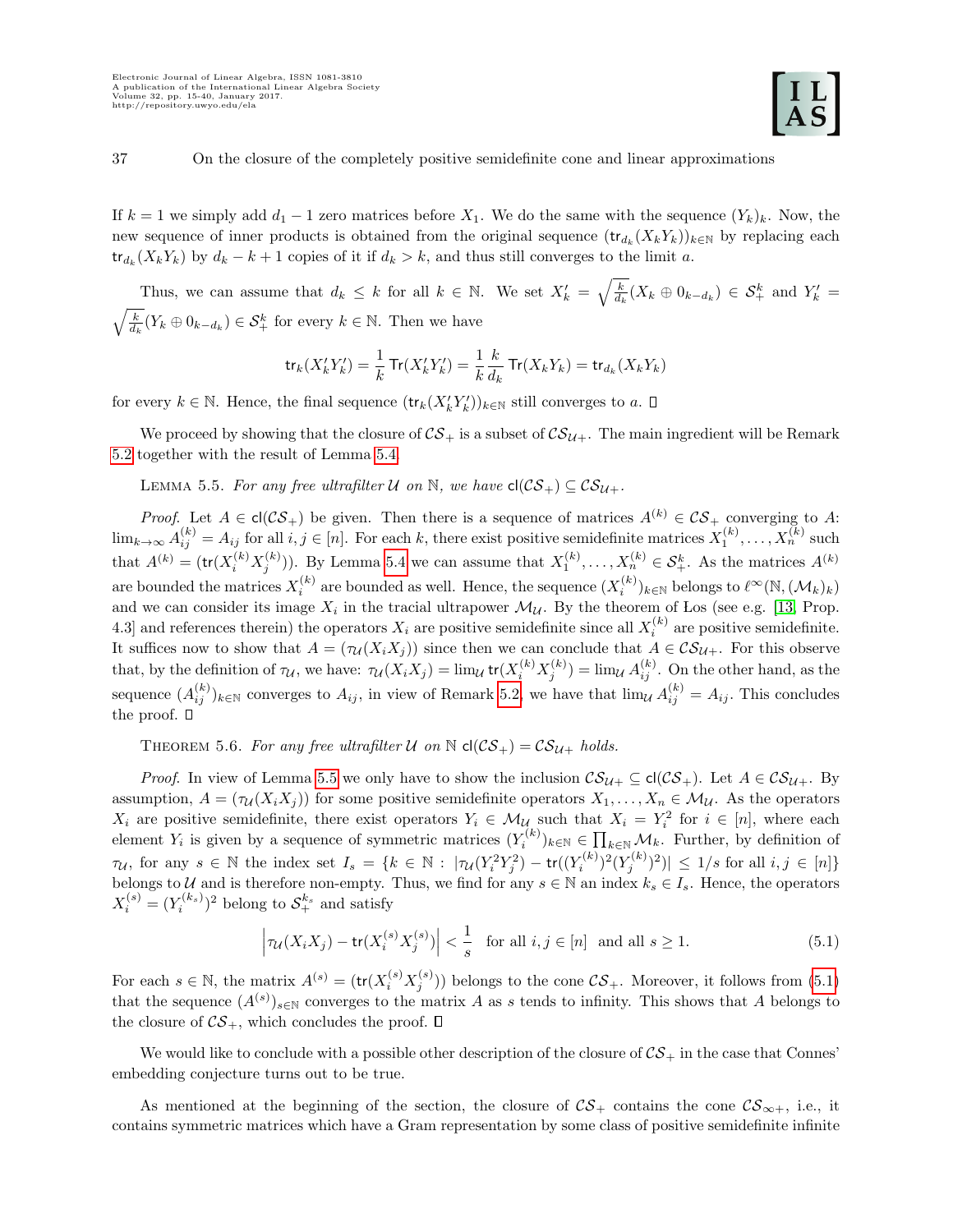dimensional matrices. Also the given description of  $cl(\mathcal{CS}_+)$  as  $\mathcal{CS}_{\mathcal{U}+}$  involves Gram representations by operators on an infinite dimensional Hilbert space. In regard to the relativistic model of quantum correlations, where one allows all (possibly infinite dimensional) Hilbert spaces, one might ask for the most general infinite dimensional version of  $\mathcal{CS}_+$ . Since one is restricted to operators for which one can define an inner product (or a trace), a decent candidate for the infinite dimensional analog of  $CS_+$  is given by the following:

DEFINITION 5.7.

 $\mathcal{CS}_{vN+} = \{A \in \mathcal{S}_+ : A = (\tau_{\mathcal{N}}(X_i X_j))_{i,j} \text{ for a finite von Neumann algebra } \mathcal{N} \}$ and positive semidefinite  $X_1, \ldots, X_n \in \mathcal{N}$ ,

where we allow any finite von Neumann algebra  $\mathcal N$  (with trace  $\tau_{\mathcal N}$ ).

Obviously we have the chain of inclusions  $CS_+ \subseteq \mathcal{CS}_{\mathcal{U}+} \subseteq \mathcal{CS}_{\mathcal{V}+}$ . Moreover, using the general theory of tracial ultraproducts of von Neumann algebras (instead of just matrix algebras), one can show with a similar line of reasoning as in Lemma [5.5](#page-23-0) that  $\mathcal{CS}_{vN+}$  is closed. Indeed, take a sequence of matrices  $A^{(k)} \in \mathcal{CS}_{vN+}^n$  converging to some  $A \in \mathcal{S}^n$ . Then  $\lim_{k \to \infty} A_{ij}^{(k)} = A_{ij}$  for all  $i, j \in [n]$ , and for each k there exist a finite von Neumann algebra  $\mathcal{N}_k$  with trace  $\tau_k$  and bounded positive operators  $X_1^{(k)}, \ldots, X_n^{(k)} \in \mathcal{N}_k$ such that  $A^{(k)} = (\tau_k(X_i^{(k)} X_j^{(k)}))$ . Fixing a free ultrafilter U one can conclude that the images  $X_i$  of the sequences  $(X_i^{(k)})_{k\in\mathbb{N}}$  in the tracial ultraproduct  $\mathcal{N}_{\mathcal{U}} = \ell^{\infty}(\mathbb{N},(\mathcal{N}_k)_k)/\mathcal{I}_{\mathcal{U}}$  of the corresponding finite von Neumann algebras provide a Gram representation for A in the von Neumann algebra  $\mathcal{N}_{\mathcal{U}}$ . Hence, the following statement holds.

THEOREM 5.8.  $\mathcal{CS}_{vN+}$  is a closed cone.

In this context, we would like to mention a result in [\[15\]](#page-25-13) showing the strict inclusion  $\mathcal{CS}_{vN+}^n \subsetneq \mathcal{S}_+^n \cap \mathbb{R}_+^{n \times n}$ for any  $n \geq 5$ . Summarizing we have the inclusions:

$$
\mathsf{cl}(\mathcal{CS}_+^n)=\mathcal{CS}_{\mathcal{U}+}^n\subseteq\mathcal{CS}_{\mathrm{vN}+}^n\subseteq\mathcal{S}_+^n\cap\mathbb{R}_+^{n\times n}.
$$

Finally, if Connes' embedding conjecture is true then the cone  $\mathcal{CS}_{vN+}$  coincides with the closure of  $\mathcal{CS}_{+}$ .

THEOREM 5.9. If Connes' embedding conjecture is true, then  $cl(CS_+) = CS_{vN+}$ .

*Proof.* We only have to show the inclusion  $CS_{vN+} \subseteq cl(CS_+)$ . As the line of reasoning is similar to the one in the proof of Theorem [5.6,](#page-23-2) we will only give a sketch of the proof. For this, fix a matrix  $A \in \mathcal{CS}_{vN+}$  and let  $Y_1^2, \ldots, Y_n^2 \in \mathcal{F}$  be its Gram representation, where  $\mathcal{F}$  is a finite II<sub>1</sub> factor. Since by assumption Connes' embedding conjecture holds, F embeds into an ultrapower  $\mathcal{R}^{\mathcal{U}}$  of the hyperfinite II<sub>1</sub> factor R for some free ultrafilter U. Hence, we can apply Proposition [5.3](#page-22-2) and find for every  $k \in \mathbb{N}$  finite dimensional matrices  $(Y_1^{(k)})^2, \ldots, (Y_n^{(k)})^2$  approximating the tracial moments  $A_{ij} = \tau(Y_i^2 Y_j^2)$  for  $i, j \in [n]$  within a distance  $1/k$ . The corresponding Gram matrices  $A^{(k)}$  of  $(Y_1^{(k)})^2, \ldots, (Y_n^{(k)})^2$  then belong to  $\mathcal{CS}_+$ , and hence, the limit point  $\lim_{k\to\infty} A^{(k)} = A$  lies in  $cl(\mathcal{CS}_+)$ . The general case where  $A \in \mathcal{CS}_{vN+}$  is a Gram matrix of operators  $Y_i^2$  in a finite von Neumann algebra  $\mathcal N$  follows from this since any finite von Neumann algebra can be decomposed into finite factors.

We conclude with mentioning that a hierarchy of semidefinite outer approximations of the cone  $\mathcal{CS}_+$ was recently formulated in [\[6\]](#page-25-23). These in fact also form outer approximations for the larger cone  $\mathcal{CS}_{vN+}$ .

Acknowledgment. Part of this work appeared in the form of an extended abstract in the Proceedings of the 10th Conference on the Theory of Quantum Computation, Communication and Cryptography (TQC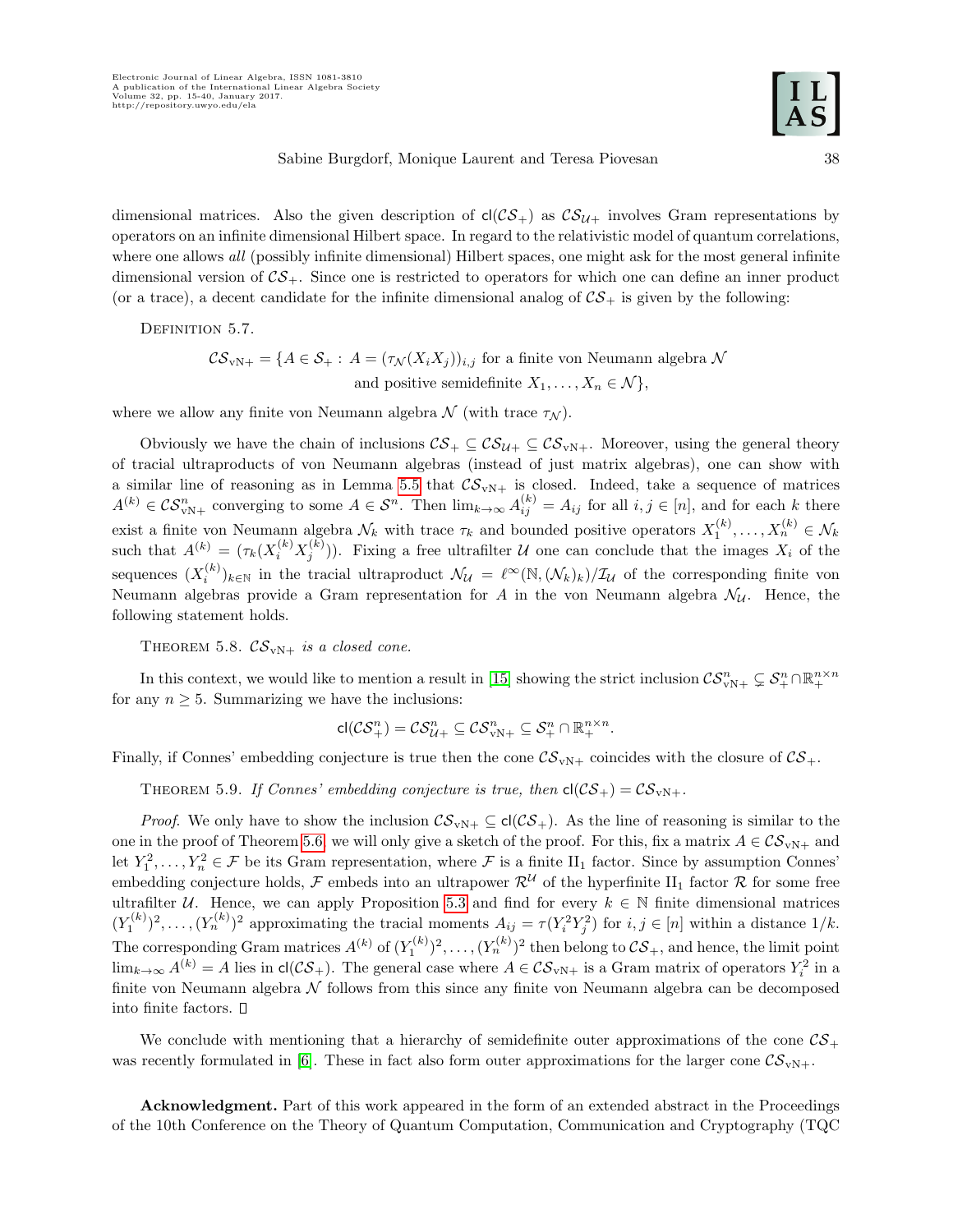2015) (see [\[9\]](#page-25-24)). We thank an anonymous referee of TQC for pointing out that the original proof of Theorem [5.6](#page-23-2) could be simplified to the elementary proof given above. S. B. and T. P. were funded by the SIQS European project. S. B. was also funded by the NWO TOP project 617.001.351.

### REFERENCES

- <span id="page-25-0"></span>[1] D. Avis, J. Hasegawa, Y. Kikuchi, and Y. Sasaki. A quantum protocol to win the graph coloring game on all Hadamard graphs. IEICE Transactions on Fundamentals of Electronics, Communications and Computer Sciences, E89-A(5):1378–1381, 2006.
- <span id="page-25-19"></span>[2] S. Ayupov, A. Rakhimov, and S. Usmanov. Jordan, Real and Lie Structures in Operator Algebras. Mathematics and its Applications, Vol. 418, Kluwer Academic Publishers Group, Dordrecht, 1997.
- <span id="page-25-6"></span>[3] I.M. Bomze and E. de Klerk. Solving standard quadratic optimization problems via linear, semidefinite and copositive programming. Journal of Global Optimization, 24:163–185, 2002.
- <span id="page-25-18"></span>[4] N.P. Brown and N. Ozawa. C<sup>∗</sup>-Algebras and Finite-Dimensional Approximations. Graduate Studies in Mathematics, Vol. 88, American Mathematical Society, Providence, 2008.
- <span id="page-25-14"></span>[5] A. Berman and N. Shaked-Monderer. Completely Positive Matrices. World Scientific, River Edge (NJ), London, Singapore, 2003.
- <span id="page-25-23"></span>[6] M. Berta, O. Fawzi, and V.B. Scholz. Quantum bilinear optimization. SIAM Journal on Optimization, 26(3):1529–1564, 2016.
- <span id="page-25-8"></span>[7] F.G.S.L. Brand˜ao and A. Harrow. Replacing hierarchies by nets. Preprint arXiv:1509:05065, 2015.
- <span id="page-25-16"></span>[8] J. Briët, H. Buhrman, M. Laurent, T. Piovesan, and G. Scarpa. Entanglement-assisted zero-error source-channel coding. IEEE Transactions on Information Theory, 61(2):1124–1138, 2015.
- <span id="page-25-24"></span>[9] S. Burgdorf, M. Laurent, and T. Piovesan. On the closure of the completely positive semidefinite cone and linear approximations to quantum colorings. 10th Conference on the Theory of Quantum Computation, Communication and Cryptography (TQC 2015), LIPIcs (44), 127–146, 2015.
- <span id="page-25-1"></span>[10] P.J. Cameron, A. Montanaro, M.W. Newman, S. Severini, and A. Winter. On the quantum chromatic number of a graph. Electronic Journal of Combinatorics, 14(R81):1, 2007.
- <span id="page-25-21"></span>[11] B. Collins and K.J. Dykema. A linearization of Connes' embedding problem. The New York Journal of Mathematics, 14:617–641, 2008.
- <span id="page-25-17"></span>[12] T.S. Cubitt, D. Leung, W. Matthews, and A. Winter. Improving zero-error classical communication with entanglement. Physical Review Letters, 104(23):230503, 2010.
- <span id="page-25-22"></span>[13] I. Farah, B. Hart, and D. Sherman. Model theory of operator algebras II: model theory. Israel Journal of Mathematics, 201(1):477–505, 2014.
- <span id="page-25-9"></span>[14] T. Fritz. Tsirelson's problem and Kirchberg's conjecture. Reviews in Mathematical Physics, 24(5):1250012, 2012.
- <span id="page-25-13"></span>[15] P. Frenkel and M. Weiner. On vector configurations that can be realized in the cone of positive matrices. Linear Algebra and its Applications, 459:465–474, 2014.
- <span id="page-25-2"></span>[16] Z. Ji. Binary constraint system games and locally commutative reductions. Preprint arXiv:1310:3794, 2013.
- <span id="page-25-11"></span>[17] M. Junge, M. Navascués, C. Palazuelos, D. Pérez-Garcia, V.B. Scholz, and R.F. Werner. Connes' embedding problem and Tsirelson's problem. Journal of Mathematical Physics, 52(1):012102, 2011.
- [18] I. Klep and J. Povh. Constrained trace-optimization of polynomials in freely noncommuting variables. Journal of Global Optimization, 64(2):325–348, 2016.
- <span id="page-25-15"></span>[19] E. de Klerk and D.V. Pasechnik. Approximation of the stability number of a graph via copositive programming. SIAM Journal on Optimization, 12(4):875–892, 2002.
- <span id="page-25-7"></span>[20] E. de Klerk, M. Laurent, and P. Parrilo. A PTAS for the minimization of polynomials of fixed degree over the simplex. Theoretical Computer Science, 361(2-3):210–225, 2006.
- <span id="page-25-20"></span>[21] B. Li. Real Operator Algebras. World Scientific Publishing Co. Inc., River Edge, NJ, 2003.
- <span id="page-25-3"></span>[22] M. Laurent and T. Piovesan. Conic approach to quantum graph parameters using linear optimization over the completely positive semidefinite cone. SIAM Journal on Optimization, 25(4):2461–2493, 2015.
- <span id="page-25-5"></span>[23] L. Mančinska and D. E. Roberson. Note on the correspondence between quantum correlations and the completely positive semidefinite cone. Preprint, available at [http://quantuminfo.quantumlah.org/memberpages/laura/corr.pdf,](#page-0-0) 2014.
- <span id="page-25-12"></span>[24] M. Navascués, S. Pironio, and A. Acín. A convergent hierarchy of semidefinite programs characterizing the set of quantum correlations. New Journal of Physics, 10:073013, 2008.
- <span id="page-25-10"></span>[25] N. Ozawa. About the Connes embedding conjecture. Japanese Journal of Mathematics, 8(1):147–193,2013.
- <span id="page-25-4"></span>[26] V.I. Paulsen, S. Severini, D. Stahlke, I.G. Todorov, and A. Winter. Estimating quantum chromatic numbers. Journal of Functional Analysis, 270(6):2188–2222, 2016.